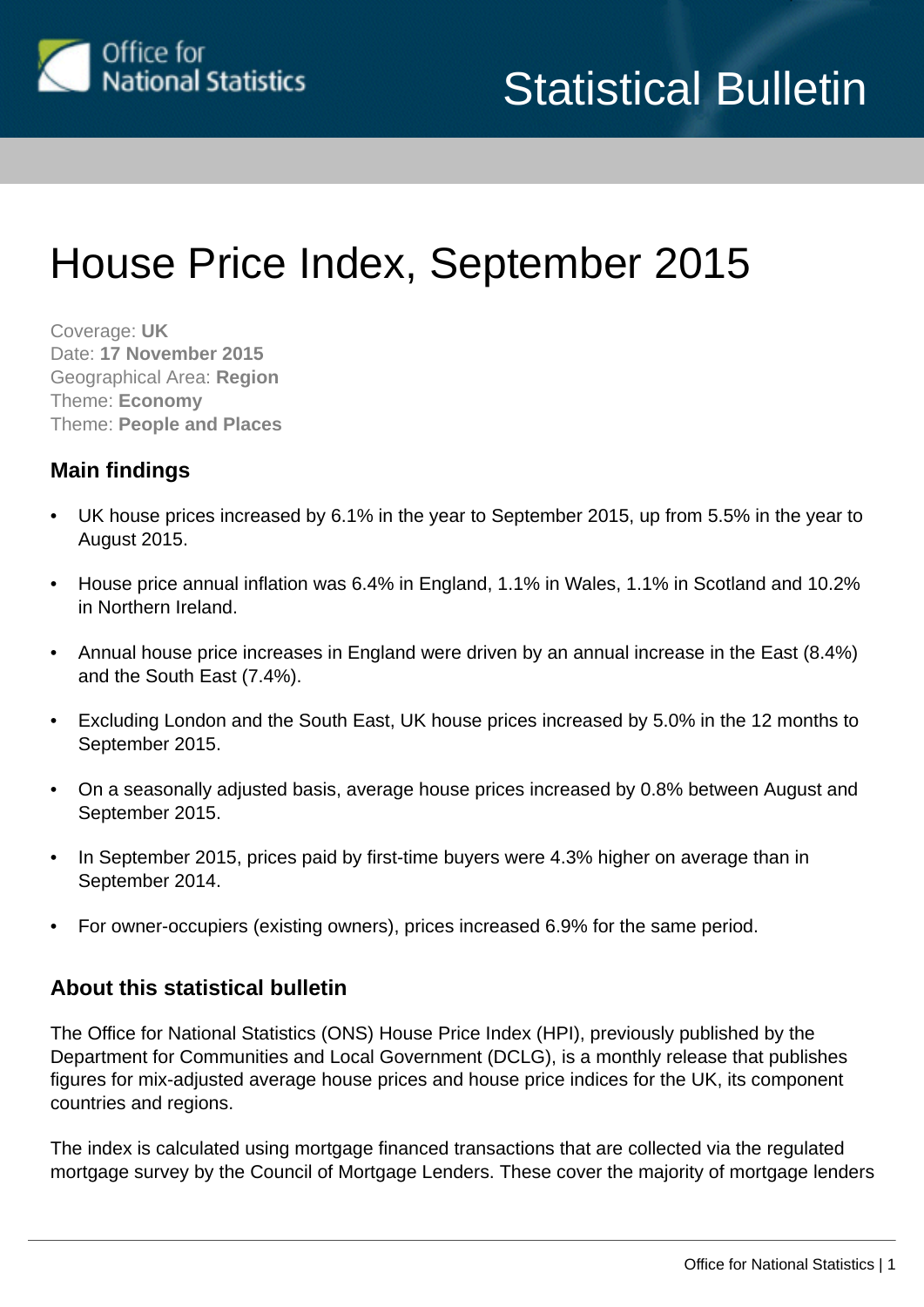in the UK. The HPI complements other measures of inflation published by us such as the consumer price indices, the producer price indices and the services producer price indices.

This statistical bulletin provides comprehensive information on the change in house prices on a monthly and annual basis. It also includes analysis by country, region, type of buyer (first-time buyers and former owner-occupiers) and type of dwelling (new dwelling or pre-owned dwelling). Historical series for all accompanying tables that transferred from DCLG are also available in the data section of this release.

The figures published in this release are not seasonally adjusted unless otherwise stated.

## **House price index UK summary**

UK average house prices increased by 6.1% over the year to September 2015, up from 5.5% in the year to August 2015 (Figure 1). The average UK mix-adjusted house price in September 2015 was £286,000.

## **Figure 1: Annual house price rates of change, UK all dwellings from January 2004 to September 2015**

12 month percentage change



## Source: Office for National Statistics

## **Notes:**

- 1. Not seasonally adjusted.
- 2. Data collected via the regulated mortgage survey.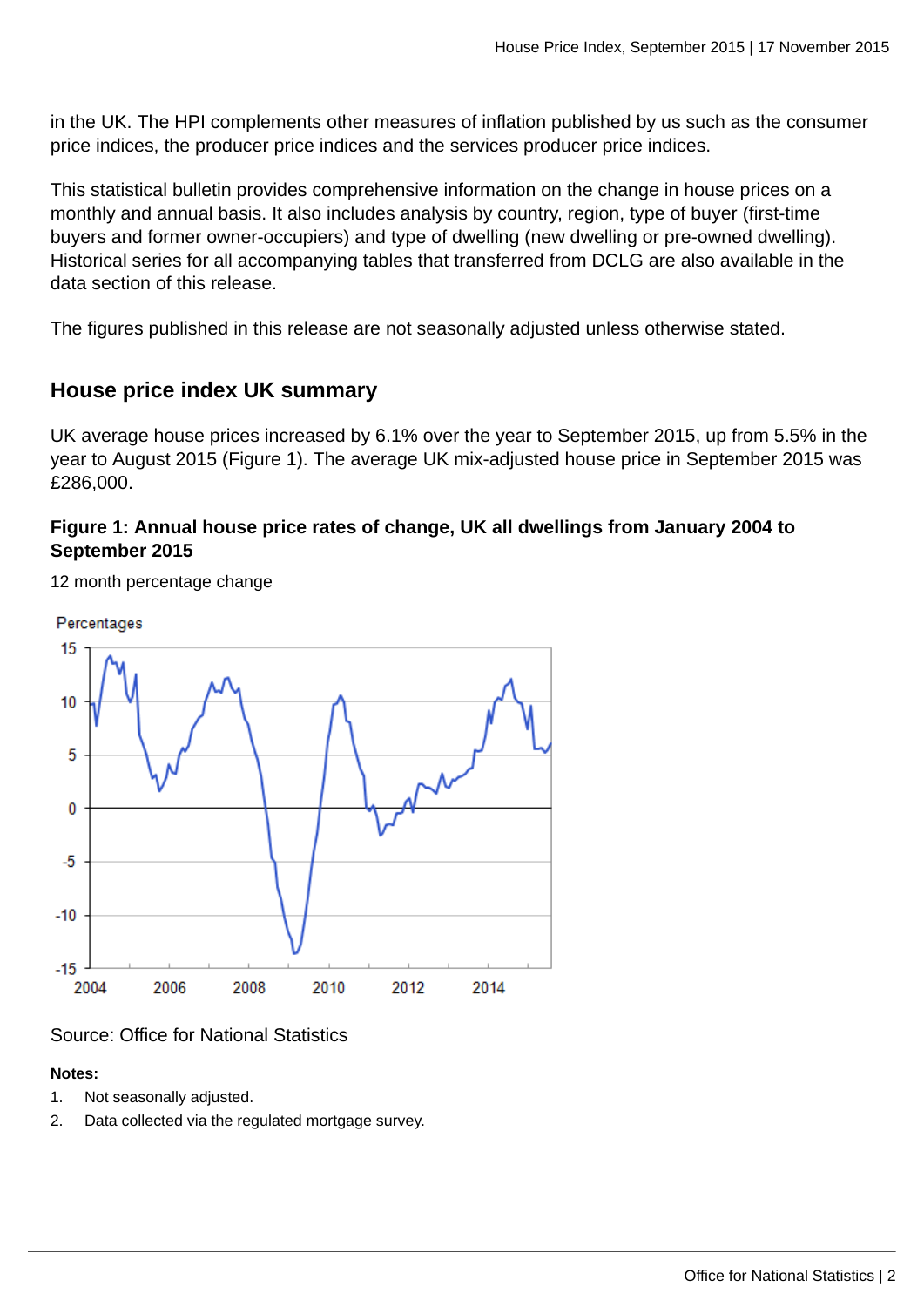## **Download chart**

**XLS** [XLS format](http://www.ons.gov.uk:80/ons/rel/hpi/house-price-index/september-2015/chd-fig-1.xls) (35.5 Kb)

In September 2015, the UK mix-adjusted house price index increased 0.3% from the previous record level witnessed in August 2015 to reach a new record of 219.8 (Figure 2). The UK index is 18.5% higher than the pre-economic downturn peak of 185.5 in January 2008.

## **Figure 2: Index values, UK all dwellings from January 2004 to September 2015**



Index values February 2002=100

## Source: Office for National Statistics

#### **Notes:**

- 1. Not seasonally adjusted.
- 2. Data collected via the regulated mortgage survey.

## **Download chart**

**XLS** [XLS format](http://www.ons.gov.uk:80/ons/rel/hpi/house-price-index/september-2015/chd-fig-2.xls) (35.5 Kb)

On a seasonally adjusted basis, average house prices increased by 0.8% between August and September 2015, compared with an increase of 0.4% in average prices during the same period a year earlier.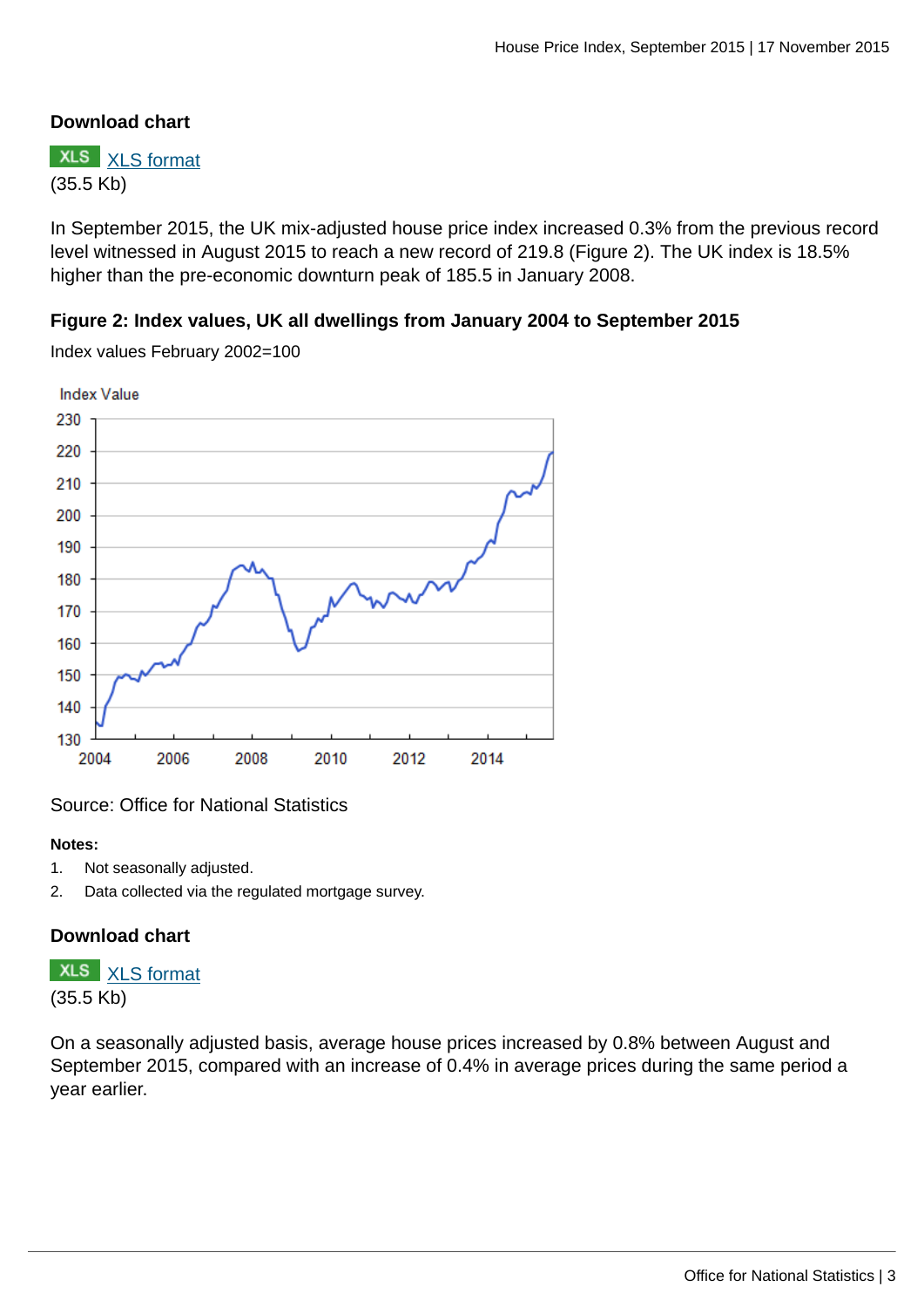## **Table A: House price index - summary of UK all dwellings, September 2015**

Index - February 2002=100

|          |     |   |            | Inde <b>Percentage</b><br>12<br>month<br>change | <b>Index</b> |              | Percentage<br>monthly<br>change |   | £          |
|----------|-----|---|------------|-------------------------------------------------|--------------|--------------|---------------------------------|---|------------|
|          |     |   | <b>NSA</b> | <b>NSA</b>                                      | <b>SA</b>    |              | <b>SA</b>                       |   | <b>NSA</b> |
| 2013 Sep |     |   | 185.0      | 3.8                                             | 183.7        |              | 0.3                             |   | 245,000    |
|          | Oct |   | 186.4      | 5.5                                             | 186.6        |              | 1.7                             |   | 247,000    |
|          | Nov |   | 187.2      | 5.4                                             | 187.7        |              | 0.6                             |   | 248,000    |
|          | Dec |   | 188.5      | 5.5                                             | 189.6        |              | 0.9                             |   | 250,000    |
| 2014 Jan |     |   | 191.3      | 6.8                                             | 191.1        |              | 1.0                             |   | 252,000    |
|          | Feb |   | 192.2      | 9.2                                             | 194.8        |              | 1.8                             |   | 253,000    |
|          | Mar |   | 191.4      | 8.0                                             | 193.6        |              | $-0.8$                          |   | 252,000    |
|          | Apr |   | 197.5      | 9.9                                             | 198.0        |              | 2.3                             |   | 260,000    |
|          | May |   | 198.9      | 10.4                                            | 199.6        |              | 0.8                             |   | 262,000    |
|          | Jun |   | 201.2      | 10.2                                            | 200.3        |              | 0.3                             |   | 265,000    |
|          | Jul |   | 206.2      | 11.5                                            | 203.2        |              | 1.2                             |   | 272,000    |
|          | Aug |   | 207.7      | 11.7                                            | 204.7        |              | 0.7                             |   | 274,000    |
|          | Sep |   | 207.3      | 12.1                                            | 205.5        | R            | 0.4                             | R | 273,000    |
|          | Oct |   | 205.8      | 10.4                                            | 205.7        | $\mathsf{R}$ | 0.1                             | R | 271,000    |
|          | Nov |   | 205.7      | 9.9                                             | 206.2        |              | 0.2                             |   | 271,000    |
|          | Dec |   | 206.9      | 9.8                                             | 207.7        |              | 0.7                             |   | 272,000    |
| 2015 Jan |     |   | 207.4      | 8.4                                             | 207.4        |              | $-0.2$                          |   | 270,000    |
|          | Feb |   | 206.5      | 7.4                                             | 209.2        |              | 0.9                             |   | 269,000    |
|          | Mar |   | 209.7      | 9.6                                             | 212.0        |              | 1.3                             |   | 273,000    |
|          | Apr |   | 208.6      | 5.6                                             | 209.3        |              | $-1.3$                          |   | 272,000    |
|          | May |   | 210.0      | 5.6                                             | 211.0        | R            | 0.8                             |   | 274,000    |
|          | Jun |   | 212.6      | 5.7                                             | 212.3        | R            | 0.6                             |   | 277,000    |
|          | Jul | R | 217.0      | $5.2$                                           | 214.2        | R            | 0.9                             | R | 283,000    |
|          | Aug | R | 219.2      | 5.5                                             | 216.2        | R            | 0.9                             | R | 285,000    |
|          | Sep |   | 219.8      | 6.1                                             | 217.9        |              | 0.8                             |   | 286,000    |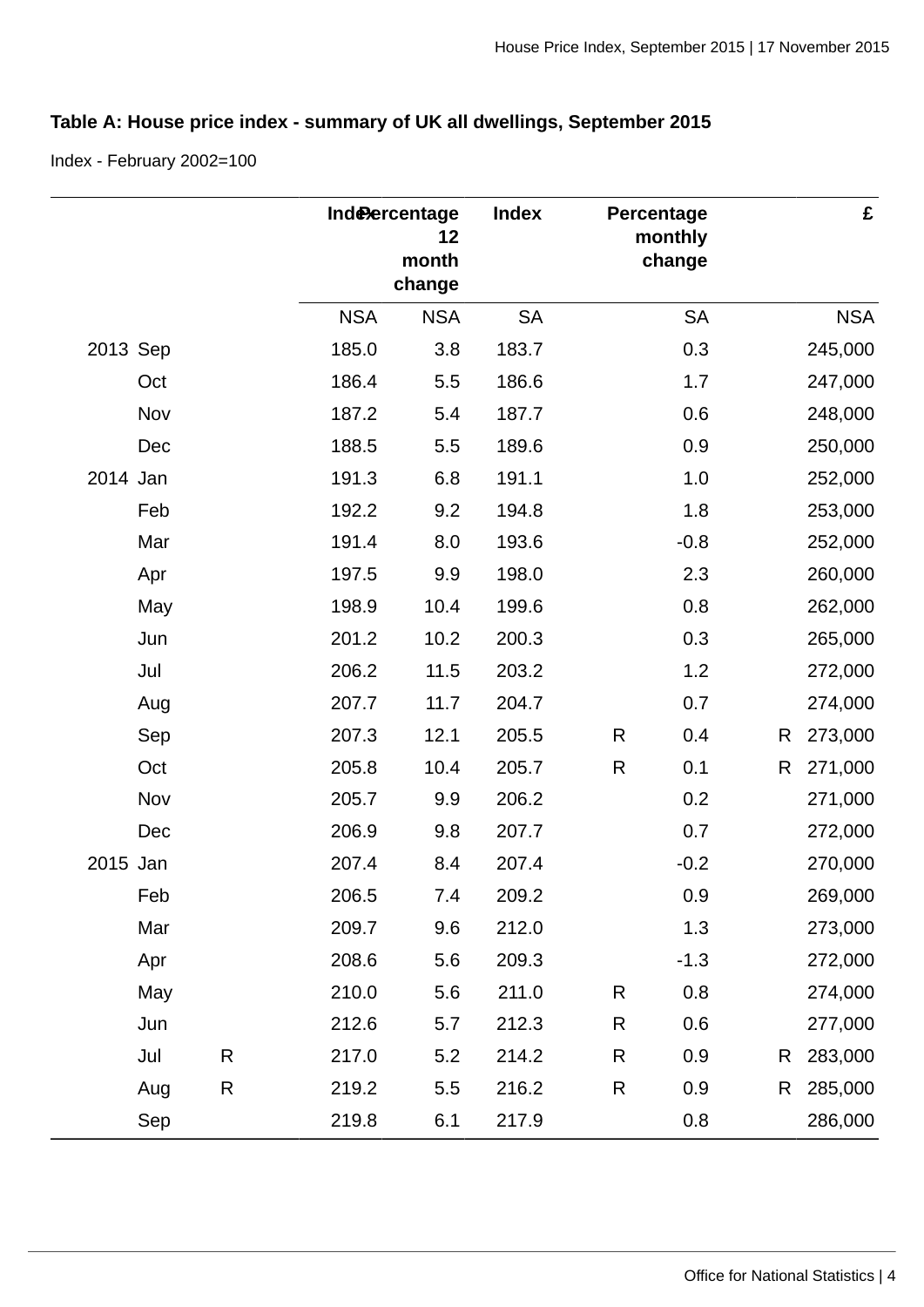**Table source:** Office for National Statistics

#### **Table notes:**

- 1. Average house prices are not comparable between years as they reflect a different mix of houses being transacted. Indices have been chain linked so they are comparable year-on-year. For more information please see the reweighting section in the background notes.
- 2. SA = Seasonally adjusted.
- 3. NSA = Not seasonally adjusted.
- 4. R = Data revised.

#### **Download table**

**XLS** [XLS format](http://www.ons.gov.uk:80/ons/rel/hpi/house-price-index/september-2015/prt1.xls) (34.5 Kb)

## **House price index by country**

During the year to September 2015, average house prices increased 6.4% in England (up from 6.0% in the year to August 2015), 1.1% in Wales (up from 0.9%), 1.1% in Scotland (up from -0.6%) and 10.2% in Northern Ireland (up from 5.2%).

## **Figure 3: All dwellings annual house price rates of change by country, January 2004 to September 2015**



12 month percentage change

## Source: Office for National Statistics

#### **Notes:**

- 1. Not seasonally adjusted.
- 2. Data collected via the regulated mortgage survey.
- 3. Please click on the image to view a larger version.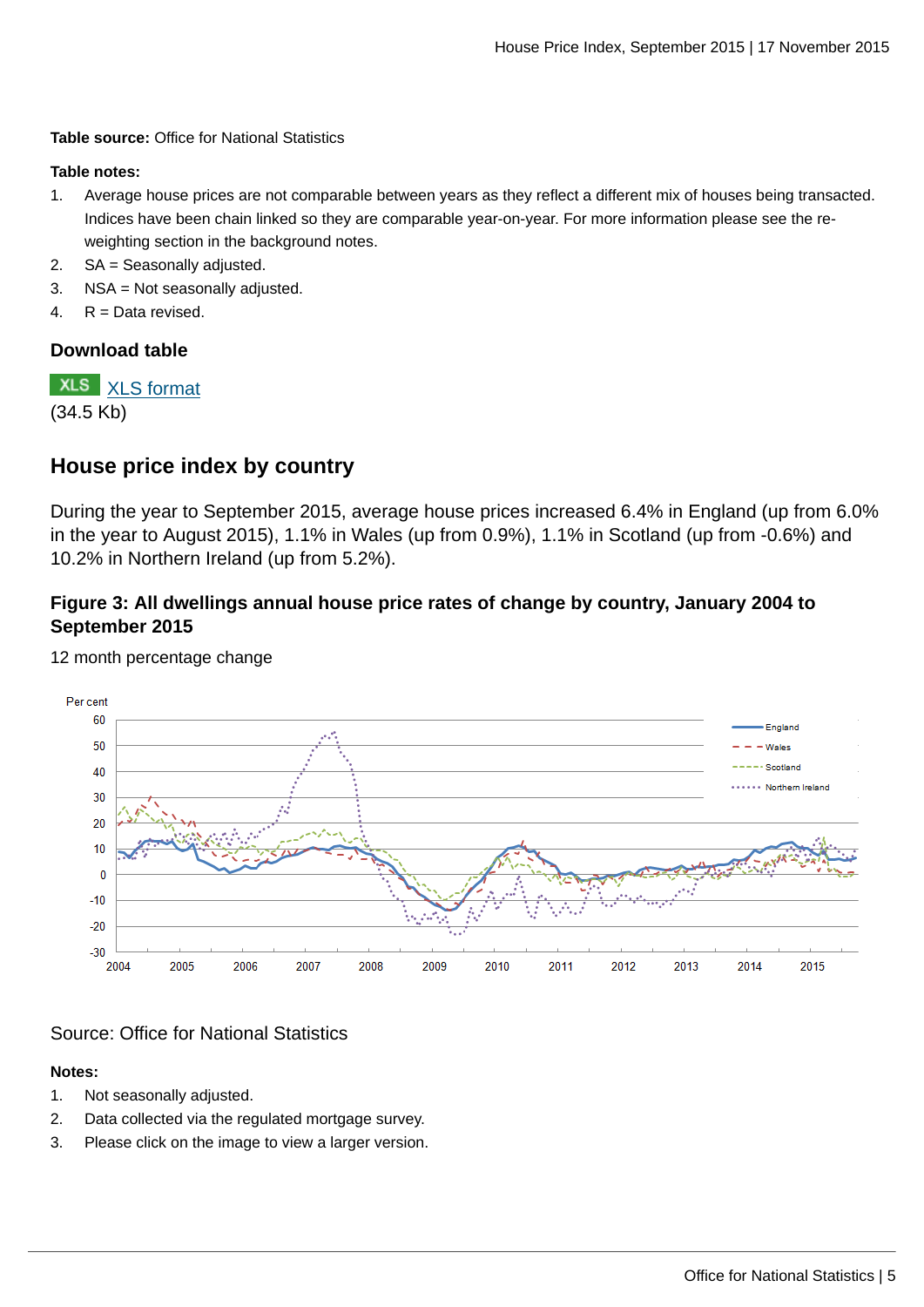## **Download chart**

**XLS** [XLS format](http://www.ons.gov.uk:80/ons/rel/hpi/house-price-index/september-2015/chd-fig-3.xls) (39 Kb)

The main movements for each country are:

- the index for England reached a new record of 218.1 in September 2015 (Figure 4) this is 0.2% above the previous record level witnessed in August 2015 (217.6) and 20.6% higher than the pre-economic downturn peak in January 2008 of 180.8
- the index for Wales in September 2015 (224.5) is slightly below the record level of 224.6 in January 2015 – house prices in Wales are 1.1% higher than the pre-economic downturn peak of January 2008 (222.1)
- the index for Scotland in September 2015 (233.9) is 3.8% below the record level witnessed in March 2015 (243.2) – Scotland prices are now 1.4% above the pre-economic downturn peak of June 2008 (230.6)
- the index for Northern Ireland in September 2015 (170.2) is 39.5% below the peak of August 2007 (281.5)

## **Figure 4: Mix-adjusted house price index by UK countries from January 2004 to September 2015**



Index level (Feb 2002 = 100)

## Source: Office for National Statistics

#### **Notes:**

- 1. Not seasonally adjusted.
- 2. Data collected via the regulated mortgage survey.
- 3. Please click on the image to view a larger version.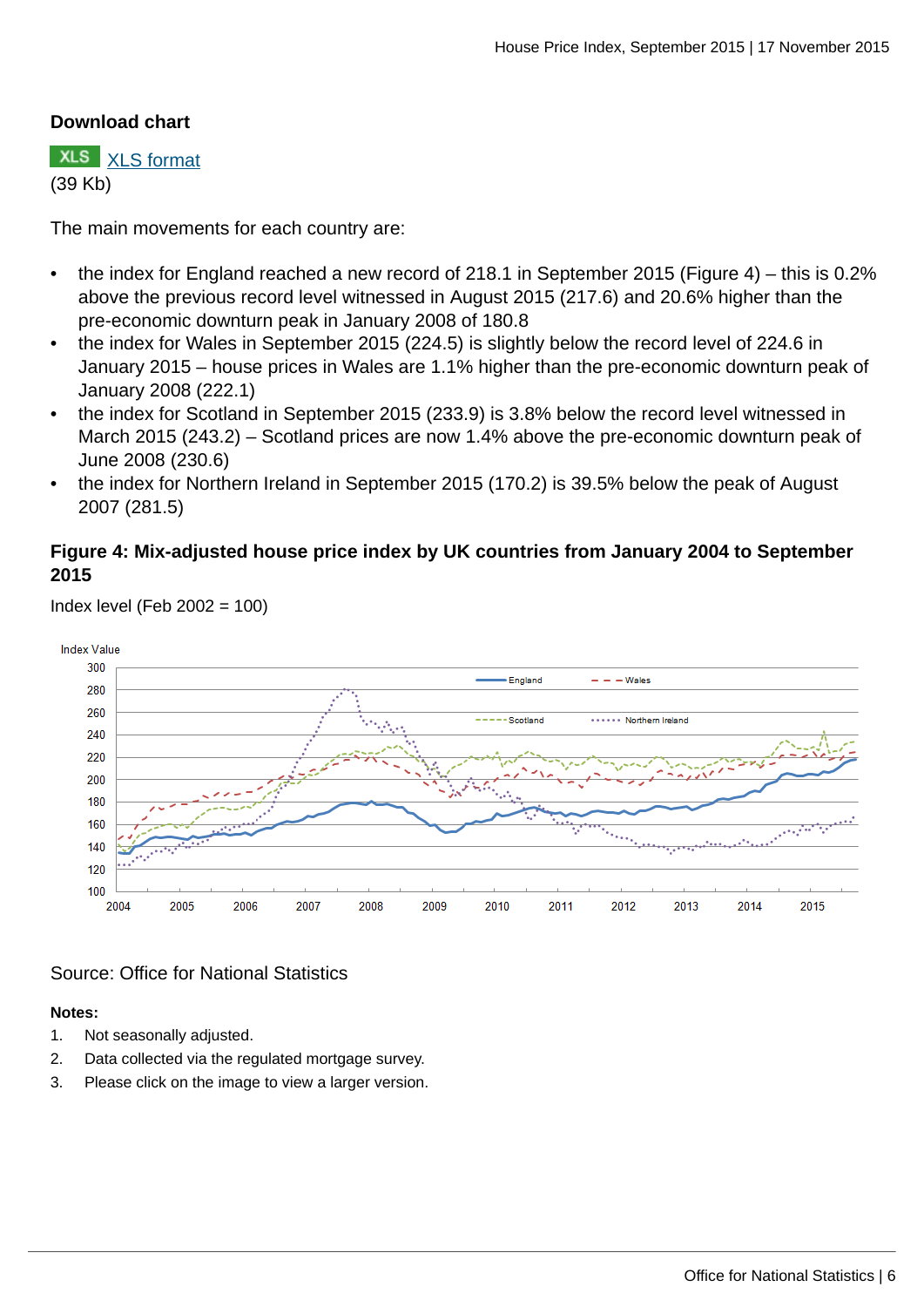## **Download chart**

**XLS** [XLS format](http://www.ons.gov.uk:80/ons/rel/hpi/house-price-index/september-2015/chd-fig-4.xls) (40.5 Kb)

## **House price index by region**

The pace of annual house price growth was again varied across the 9 English regions in September 2015 (Figure 5). The largest annual increase was in the East at 8.4% (down from 8.8% in the year to August 2015) followed by the South East (7.4% increase in the year to September 2015, unchanged from August). The North East had the lowest annual growth of the 9 regions, with prices increasing 1.8% in the year to September 2015 (down from 3.2%).

London prices increased by 7.2% over the year to September 2015 (up from 5.4% in the year to August 2015).

Excluding London and the South East, UK house prices increased by 5.0% over the year to September 2015, up from 4.8% in the year to August 2015.

## **Figure 5: All dwellings annual house price rates of change: UK, country and regions**



12 month percentage change

Source: Office for National Statistics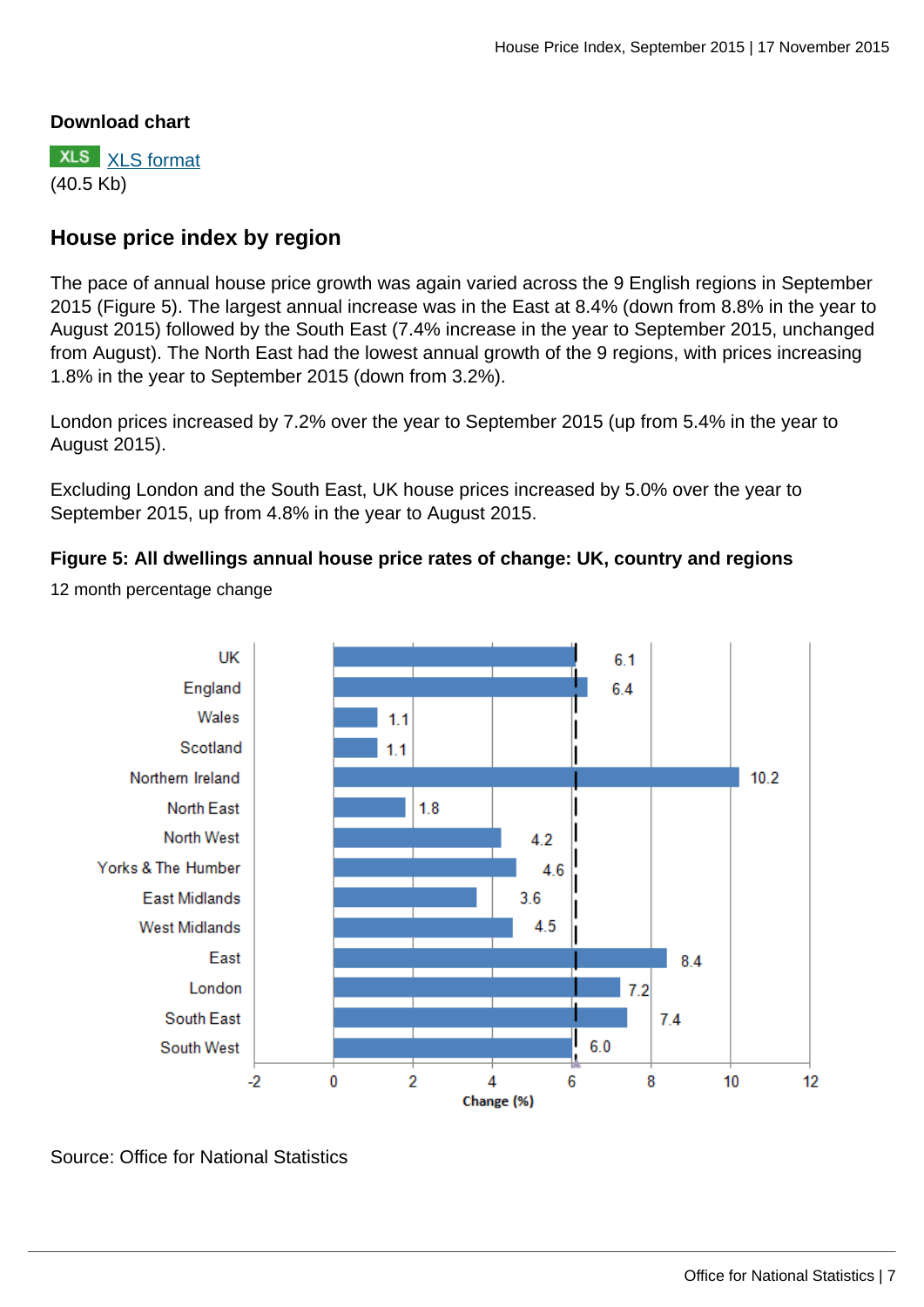#### **Notes:**

- 1. Not seasonally adjusted.
- 2. Data collected via the regulated mortgage survey.

## **Download chart**

**XLS** [XLS format](http://www.ons.gov.uk:80/ons/rel/hpi/house-price-index/september-2015/chd-fig-5.xls) (27.5 Kb)

This month, average house prices in 4 of the 9 English regions are at record levels (Figure 6). House prices in the North West, Yorkshire and The Humber, the East Midlands and the South East fell back slightly from the record levels witnessed in August 2015. The North East is the only English region yet to surpass its pre-economic downturn peak (prices in the North East remain 2.4% below the peak of January 2008).

The main regional price index movements for September 2015 are:

- the price index for the West Midlands reached a joint record level of 196.4 in September 2015 (also this level in July 2015) – this is 1.0% higher than August 2015 and 5.9% higher than the pre-economic downturn peak of October 2007 (185.4)
- the price index for the East reached a record level of 204.9 in September 2015 this is up 0.9% from the previous record in August 2015 (203.0) and 21.7% higher than the pre-economic downturn peak in January 2008 (168.4)
- the price index for London is now 0.5% above the record level of 256.6 in August 2015 with an index of 257.9 in September 2015 – the London index is 47.8% higher than the pre-economic downturn peak in January 2008 (174.5)
- the price index for the South West reached a record level of 198.2 in September 2015 this is up 0.1% from the previous record in August 2015 (198.1) and 9.7% higher than the pre-economic downturn peak in October 2007 (180.7)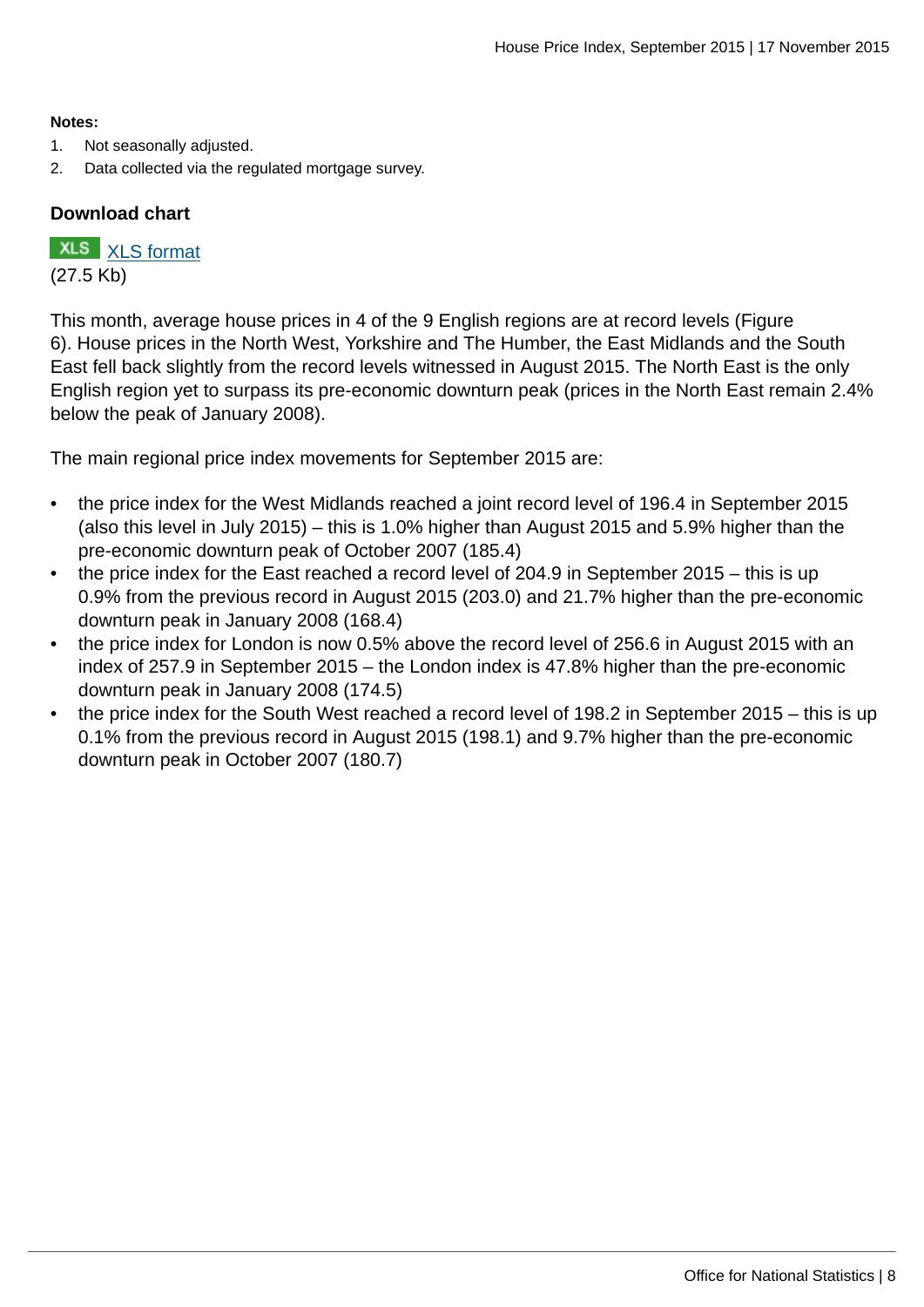## **Figure 6: Mix-adjusted house price index by selected regions from January 2004 to September 2015**

Index level (Feb 2002 = 100)



## Source: Office for National Statistics

#### **Notes:**

- 1. Not seasonally adjusted.
- 2. Data collected via the regulated mortgage survey.
- 3. Please click on the image to view a larger version.

## **Download chart**

**XLS** [XLS format](http://www.ons.gov.uk:80/ons/rel/hpi/house-price-index/september-2015/chd-fig-6.xls) (42 Kb)

## **Average house prices in countries and regions**

Average mix-adjusted house prices in September 2015 stood at £299,000 in England, £175,000 in Wales, £199,000 in Scotland and £162,000 in Northern Ireland (Figure 7).

In September 2015, London continued to be the English region with the highest average house price at £531,000 and the North East had the lowest average house price at £158,000. London, the South East and the East all had prices higher than the UK average price of £286,000.

Excluding London and the South East, the average UK mix-adjusted house price was £218,000.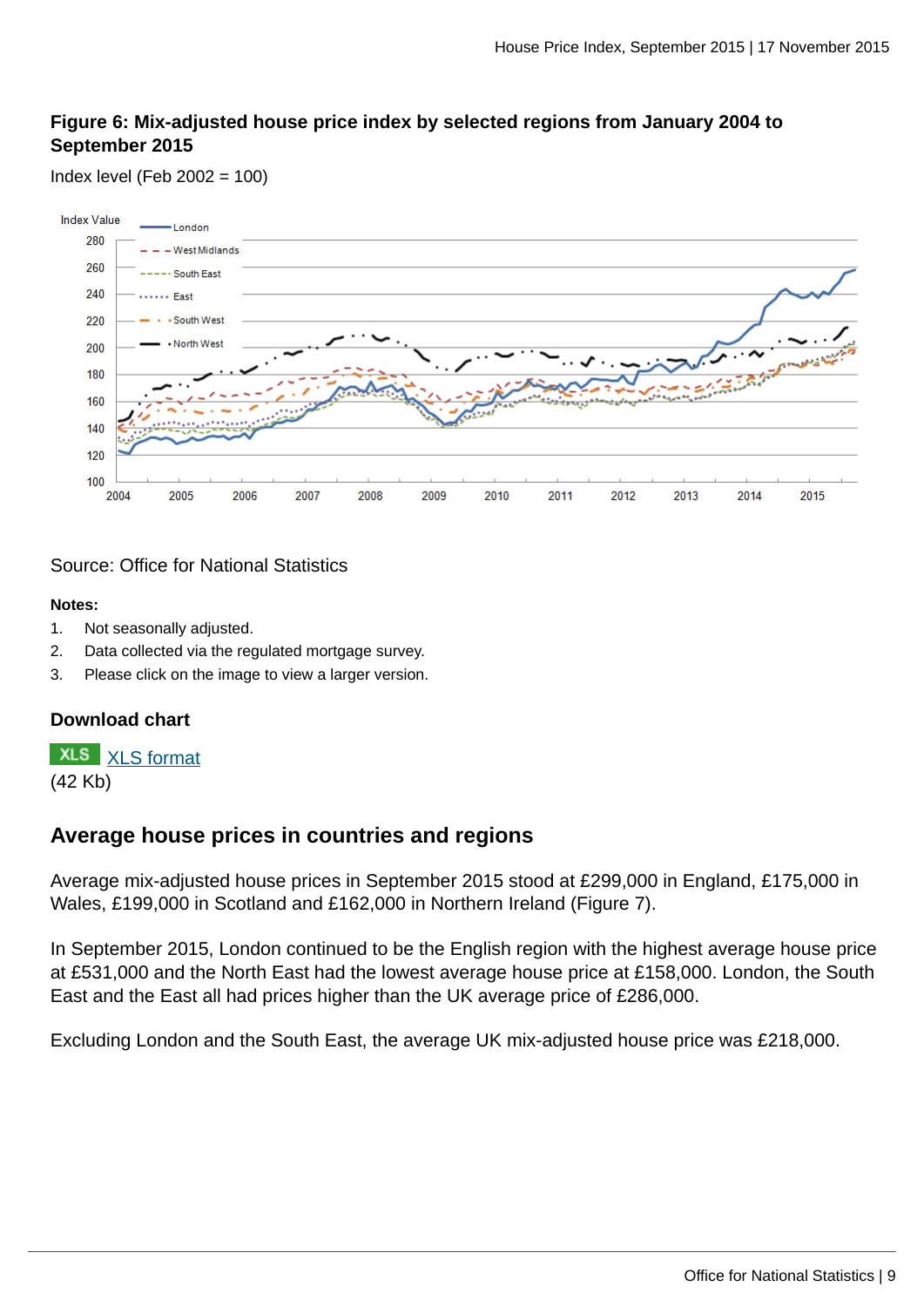## **Figure 7: Mix-adjusted average house price: UK, country and region**

House prices for September 2015



## Source: Office for National Statistics

#### **Notes:**

- 1. Not seasonally adjusted.
- 2. Data collected via the regulated mortgage survey.

## **Download chart**

**XLS** [XLS format](http://www.ons.gov.uk:80/ons/rel/hpi/house-price-index/september-2015/chd-fig-7.xls) (28 Kb)

## **House price index by type of buyer**

The average price for properties bought by first-time buyers increased by 4.3% over the year to September 2015, down from an increase of 4.5% in August 2015 (Figure 8). In September 2015, the average price paid for a house by a first-time buyer was £216,000.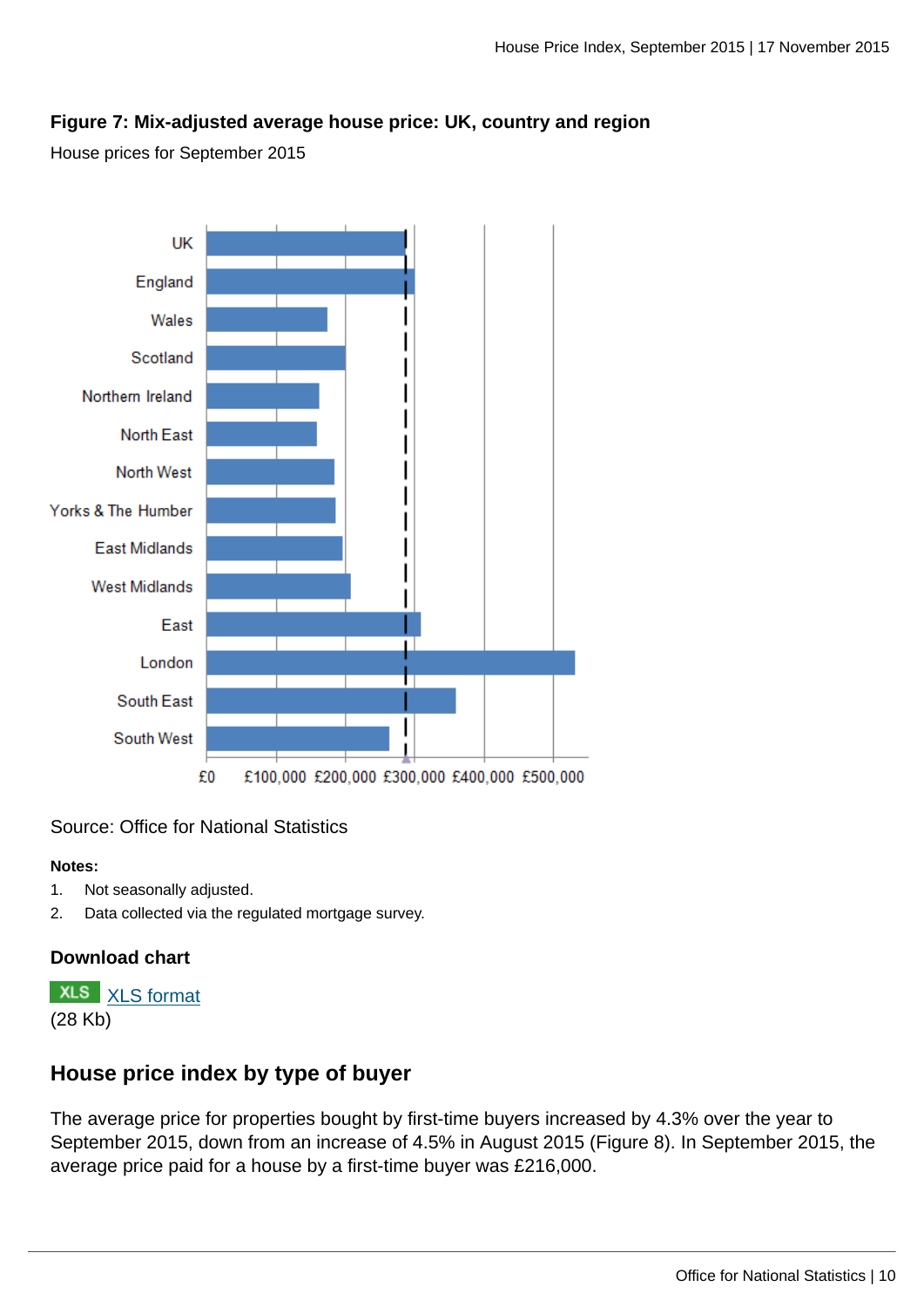The average price for properties bought by former owner-occupiers (existing owners) increased by 6.9% in the year to September 2015, up from an increase of 6.0% in August 2015. In September 2015, the average price paid for a house by a former owner-occupier was £335,000.

## **Figure 8: UK annual house price rates of change by type of buyer, January 2004 to September 2015**



12 month percentage change

Source: Office for National Statistics

## **Notes:**

- 1. Not seasonally adjusted.
- 2. Data collected via the regulated mortgage survey.

## **Download chart**



## **House price index by new and pre-owned dwellings**

During the year to September 2015, prices paid for new dwellings increased by 6.3% on average, compared with an increase of 9.7% in the year to August 2015 (Figure 9). The average UK house price for new dwellings in September 2015 was £272,000.

During the year to September 2015, prices paid for pre-owned dwellings increased by 6.1% on average, compared with an increase of 5.2% in the year to August 2015. The average UK house price for pre-owned dwellings in September 2015 was £287,000.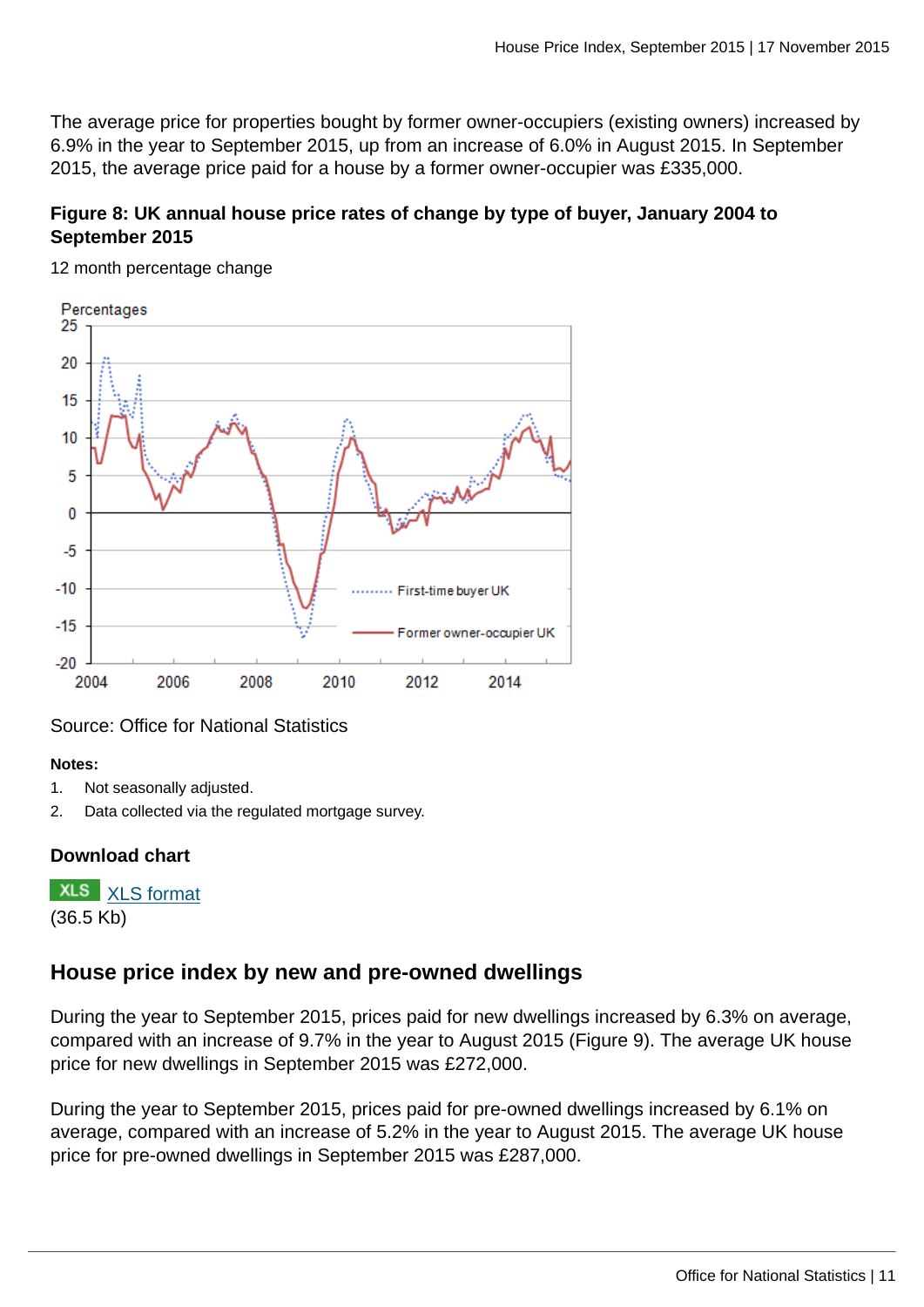## **Figure 9: UK annual price rates of change by type of dwelling, January 2004 to September 2015**

#### 12 month percentage change



Source: Office for National Statistics

#### **Notes:**

- 1. Not seasonally adjusted.
- 2. Data collected via the regulated mortgage survey.

## **Download chart**

**XLS** [XLS format](http://www.ons.gov.uk:80/ons/rel/hpi/house-price-index/september-2015/chd-fig-9.xls)

(36.5 Kb)

## **Development of a single, official house price index – progress update**

The last progress update regarding the development of a single, official house price index was published in [July 2015](http://www.ons.gov.uk:80/ons/rel/hpi/house-price-index/may-2015/stb-may-2015.html).

Since the last update, there have been delays in securing access to the data required to begin test production of the new index, however, work is still progressing. Property attributes data from the Valuation Office Agency (the council tax valuation list) has been secured, along with historic data from the Land Registry. Analysis has been taking place to match these 2 sources of data and to provisionally begin refining the methodology for the [new house price index \(279.7 Kb](http://www.ons.gov.uk:80/ons/about-ons/get-involved/consultations-and-user-surveys/consultations/consultation-on-the-development-of-a-definitive-house-price-index/consultation-on-the-development-of-a-definitive-hpi.pdf)) [Pdf\)](http://www.ons.gov.uk:80/ons/about-ons/get-involved/consultations-and-user-surveys/consultations/consultation-on-the-development-of-a-definitive-house-price-index/consultation-on-the-development-of-a-definitive-hpi.pdf). Corresponding data for Scotland is expected to be available shortly, which will enable the new methodology to be finalised and subsequently allow the test production of the new index to commence. Additional work is also taking place to quality assure these input datasets, and to finalise the data sharing agreements necessary to ensure the ongoing supply and use of the data.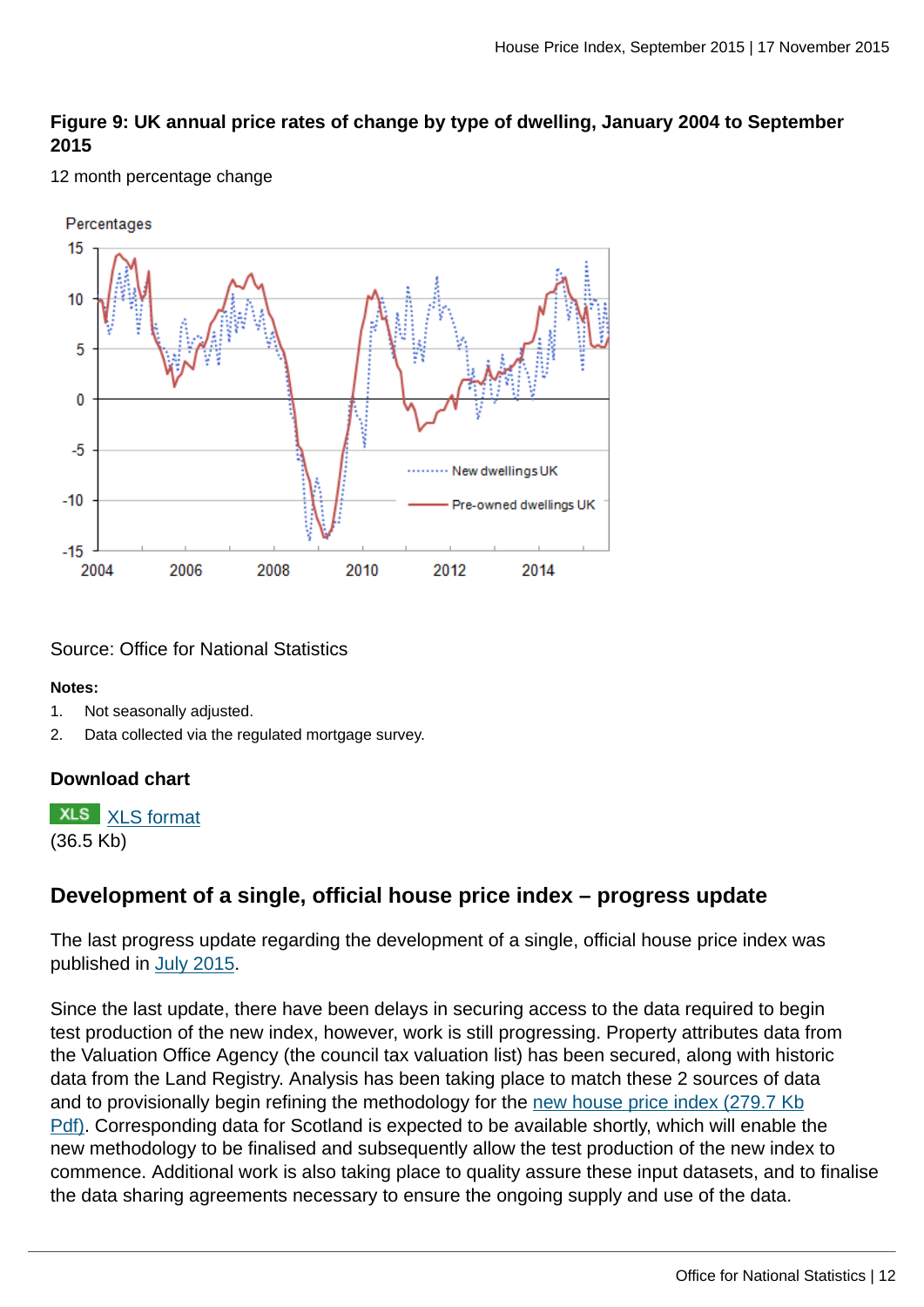The immediate focus of the development work will now be to finalise and test the new methodology followed by the publication of an article detailing the proposed new methodology for users. It is expected that the article will be published in late November 2015.

The development Working Group has also been considering the transition to the new house price index for users. Further details regarding the transition plan will be published in early 2016, and will likely include a number of user events to fully explain the changes ahead of the anticipated first publication of the new index by June 2016.

For further details, please contact [hpi@ons.gsi.gov.uk](mailto:hpi@ons.gsi.gov.uk)

## **Economic context - September 2015**

The UK House Price Index grew at an annual rate of 6.1% in the year to September, a 0.6 percentage point increase from August and the strongest rate of growth since March 2015. This pick-up in the annual rate came despite a slow-down in the monthly growth rate, which fell to 0.8% on a seasonally adjusted basis. The increase in the annual rate of price growth was partly driven by London, where prices grew by 7.2%, 1.8 percentage points above the growth in the year to August. An ongoing shortage of supply coupled with strengthening demand may be behind this increase in the growth rate.

A number of indicators suggest that the supply of housing remains weak across the UK, with the lack of homes available for sale increasing competition and supporting prices. The ONS [Output in](http://www.ons.gov.uk:80/ons/rel/construction/output-in-the-construction-industry/september-2015.html) [the Construction Industry](http://www.ons.gov.uk:80/ons/rel/construction/output-in-the-construction-industry/september-2015.html) release for September reported a 3.9% fall in new housing construction in the year to September. In the secondary market, the [Bank of England's Agents' Summary of](http://www.bankofengland.co.uk/publications/Pages/agentssummary/2015/sep.aspx) [Business Conditions for Q3](http://www.bankofengland.co.uk/publications/Pages/agentssummary/2015/sep.aspx) reported that weak activity could be self-perpetuating as potential vendors remain reluctant to put their homes on the market without suitable properties available for purchase. The [Royal Institute of Chartered Surveyors' Residential Market Survey for September](http://www.rics.org/uk/knowledge/market-analysis/rics-residential-market-survey/) supported this view, suggesting the biggest factor in the record low stock of homes available for sale is deterring would-be sellers from putting their homes on the market.

While the supply of housing remains tight, demand continues to grow. The [Bank of England's](http://www.bankofengland.co.uk/publications/Pages/inflationreport/2015/nov.aspx) [November Inflation Report](http://www.bankofengland.co.uk/publications/Pages/inflationreport/2015/nov.aspx) stated that housing demand remains strong, which should be reflected in an increase in [mortgage approvals](http://www.bankofengland.co.uk/statistics/Pages/mc/2015/sep.aspx). Indeed, the volume of mortgage approvals grew by 3.9% in Q3 2015 to reach its highest level since the first quarter of 2014. Mirroring this increase in demand, [UK home sales](https://www.gov.uk/government/statistics/monthly-property-transactions-completed-in-the-uk-with-value-40000-or-above) continued to pick-up despite the shortage of supply, and in the three months to September (Jul-Sep) were 4.4% higher than in the preceding three months (Apr-Jun).

Broader economic indicators suggest that the economy has continued to grow relatively strongly over recent periods, with [output now increasing](http://www.ons.gov.uk:80/ons/rel/gva/gross-domestic-product--preliminary-estimate/q3-2015/index.html) at a rate similar to its pre-downturn trend. [Labour](http://www.ons.gov.uk:80/ons/rel/lms/labour-market-statistics/november-2015/index.html) [market conditions](http://www.ons.gov.uk:80/ons/rel/lms/labour-market-statistics/november-2015/index.html) have continued to strengthen, as unemployment fell to 5.3% for July to September 2015 and annual regular pay grew by 2.5%. These improvements, along with a [resurgence in job-to](http://www.ons.gov.uk:80/ons/rel/elmr/economic-review/september-2015/art---economic-review-sept-2015.html)[job moves](http://www.ons.gov.uk:80/ons/rel/elmr/economic-review/september-2015/art---economic-review-sept-2015.html) and broader evidence of [tightening](http://www.ons.gov.uk:80/ons/rel/elmr/economic-review/october-2015/art---economic-review-oct-2015.html), suggest that confidence in labour market outcomes remains high. However, despite the strengthening in nominal pay growth over the past year and [low](http://www.ons.gov.uk:80/ons/rel/cpi/consumer-price-indices/september-2015/index.html) [inflation,](http://www.ons.gov.uk:80/ons/rel/cpi/consumer-price-indices/september-2015/index.html) house price growth continues to outpace real earnings growth.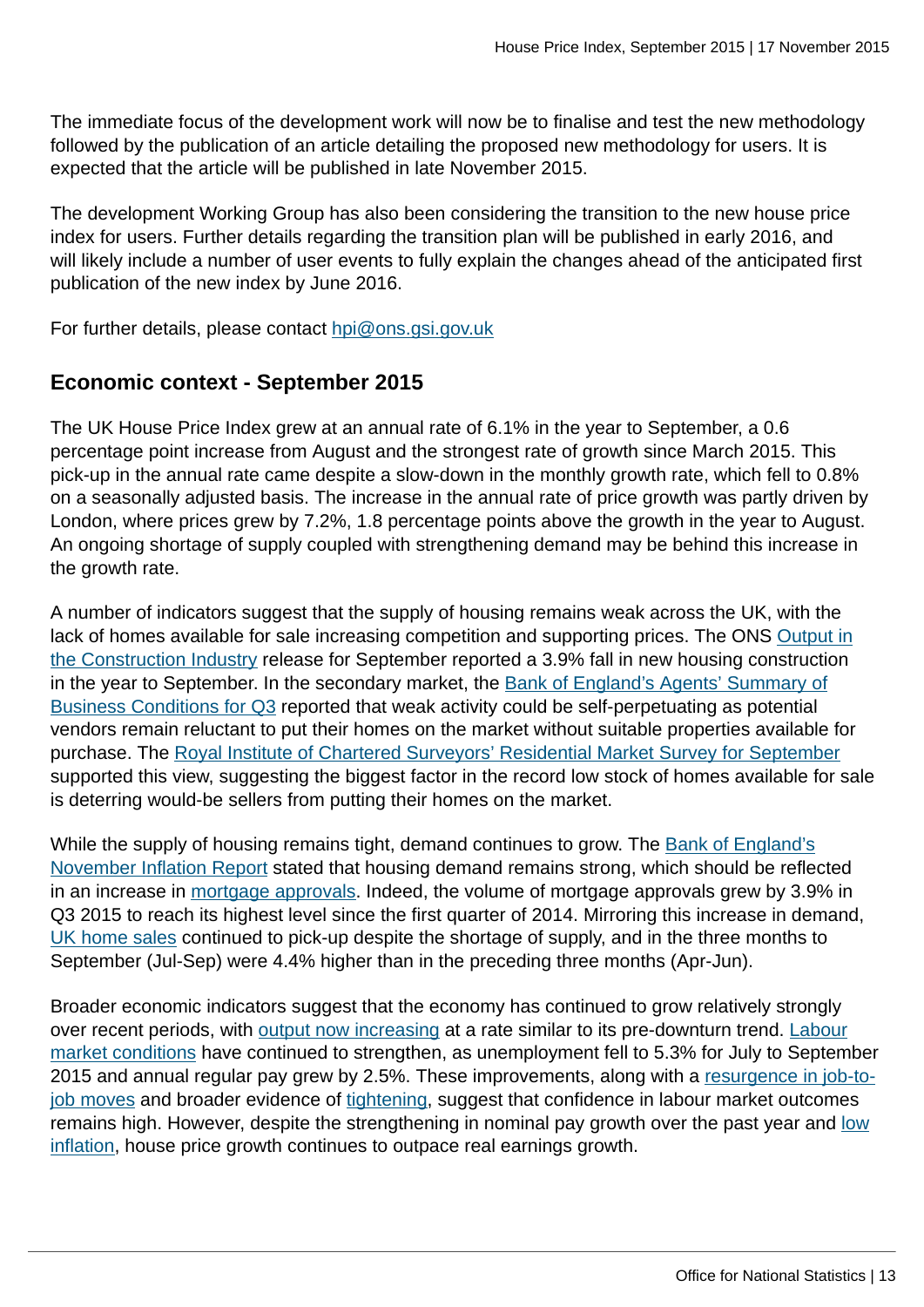## **Data tables**

The [HPI monthly and quarterly reference table \(3.67 Mb Excel sheet\)](http://www.ons.gov.uk:80/ons/rel/hpi/house-price-index/september-2015/rft1.xls) provides full historical series for the monthly tables accompanying the house price index statistical bulletin. This month, Tables 1 to 9 have been updated with the latest monthly estimates for September 2015. The seasonally adjusted figures in Table 7 have been revised this month as scheduled. This month, Tables 10 to 19 have been updated with the latest data for the third quarter of 2015.

The [HPI annual reference table \(1.19 Mb Excel sheet\)](http://www.ons.gov.uk:80/ons/rel/hpi/house-price-index/september-2015/rft2.xls) contains all the annual live tables. No annual tables have been updated this month. The next set of updates to annual tables will be in March 2016.

The [HPI weights summary reference table \(83.5 Kb Excel sheet\)](http://www.ons.gov.uk:80/ons/rel/hpi/house-price-index/april-2015/rft-annual-weights.xls) provides a summary of the aggregated mix-adjustment weights used in the production of the HPI for the period 2007 to 2015. The mix-adjustment weights are updated in the February HPI each year.

## **How are we doing?**

We would welcome your views on the data presented in this statistical bulletin. Please contact the house price index team using the email address below to discuss any aspect of the data, including your views on how we can improve the data.

## [hpi@ons.gsi.gov.uk](mailto:hpi@ons.gsi.gov.uk)

## **Background notes**

## 1. **New this month**

New house price data for September 2015 are published this month. The [monthly and quarterly](http://www.ons.gov.uk:80/ons/rel/hpi/house-price-index/september-2015/rft1.xls) [reference table \(3.67 Mb Excel sheet\)](http://www.ons.gov.uk:80/ons/rel/hpi/house-price-index/september-2015/rft1.xls) has been updated to include data for September 2015 and the third quarter (July to September) of 2015.

## **Revisions this month**

July and August 2015 data have been revised this month to incorporate transactions from those lenders that provide data on a quarterly basis. There are small revisions to the seasonally adjusted series for the last 12 months, which are expected from the monthly seasonal adjustment process.

#### **Revisions next month**

No revisions are expected for the October 2015 HPI, apart from the normal revisions to the latest 12 months that follow the monthly seasonal adjustment process.

## 2. **Relevance of the ONS House Price Index**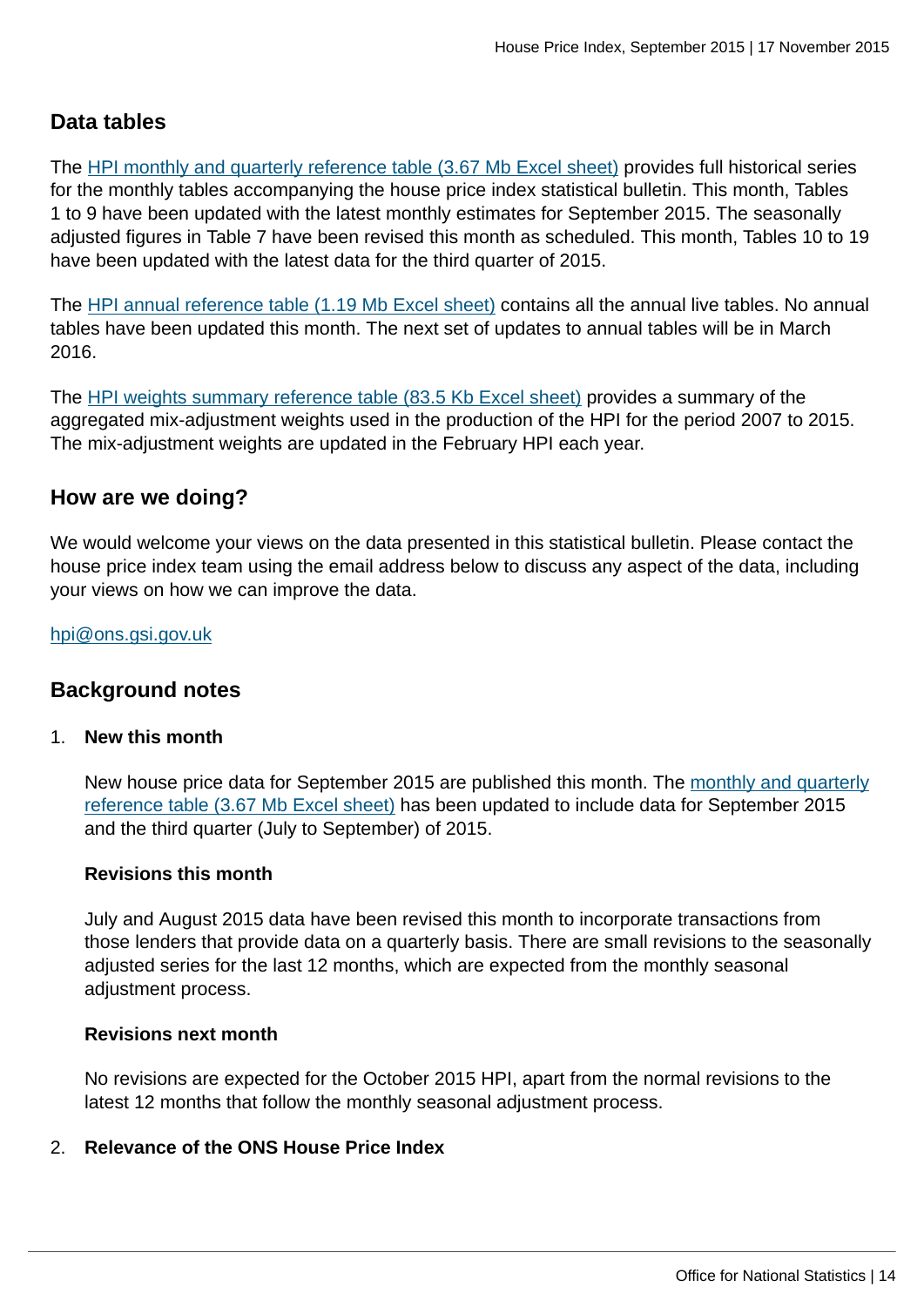The ONS HPI is an important measure of house price inflation for the UK and together with the Land Registry HPI, it is one of the main house price indices used by central and local government to support decision making in the UK. Other users include private individuals, surveyors and analysts in financial institutions.

The ONS HPI is also an important input into the housing cost component of RPIJ and RPI retail price indices. Each month a customised HPI delivery is produced using a sub-sample of the full data set for use in RPIJ and RPI.

## 3. **Revisions policy**

At the end of every quarter, as well as releasing final figures for the latest month, we revise the figures from the previous 2 months. This is done because some mortgage lenders, which account for 1 to 2% of all records, provide their data on a quarterly rather than monthly basis.

Additionally, data will be revised for the previous month if more than 1,000 additional cases are received in a subsequent month.

In July 2013, the methodology used to seasonally adjust the HPI was updated following a review and brings the HPI in line with our best practice for seasonal adjustment. Seasonal factors are now estimated on a monthly basis and therefore may result in small revisions to the previous 12 months data. This updated process improves the accuracy of the seasonally adjusted figures.

Other revisions to historical data (other than those currently due for revision) will be made only if the revision is substantial.

In all cases, the revised figures are labelled with an "R" and the reason for the revision explained under the "New this month" section of the background notes.

## 4. **Methodology**

## **Data sources**

Since October 2005 the ONS HPI (formerly the DCLG HPI) has been based on a sample of mortgage completions data from the Regulated Mortgage Survey (RMS) as collected by the Council of Mortgage Lenders (CML).

The number of transactions received from the RMS is affected by the total number of mortgages completed for house purchase in any period. During 2011 the sample covered 65 to 70% of all UK mortgage completions.

## **Quality**

A [Quality and Methodology Information \(QMI\) \(131.8 Kb Pdf\)](http://www.ons.gov.uk:80/ons/guide-method/method-quality/quality/quality-information/economy/quality-and-methodology-information-for-house-price-index.pdf) paper for the HPI describes in detail the intended uses of the statistics presented in this publication, their general quality and the methods used to produce them.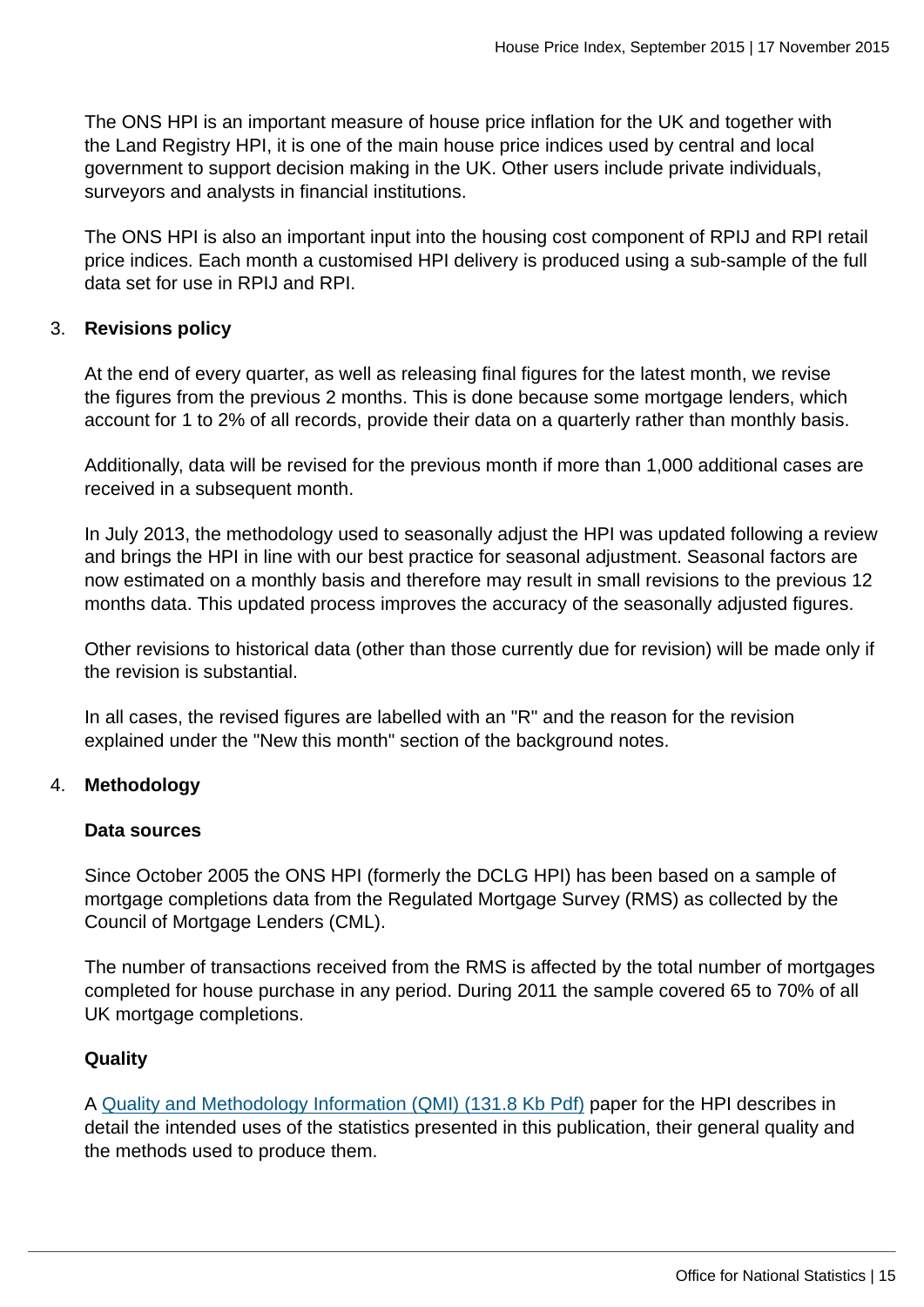## **Price methodology**

The ONS HPI is mix-adjusted to allow for differences between houses sold (for example type, number of rooms, location) in different months within a year. House prices are modelled using a combination of characteristics to produce a model containing around 100,000 cells (one such cell could be first-time buyer, old dwelling, 1 bedroom flat purchased in London). Each month estimated prices for all cells are produced by the model and then combined with their appropriate weight to produce mix-adjusted average prices. The index values are based on growth rates in the mix-adjusted average house prices and are annually chain linked. More information on the model used is available via the [hedonic model methodology paper \(246.4 Kb](http://www.ons.gov.uk:80/ons/guide-method/user-guidance/prices/hpi/hedonic-model.pdf) [Pdf\)](http://www.ons.gov.uk:80/ons/guide-method/user-guidance/prices/hpi/hedonic-model.pdf) published on the [HPI user guidance webpage.](http://www.ons.gov.uk:80/ons/guide-method/user-guidance/prices/hpi/index.html)

## **Re-weighting**

The ONS HPI is a weighted Laspeyres-type index. In January of each year the index weights are updated based on the relative numbers of transactions during the previous 3 years, which are grossed to total transactions obtained from Land Registry. Applying new weights ensures that the index keeps up to date with changes in the types of properties that are being purchased, and therefore reflects the price of the average property. A high level summary of the weights used in the calculation of the ONS HPI can be found in the [HPI weights summary reference](http://www.ons.gov.uk:80/ons/rel/hpi/house-price-index/february-2015/rft-annual-weights.xls) [table \(79.5 Kb Excel sheet\)](http://www.ons.gov.uk:80/ons/rel/hpi/house-price-index/february-2015/rft-annual-weights.xls).

One consequence of changing the weights every year is that the mix-adjusted house prices cannot be compared between years as the weights are different. The index itself is constructed on a chain-linked basis, which enables year-on-year comparisons to be made. This means that the year-on-year change in the index for June 2011, say, is effectively the change in the average price from June to January 2011 (using the weights for 2010) combined with the change in the average price from January to June 2011 using the weights for 2011. Therefore, the yearon-year change in the index is not the same as the year-on-year change in the mix-adjusted average price. More information on the [HPI methodology](https://www.gov.uk/housing-market-and-house-price-information-notes-and-definitions) is available on the [GOV.UK](http://www.gov.uk/) website.

## **Seasonal adjustment**

The housing market shows seasonal effects that affect house prices. For example, prices have tended to be higher during the summer months than during the winter months. These seasonal effects are estimated and adjusted for in order to calculate month-on-month price changes. Seasonally adjusted figures are provided at a national level in Table 7 alongside the non-seasonally adjusted figures of the other tables. Seasonal adjustment is performed each month and reviewed each year, using the standard and widely used software X-13-ARIMA. Seasonally adjusted house price estimates are used to report monthly percentage changes. All other figures such as annual rates of change and average house prices are based on nonseasonally adjusted estimates, unless otherwise stated.

## 5. **Other house price statistics**

Currently there are a number of different sources of house price statistics published in addition to the ONS HPI. There will be differences in the data published by each source as there are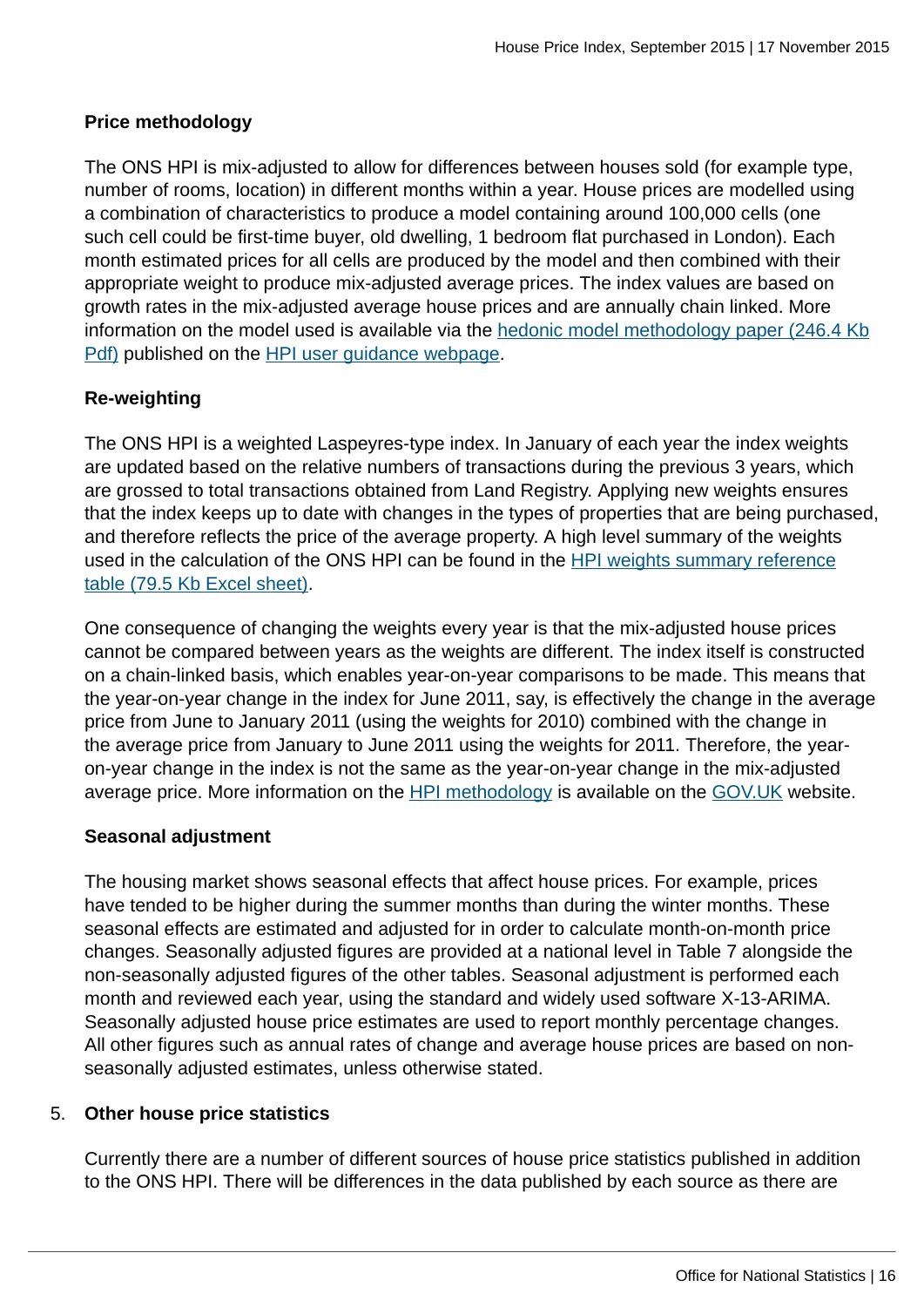differences in both the data and methodology used. Therefore the ONS HPI is not directly comparable with these other indicators. Further details on the differences between official house price statistics can be found in the article [Official House Price Statistics Explained \(974.4 Kb](http://www.ons.gov.uk:80/ons/guide-method/user-guidance/prices/hpi/official-house-price-statistics-explained.pdf) [Pdf\)](http://www.ons.gov.uk:80/ons/guide-method/user-guidance/prices/hpi/official-house-price-statistics-explained.pdf).

## **Land Registry house price index**

All residential property transactions in England and Wales are recorded by Land Registry. These transactions are used for calculating the Land Registry index. This index is based on repeatsales regression, which calculates the change in price of any property transacted twice since 1995. Therefore new build properties are excluded from the index. Land Registry publishes indices at a sub-regional level. The Land Registry HPI is normally published on the 20th working day of every month, and refers to all transactions of the preceding month.

The Land Registry HPI can be accessed via the [Land Registry's website](http://wasppreview.ons.statistics.gov.uk/ons/external-links/other-government-departments/index.html).

## **Registers of Scotland official quarterly housing market statistics**

Registers of Scotland records all the property transactions in Scotland. It produces average house prices based on arithmetic means of these transactions, which is published as the [quarterly housing market statistics](http://www.ros.gov.uk/property-data/property-statistics/quarterly-house-price-statistics) in the second month after the month to which the figures refer to.

## **Northern Ireland residential property price index**

The Land and Property Services assisted by the Northern Ireland Statistics and Research Agency (NISRA) publish a [quarterly residential property prices index \(RPPI\) for Northern](http://www.ons.gov.uk:80/ons/external-links/devolved-admins/nisra/nisra--northern-ireland-residential-property-price-index.html) [Ireland](http://www.ons.gov.uk:80/ons/external-links/devolved-admins/nisra/nisra--northern-ireland-residential-property-price-index.html). The index measures change in the price of residential property sales recorded by Her Majesty's Revenue and Customs. This is a new official statistic, first published in quarter 1 of 2012.

## **Halifax house price index and Nationwide house price index**

Both [Halifax](http://www.lloydsbankinggroup.com/media1/economic_insight/halifax_house_price_index_page.asp) and [Nationwide](http://www.nationwide.co.uk/hpi/) produce house price indices based on their own mortgage approvals only and therefore, like the ONS HPI, will not include any cash transactions. They both have UK-wide coverage, and since the Halifax and Nationwide use only their own in-house data they can process them immediately and do not have to await the receipt of data from other lenders. This means that they are more timely than the ONS HPI.

## **LSL Acadata house price index**

The LSL Acadata (previously the LSL Property Services/Acadametrics) HPI is the only house price index to reflect all transactions, as opposed to data samples, and provides mix and seasonally adjusted results at national, regional and county or unitary district or London borough levels. The index can be accessed at [Acadata](http://www.acadata.co.uk/acadHousePrices.php).

## 6. **Accessibility**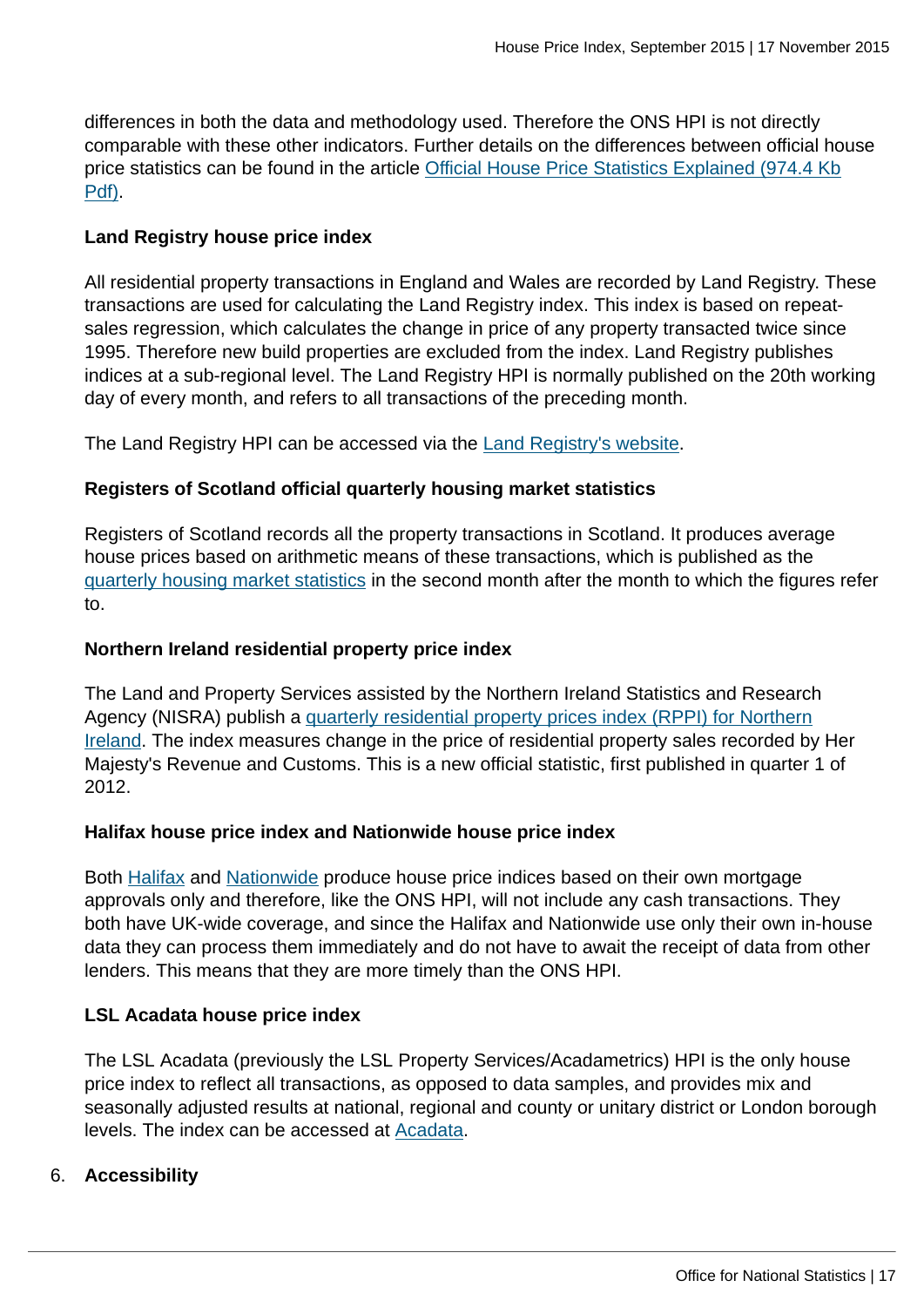This bulletin includes the September 2015 data. Future publication dates for this statistical bulletin are available via the release calendar.

### 7. **General**

Details of the policy governing the release of new data are available from the Media Relations Office. Also available is a list of the names of those given [pre-release access](http://www.ons.gov.uk:80/ons/rel/hpi/house-price-index/september-2015/pra.html) to the contents of this release.

Follow us on [Twitter](http://www.ons.gov.uk:80/ons/external-links/social-media/twitter.html) or join us at [Facebook](http://www.ons.gov.uk:80/ons/external-links/social-media/index.html)

8. Details of the policy governing the release of new data are available by visiting [www.statisticsauthority.gov.uk/assessment/code-of-practice/index.html](http://www.statisticsauthority.gov.uk/assessment/code-of-practice/index.html) or from the Media Relations Office email: [media.relations@ons.gsi.gov.uk](mailto:media.relations@ons.gsi.gov.uk)

## **Copyright**

© Crown copyright 2015

You may use or re-use this information (not including logos) free of charge in any format or medium, under the terms of the Open Government Licence. To view this licence, visit www.nationalarchives.gov.uk/doc/open-government-licence/ or write to the Information Policy Team, The National Archives, Kew, London TW9 4DU, or email: [psi@nationalarchives.gsi.gov.uk](mailto:psi@nationalarchives.gsi.gov.uk).

This document is also available on our website at [www.ons.gov.uk.](http://www.ons.gov.uk/)

## **Statistical contacts**

| <b>Name</b>    | <b>Phone</b>           | <b>Department</b> | Email                              |
|----------------|------------------------|-------------------|------------------------------------|
| Christopher    | +44 (0)1633 455474 ONS |                   | christopher.jenkins@ons.gsi.gov.uk |
| <b>Jenkins</b> |                        |                   |                                    |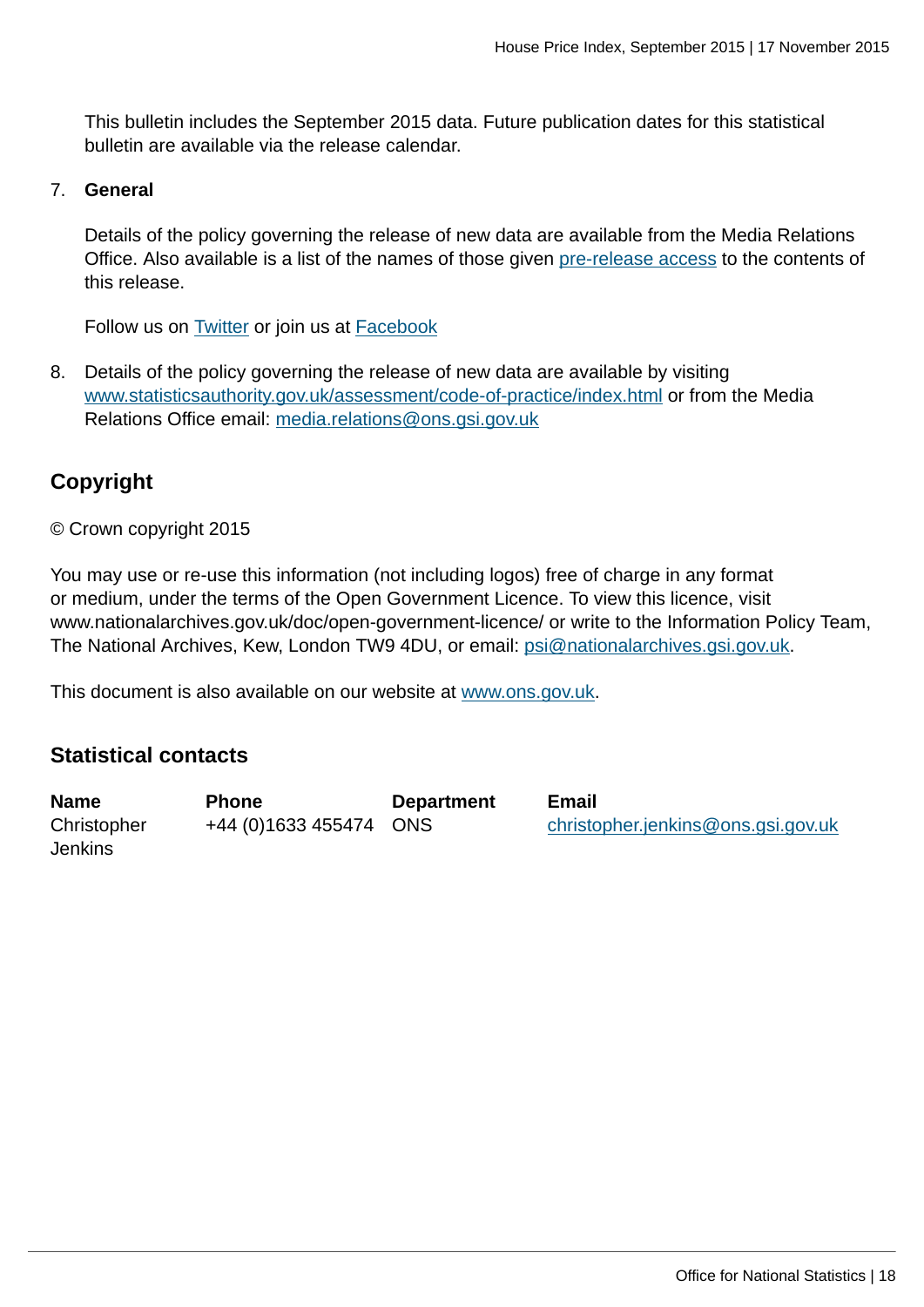**Next Publication Date:** 15 December 2015

**Issuing Body:** Office for National Statistics

**Media Contact Details:** Telephone: 0845 604 1858 (8.30am-5.30pm Weekdays)

Emergency out of hours (limited service): 07867 906553

Email: [media.relations@ons.gsi.gov.uk](mailto:media.relations@ons.gsi.gov.uk)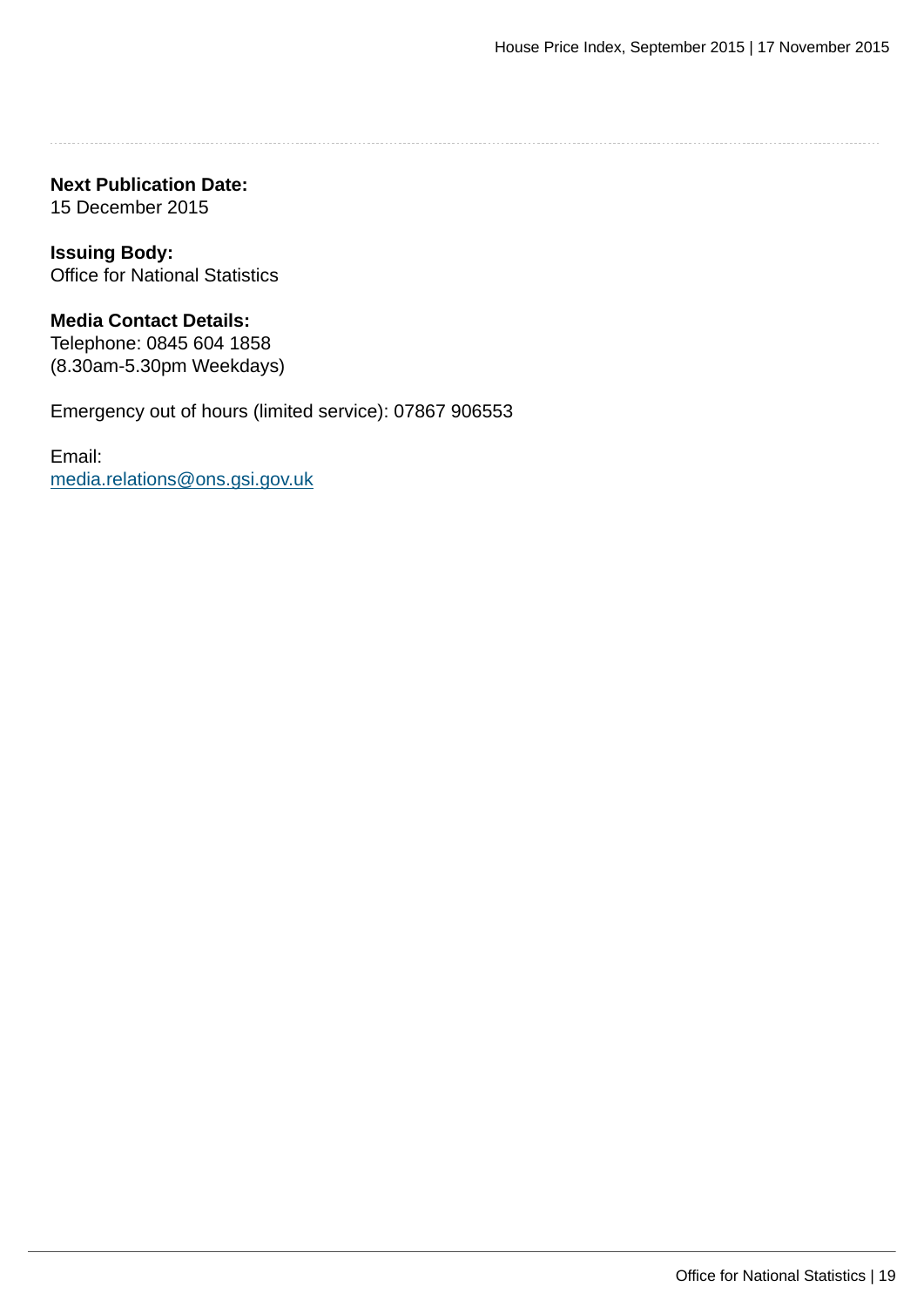## **1 Mix-adjusted House Price Index and annual house price change by region (DCLG table A1) All dwellings**

|          |                              |                |                |                |                |                |                |                |                |                | Regions        |                |                |                |                |                | not seasonally adjusted     |
|----------|------------------------------|----------------|----------------|----------------|----------------|----------------|----------------|----------------|----------------|----------------|----------------|----------------|----------------|----------------|----------------|----------------|-----------------------------|
|          |                              |                |                |                |                | Northern       |                | North          | Yorks &        | East           | West           |                |                | South          | South          |                | UK excl<br>UK excl London & |
|          |                              | <b>UK</b>      | England        | Wales          | Scotland       | Ireland        | North East     | West           | Humber         | Midlands       | Midlands       | East           | London         | East           | West           | London         | S East                      |
|          | Index level (Feb 2002=100.0) |                |                |                |                |                |                |                |                |                |                |                |                |                |                |                |                             |
| 2008     | Jan                          | 185.5          | 180.8          | 222.1          | 224.0          | 252.4          | 224.2          | 210.4          | 215.6          | 193.5          | 183.9          | 168.4          | 174.5          | 166.5          | 179.9          | 188.4          | 196.3                       |
|          | Feb<br>Mar                   | 182.1<br>182.3 | 177.4<br>177.5 | 216.1<br>217.3 | 222.9<br>225.2 | 249.0<br>242.8 | 220.9<br>223.5 | 206.9<br>205.3 | 211.1<br>208.2 | 190.1<br>190.0 | 184.3<br>181.6 | 167.7<br>167.5 | 167.9<br>169.5 | 163.8<br>164.5 | 176.5<br>177.4 | 185.9<br>185.7 | 193.8<br>193.4              |
|          | Apr                          | 183.1          | 178.1          | 214.1          | 229.1          | 252.0          | 224.0          | 207.1          | 212.5          | 187.5          | 180.1          | 167.6          | 170.6          | 165.3          | 177.4          | 186.4          | 194.0                       |
|          | May<br>Jun                   | 181.7<br>180.4 | 176.9<br>175.2 | 213.1<br>211.7 | 227.9<br>230.6 | 241.6<br>245.9 | 219.7<br>219.5 | 206.8<br>204.3 | 209.6<br>212.4 | 185.9<br>186.0 | 178.7<br>178.5 | 166.6<br>164.0 | 172.4<br>167.7 | 161.9<br>161.9 | 174.7<br>173.2 | 184.2<br>183.7 | 192.2<br>191.6              |
|          | Jul                          | 180.2          | 175.3          | 210.3          | 226.8          | 247.0          | 216.1          | 205.1          | 206.1          | 185.3          | 180.3          | 165.1          | 169.3          | 161.4          | 173.4          | 183.1          | 191.0                       |
|          | Aug                          | 175.2          | 170.4          | 205.8          | 222.6          | 231.2          | 212.4          | 200.1          | 204.1          | 179.7          | 176.8          | 159.7          | 161.3          | 157.4          | 171.5          | 179.0          | 186.7                       |
|          | Sep<br>Oct                   | 175.0          | 170.2          | 206.8          | 220.6<br>215.8 | 234.6<br>222.0 | 210.0          | 199.3          | 202.7          | 179.3          | 172.2          | 158.5          | 162.1          | 158.4          | 172.3          | 178.4          | 185.6<br>181.1              |
|          | Nov                          | 170.8<br>167.7 | 166.1<br>163.0 | 204.7<br>197.2 | 216.2          | 215.7          | 206.0<br>207.3 | 196.7<br>192.1 | 197.9<br>194.7 | 173.9<br>172.5 | 169.3<br>169.2 | 156.1<br>150.3 | 158.9<br>156.5 | 154.1<br>150.0 | 163.4<br>161.9 | 174.0<br>170.7 | 178.2                       |
|          | Dec                          | 163.8          | 159.4          | 194.5          | 209.5          | 204.9          | 202.9          | 190.5          | 191.7          | 169.6          | 163.6          | 147.9          | 151.7          | 145.8          | 159.4          | 167.1          | 174.7                       |
| 2009     | Jan                          | 164.2          | 159.5          | 198.8          | 210.0          | 216.9          | 202.1          | 188.3          | 193.5          | 166.1          | 167.1          | 149.5          | 150.3          | 147.4          | 158.7          | 167.9          | 175.4                       |
|          | Feb<br>Mar                   | 159.7<br>157.5 | 155.3<br>153.0 | 190.3<br>189.0 | 203.4<br>203.1 | 202.4<br>203.6 | 198.0<br>197.3 | 184.0<br>184.2 | 186.4<br>182.2 | 166.0<br>164.9 | 162.4<br>158.6 | 145.6<br>144.5 | 146.9<br>143.0 | 141.9<br>140.6 | 155.1<br>151.9 | 163.1<br>161.5 | 170.8<br>169.0              |
|          | Apr                          | 158.4          | 153.8          | 184.1          | 209.5          | 195.0          | 194.1          | 183.9          | 189.0          | 163.3          | 161.4          | 142.4          | 144.0          | 142.4          | 152.0          | 162.2          | 169.4                       |
|          | May<br>Jun                   | 158.6<br>161.1 | 153.9<br>156.5 | 190.2<br>185.9 | 211.9<br>214.2 | 185.4<br>189.4 | 193.2<br>199.3 | 181.9<br>185.1 | 187.5<br>187.9 | 165.4<br>165.8 | 162.7<br>163.2 | 143.5<br>145.6 | 144.0<br>149.0 | 142.2<br>143.2 | 152.1<br>156.9 | 162.5<br>164.3 | 169.9<br>171.9              |
|          |                              |                |                |                |                |                |                |                |                |                |                |                |                |                |                |                |                             |
|          | Jul<br>Aug                   | 165.0<br>165.3 | 160.4<br>160.4 | 193.7<br>195.2 | 217.2<br>221.1 | 194.0<br>201.9 | 199.2<br>201.2 | 189.6<br>191.1 | 191.8<br>193.3 | 168.6<br>170.7 | 167.6<br>165.1 | 149.2<br>148.6 | 153.4<br>152.8 | 147.0<br>147.5 | 160.6<br>159.4 | 168.1<br>168.7 | 175.7<br>176.3              |
|          | Sep                          | 167.7          | 163.3          | 192.9          | 218.7          | 191.7          | 204.6          | 194.4          | 191.8          | 173.0          | 167.9          | 152.3          | 157.7          | 148.7          | 163.5          | 170.4          | 178.2                       |
|          | Oct<br>Nov                   | 166.9<br>168.5 | 162.5<br>163.8 | 192.7<br>198.1 | 217.5<br>221.9 | 190.0<br>193.1 | 201.4<br>206.4 | 190.2<br>193.4 | 193.2<br>196.2 | 171.6<br>172.4 | 166.9<br>167.0 | 151.6<br>151.9 | 157.0<br>158.1 | 149.0<br>150.9 | 162.2<br>162.2 | 169.5<br>171.3 | 176.9<br>178.7              |
|          | Dec                          | 168.6          | 164.2          | 196.4          | 217.4          | 192.6          | 211.0          | 195.7          | 195.6          | 171.0          | 167.9          | 152.3          | 159.1          | 150.0          | 162.1          | 171.1          | 178.7                       |
| 2010     | Jan                          | 174.3          | 170.0          | 201.3          | 224.9          | 187.2          | 199.0          | 195.6          | 197.1          | 174.6          | 173.4          | 158.1          | 167.1          | 159.3          | 168.6          | 176.3          | 182.3                       |
|          | Feb                          | 171.4          | 167.5          | 203.0          | 211.2          | 182.8          | 204.8          | 193.9          | 197.3          | 173.9          | 168.6          | 157.6          | 162.4          | 156.1          | 166.4          | 173.8          | 180.1                       |
|          | Mar<br>Apr                   | 172.8<br>173.9 | 168.5<br>170.2 | 204.4<br>200.3 | 217.8<br>214.6 | 189.5<br>178.8 | 208.6<br>208.3 | 193.6<br>195.3 | 197.4<br>195.5 | 173.5<br>177.4 | 173.0<br>175.3 | 156.6<br>159.2 | 165.2<br>168.2 | 156.5<br>156.5 | 166.6<br>168.7 | 174.7<br>175.4 | 181.3<br>182.2              |
|          | May                          | 175.5          | 171.3          | 205.4          | 220.9          | 185.3          | 206.0          | 197.6          | 197.7          | 179.5          | 173.5          | 160.7          | 168.6          | 159.3          | 168.2          | 177.3          | 183.7                       |
|          | June                         | 177.1          | 173.0          | 210.9          | 222.1          | 174.8          | 212.7          | 197.1          | 197.3          | 181.8          | 175.0          | 160.7          | 171.1          | 161.6          | 170.3          | 178.7          | 184.8                       |
|          | July<br>Aug                  | 178.5<br>178.7 | 174.6<br>175.0 | 205.9<br>205.9 | 225.4<br>222.3 | 164.0<br>167.5 | 209.0<br>211.2 | 195.9<br>198.7 | 197.5<br>199.8 | 181.6<br>181.2 | 176.2<br>176.8 | 162.7<br>164.7 | 175.5<br>171.7 | 162.5<br>163.5 | 172.5<br>175.4 | 179.3<br>180.6 | 185.3<br>186.7              |
|          | Sep                          | 178.0          | 174.0          | 209.8          | 221.7          | 177.1          | 208.1          | 196.8          | 198.7          | 179.1          | 176.5          | 164.1          | 171.9          | 163.1          | 171.4          | 179.6          | 185.5                       |
|          | Oct                          | 175.0          | 171.3          | 200.7          | 218.0          | 172.8          | 200.6          | 195.5          | 196.6          | 176.2          | 174.5          | 160.9          | 170.1          | 159.8          | 167.7          | 176.3          | 182.2                       |
|          | Nov<br>Dec                   | 174.8<br>173.7 | 171.0<br>169.9 | 204.4<br>203.2 | 216.5<br>218.0 | 170.6<br>161.8 | 200.8<br>201.4 | 193.2<br>193.3 | 195.0<br>193.4 | 173.8<br>176.4 | 172.1<br>171.9 | 162.2<br>159.3 | 171.0<br>169.2 | 158.9<br>158.3 | 169.6<br>166.3 | 175.8<br>174.8 | 181.8<br>180.7              |
| 2011     | Jan                          | 174.5          | 171.0          | 197.5          | 216.1          | 160.2          | 196.1          | 193.6          | 187.5          | 176.7          | 166.8          | 163.2          | 172.7          | 159.4          | 170.6          | 174.9          | 180.4                       |
|          | Feb                          | 171.1          | 167.7          | 196.8          | 209.5          | 162.4          | 200.1          | 185.7          | 188.2          | 171.4          | 168.9          | 158.6          | 169.1          | 156.7          | 165.2          | 171.6          | 176.9                       |
|          | Mar<br>Apr                   | 173.2<br>172.6 | 169.7<br>169.3 | 198.0<br>197.3 | 215.0<br>213.0 | 161.9<br>151.6 | 196.5<br>198.8 | 188.5<br>188.8 | 190.8<br>192.5 | 174.5<br>172.2 | 167.3<br>167.5 | 159.5<br>159.2 | 173.2<br>173.9 | 159.2<br>157.4 | 164.5<br>163.2 | 173.2<br>172.3 | 178.1<br>177.5              |
|          | May                          | 171.1          | 167.6          | 192.6          | 213.9          | 158.7          | 198.5          | 189.3          | 189.8          | 170.7          | 168.1          | 157.4          | 170.4          | 155.2          | 164.8          | 171.3          | 177.1                       |
|          | June                         | 173.1          | 169.4          | 198.7          | 217.5          | 160.3          | 202.1          | 186.8          | 189.0          | 172.8          | 168.3          | 160.0          | 173.1          | 157.5          | 167.1          | 173.1          | 178.6                       |
|          | July<br>Aug                  | 175.6<br>176.0 | 171.7<br>172.3 | 205.8<br>204.9 | 221.8<br>218.8 | 157.1<br>159.8 | 200.6<br>200.7 | 193.3<br>190.6 | 189.6<br>195.3 | 174.7<br>177.5 | 167.9<br>169.6 | 160.8<br>161.9 | 176.5<br>176.5 | 160.6<br>160.4 | 167.7<br>168.7 | 175.3<br>175.9 | 180.5<br>181.3              |
|          | Sep                          | 175.2          | 171.8          | 202.3          | 214.8          | 156.3          | 196.9          | 189.6          | 190.6          | 174.5          | 170.1          | 160.5          | 176.2          | 161.5          | 169.0          | 174.9          | 179.6                       |
|          | Oct<br>Nov                   | 174.2<br>173.8 | 170.8<br>170.4 | 199.7<br>200.8 | 215.4<br>214.9 | 151.8<br>150.3 | 197.5<br>200.6 | 186.7<br>186.8 | 188.3<br>190.3 | 174.2<br>175.9 | 171.6<br>168.3 | 159.5<br>160.4 | 176.3<br>175.7 | 158.9<br>157.9 | 168.9<br>166.9 | 173.6<br>173.3 | 178.8<br>178.8              |
|          | Dec                          | 173.0          | 169.9          | 199.4          | 207.9          | 148.1          | 197.6          | 188.8          | 189.1          | 175.7          | 167.9          | 158.1          | 175.7          | 157.7          | 166.5          | 172.3          | 177.5                       |
| 2012 Jan |                              | 175.5          | 172.4          | 197.3          | 214.1          | 148.2          | 196.9          | 188.0          | 189.4          | 173.7          | 169.4          | 160.4          | 179.4          | 161.8          | 169.9          | 174.5          | 178.9                       |
|          | Feb                          | 172.8          | 169.6          | 196.8          | 212.3          | 147.6          | 192.1          | 186.6          | 186.9          | 172.5          | 168.1          | 159.4          | 174.4          | 159.2          | 166.9          | 172.4          | 177.1                       |
|          | Mar<br>Apr                   | 172.6<br>175.1 | 169.2<br>172.1 | 198.8<br>195.3 | 214.3<br>212.3 | 144.5<br>139.5 | 194.9<br>200.4 | 187.8<br>186.4 | 191.1<br>189.9 | 175.5<br>170.4 | 167.3<br>168.0 | 158.4<br>160.8 | 172.9<br>182.3 | 157.0<br>160.7 | 168.1<br>165.9 | 172.5<br>173.1 | 178.1<br>177.3              |
|          | May                          | 175.1          | 172.0          | 199.4          | 211.4          | 142.7          | 197.3          | 186.5          | 187.8          | 174.7          | 166.2          | 160.4          | 182.4          | 160.5          | 165.8          | 173.0          | 177.4                       |
|          | Jun<br>Jul                   | 177.1<br>179.1 | 173.9<br>175.8 | 199.4<br>206.3 | 216.2<br>219.9 | 141.7<br>141.0 | 199.4<br>200.6 | 189.2<br>191.6 | 192.7<br>193.6 | 176.2<br>177.2 | 169.0<br>171.2 | 162.7<br>164.8 | 183.5<br>186.5 | 160.9<br>163.4 | 170.4<br>168.7 | 175.3<br>177.1 | 180.4<br>181.9              |
|          | Aug                          | 179.3          | 176.0          | 208.0          | 220.2          | 139.5          | 201.6          | 190.1          | 194.6          | 176.7          | 171.9          | 163.5          | 187.6          | 164.2          | 167.5          | 177.0          | 181.4                       |
|          | Sep                          | 178.2          | 175.0          | 205.5          | 216.7          | 140.6          | 201.6          | 191.0          | 190.5          | 176.6          | 170.6          | 163.7          | 185.3          | 162.7          | 169.1          | 176.2          | 181.0                       |
|          | Oct<br>Nov                   | 176.7<br>177.6 | 173.7<br>174.6 | 205.2<br>202.4 | 210.5<br>212.6 | 134.2<br>137.9 | 197.5<br>195.8 | 190.9<br>190.7 | 194.2<br>192.9 | 176.8<br>177.7 | 170.3<br>170.6 | 161.9<br>161.9 | 182.1<br>184.6 | 160.9<br>162.6 | 169.6<br>169.4 | 175.2<br>175.7 | 180.2<br>180.2              |
|          | Dec                          | 178.7          | 175.7          | 204.2          | 214.4          | 139.6          | 196.4          | 190.9          | 193.1          | 178.0          | 172.4          | 163.2          | 187.0          | 163.5          | 168.8          | 176.4          | 180.9                       |
| 2013 Jan |                              | 179.2          | 176.4          | 199.3          | 213.2          | 139.5          | 201.3          | 190.1          | 192.3          | 176.2          | 170.5          | 165.3          | 189.2          | 163.4          | 170.0          | 176.4          | 181.0                       |
|          | Feb<br>Mar                   | 176.1<br>177.3 | 173.1<br>174.3 | 204.8<br>201.3 | 209.9<br>210.6 | 136.4<br>141.6 | 197.2<br>198.4 | 186.7<br>187.8 | 189.5<br>188.7 | 173.6<br>176.0 | 169.0<br>170.7 | 160.5<br>162.8 | 184.5<br>186.1 | 161.1<br>162.2 | 167.8<br>167.6 | 173.8<br>174.8 | 178.2<br>179.2              |
|          | Apr                          | 179.7          | 176.9          | 207.4          | 209.7          | 138.5          | 198.1          | 187.2          | 191.8          | 176.6          | 171.8          | 162.4          | 193.5          | 163.9          | 168.9          | 175.8          | 179.9                       |
|          | May                          | 180.2          | 177.3          | 200.8          | 213.0          | 145.4          | 199.3          | 191.6          | 192.4          | 175.6          | 170.7          | 164.7          | 194.3          | 163.0          | 168.3          | 176.2          | 180.7                       |
|          | Jun<br>Jul                   | 182.5<br>185.0 | 179.6<br>182.3 | 207.9<br>205.1 | 214.2<br>215.8 | 141.1<br>143.4 | 200.1<br>198.0 | 189.4<br>190.6 | 192.3<br>194.5 | 177.8<br>181.4 | 174.3<br>174.6 | 166.2<br>167.0 | 198.4<br>204.6 | 165.6<br>167.5 | 170.4<br>172.3 | 178.0<br>179.4 | 182.2<br>183.4              |
|          | Aug                          | 185.9          | 183.0          | 211.8          | 220.1          | 141.0          | 206.6          | 194.9          | 196.2          | 183.7          | 177.7          | 167.2          | 203.6          | 167.8          | 171.2          | 180.9          | 185.4                       |
|          | Sep<br>Oct                   | 185.0<br>186.4 | 182.2<br>183.6 | 209.8<br>209.5 | 215.0<br>217.6 | 139.3<br>140.9 | 202.0<br>204.4 | 192.2<br>193.6 | 196.8<br>196.1 | 179.8<br>182.0 | 174.7<br>178.2 | 166.8<br>169.8 | 202.6<br>203.9 | 168.8<br>168.1 | 171.1<br>174.3 | 179.9<br>181.3 | 183.7<br>185.9              |
|          | Nov                          | 187.2          | 184.4          | 213.4          | 218.1          | 142.6          | 203.8          | 191.9          | 199.1          | 181.2          | 178.2          | 168.7          | 206.0          | 169.6          | 174.8          | 181.8          | 186.0                       |
|          | Dec                          | 188.5          | 185.8          | 214.1          | 215.5          | 146.4          | 202.2          | 197.7          | 196.5          | 181.5          | 179.8          | 170.7          | 210.0          | 169.6          | 173.0          | 182.3          | 186.6                       |
| 2014     | Jan                          | 191.3          | 188.8          | 213.3          | 216.0          | 143.4          | 202.3          | 194.4          | 198.9          | 182.7          | 179.4          | 173.0          | 214.1          | 175.0          | 177.4          | 184.7          | 187.8                       |
|          | Feb<br>Mar                   | 192.2<br>191.4 | 189.8<br>189.1 | 215.8<br>211.0 | 214.9<br>212.3 | 140.3<br>142.1 | 202.8<br>206.5 | 197.6<br>193.6 | 199.7<br>198.8 | 186.7<br>184.8 | 178.3<br>178.2 | 172.7<br>173.6 | 217.3<br>217.7 | 174.1<br>172.1 | 177.5<br>177.4 | 184.9<br>183.8 | 188.5<br>187.7              |
|          | Apr                          | 197.5          | 195.2          | 214.4          | 220.1          | 141.9          | 211.5          | 197.7          | 202.6          | 188.5          | 183.5          | 176.2          | 229.8          | 178.2          | 178.0          | 188.1          | 191.2                       |
|          | May                          | 198.9          | 196.8          | 213.8          | 220.8          | 144.4          | 208.9          | 199.2          | 204.1          | 188.1          | 182.9          | 178.8          | 233.3          | 178.4          | 179.7          | 188.9          | 192.2<br>193.6              |
|          | Jun<br>Jul                   | 201.2<br>206.2 | 198.8<br>203.8 | 215.1<br>221.3 | 227.0<br>233.0 | 148.1<br>151.3 | 209.0<br>217.6 | 201.1<br>206.0 | 203.9<br>205.2 | 190.6<br>195.2 | 183.6<br>187.7 | 179.3<br>184.9 | 236.6<br>241.8 | 181.8<br>187.4 | 180.3<br>184.4 | 190.8<br>195.8 | 198.4                       |
|          | Aug                          | 207.7          | 205.3          | 221.5          | 234.9          | 154.2          | 214.3          | 205.8          | 208.5          | 198.1          | 188.1          | 186.5          | 243.5          | 188.5          | 187.2          | 197.3          | 199.9                       |
|          | Sep<br>Oct                   | 207.3<br>205.8 | 205.0<br>203.6 | 222.0<br>221.8 | 231.4<br>228.2 | 154.4<br>150.3 | 215.1<br>212.3 | 207.0<br>205.4 | 208.7<br>208.1 | 197.2<br>193.9 | 188.0<br>186.7 | 189.1<br>186.2 | 240.7<br>239.4 | 188.4<br>187.6 | 186.9<br>186.8 | 197.5<br>196.0 | 200.3<br>198.5              |
|          | Nov                          | 205.7          | 203.5          | 219.9          | 227.7          | 158.7          | 215.9          | 203.7          | 209.6          | 195.1          | 187.3          | 188.6          | 237.4          | 187.7          | 185.8          | 196.5          | 199.1                       |
|          | Dec                          | 206.9          | 204.7          | 222.7          | 227.3          | 153.5          | 212.7          | 205.6          | 209.6          | 196.2          | 189.7          | 190.3          | 238.0          | 189.2          | 188.1          | 197.9          | 200.5                       |
| 2015 Jan |                              | 207.4          | 205.1          | 224.6          | 229.3          | 159.3          | 214.0          | 203.2          | 205.3          | 196.0          | 187.8          | 190.4          | 241.5          | 189.0          | 188.2          | 197.5          | 199.9                       |
|          | Feb<br>Mar                   | 206.5<br>209.7 | 204.3<br>207.0 | 218.8<br>223.1 | 226.3<br>243.2 | 160.9<br>152.7 | 213.6<br>216.6 | 205.7<br>206.8 | 208.7<br>207.6 | 195.8<br>198.1 | 187.0<br>191.3 | 192.0<br>193.3 | 237.1<br>242.1 | 188.9<br>191.3 | 186.8<br>188.4 | 197.5<br>200.2 | 200.1<br>202.9              |
|          | Apr                          | 208.6          | 206.8          | 217.4          | 223.6          | 158.5          | 214.5          | 204.1          | 209.5          | 199.3          | 187.8          | 193.7          | 239.9          | 193.2          | 189.8          | 199.5          | 201.1                       |
|          | May<br>Jun                   | 210.0<br>212.6 | 208.2<br>211.0 | 219.6<br>216.9 | 225.6<br>225.7 | 160.3<br>161.4 | 213.0<br>214.9 | 205.9<br>209.5 | 209.6<br>211.7 | 200.2<br>202.8 | 189.8<br>191.6 | 195.2<br>195.8 | 244.8<br>249.1 | 192.8<br>195.7 | 187.8<br>190.9 | 199.9<br>202.0 | 201.9<br>203.6              |
|          | $\mathbb{R}$<br>Jul          | 217.0          | 215.3          | 222.4          | 231.6          | 162.9          | 216.4          | 214.3          | 215.8          | 204.2          | 196.4          | 200.9          | 255.6          | 199.2          | 191.8          | 205.7          | 207.4                       |
|          | $\mathbb{R}$<br>Aug          | 219.2          | 217.6          | 223.6          | 233.6          | 162.2          | 221.1          | 216.1          | 218.8          | 204.3          | 194.5          | 203.0          | 256.6          | 202.6          | 198.1          | 208.3          | 209.6                       |
|          | Sep                          | 219.8          | 218.1          | 224.5          | 233.9          | 170.2          | 218.9          | 215.8          | 218.3          | 204.2          | 196.4          | 204.9          | 257.9          | 202.5          | 198.2          | 208.8          | 210.3                       |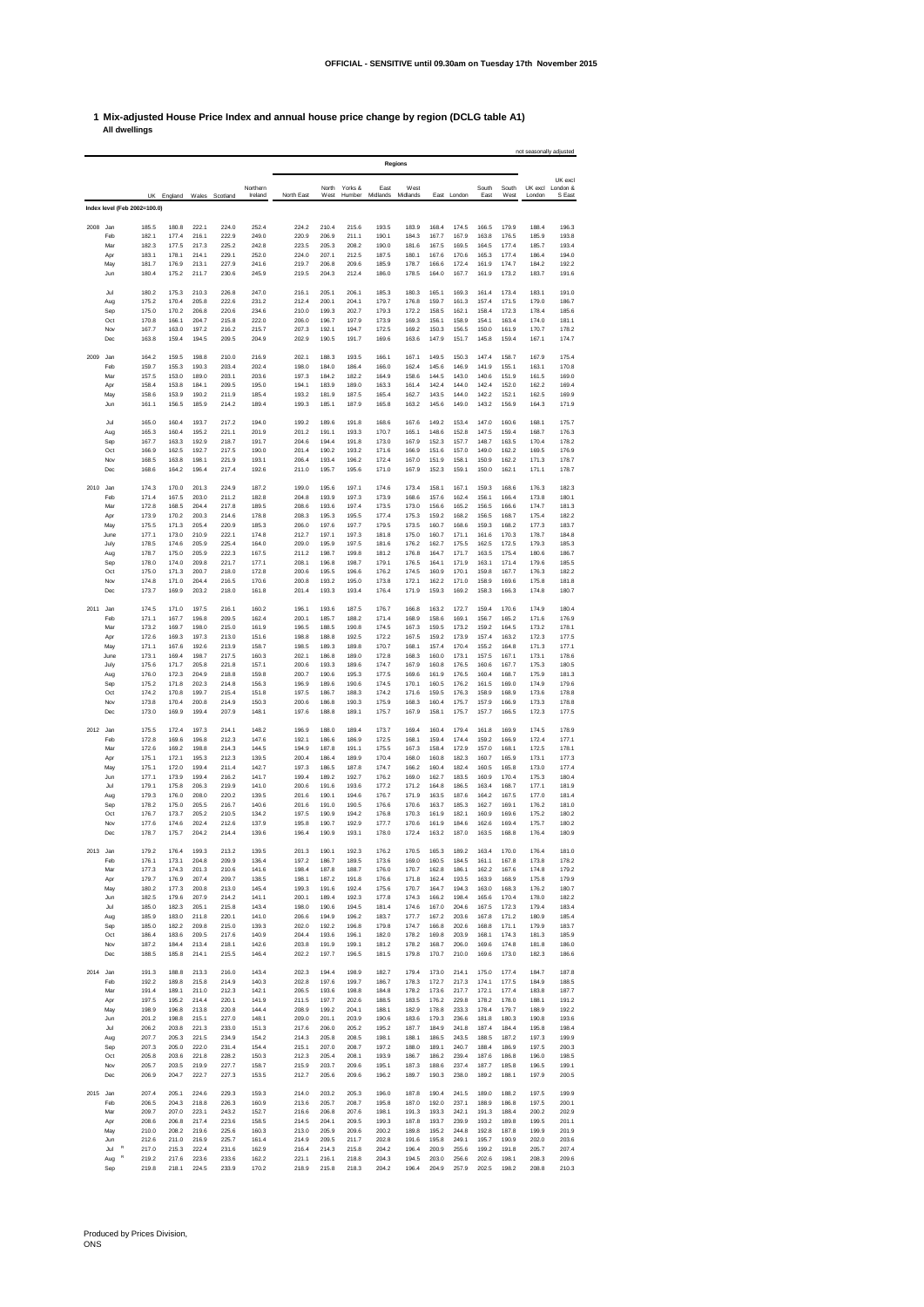## **1 Mix-adjusted House Price Index and annual house price change by region (DCLG table A1) All dwellings**

|          |                           |                                     |                    |                    |                  |                     | <b>Regions</b>     |                    |                    |                    |                    |                    |                    |                    |                    |                    |                               |
|----------|---------------------------|-------------------------------------|--------------------|--------------------|------------------|---------------------|--------------------|--------------------|--------------------|--------------------|--------------------|--------------------|--------------------|--------------------|--------------------|--------------------|-------------------------------|
|          |                           |                                     | UK England         |                    | Wales Scotland   | Northern<br>Ireland | North East         | North<br>West      | Yorks &<br>Humber  | East<br>Midlands   | West<br>Midlands   |                    | East London        | South<br>East      | South<br>West      | UK excl<br>London  | UK excl<br>London &<br>S East |
|          |                           | Percentage change on a year earlier |                    |                    |                  |                     |                    |                    |                    |                    |                    |                    |                    |                    |                    |                    |                               |
| 2009     | Jan                       | $-11.5$                             | $-11.8$            | $-10.5$            | $-6.3$           | $-14.1$             | $-9.9$             | $-10.5$            | $-10.2$            | $-14.1$            | $-9.1$             | $-11.2$            | $-13.9$            | $-11.5$            | $-11.8$            | $-10.9$            | $-10.7$                       |
|          | Feb                       | $-12.3$                             | $-12.4$            | $-11.9$            | $-8.8$           | $-18.7$             | $-10.4$            | $-11.1$            | $-11.7$            | $-12.7$            | $-11.9$            | $-13.2$            | $-12.5$            | $-13.4$            | $-12.1$            | $-12.3$            | $-11.9$                       |
|          | Mar<br>Apr                | $-13.6$<br>$-13.5$                  | $-13.8$<br>$-13.7$ | $-13.0$<br>$-14.0$ | $-9.8$<br>$-8.6$ | $-16.1$<br>$-22.6$  | $-11.7$<br>$-13.4$ | $-10.3$<br>$-11.2$ | $-12.5$<br>$-11.1$ | $-13.2$<br>$-12.9$ | $-12.7$<br>$-10.3$ | $-13.8$<br>$-15.1$ | $-15.7$<br>$-15.6$ | $-14.5$<br>$-13.9$ | $-14.4$<br>$-14.3$ | $-13.1$<br>$-13.0$ | $-12.6$<br>$-12.7$            |
|          | May                       | $-12.7$                             | $-13.0$            | $-10.7$            | $-7.0$           | $-23.3$             | $-12.0$            | $-12.0$            | $-10.5$            | $-11.0$            | $-8.9$             | $-13.9$            | $-16.5$            | $-12.2$            | $-12.9$            | $-11.7$            | $-11.6$                       |
|          | Jun                       | $-10.7$                             | $-10.7$            | $-12.2$            | $-7.1$           | $-23.0$             | $-9.2$             | $-9.4$             | $-11.5$            | $-10.9$            | $-8.6$             | $-11.3$            | $-11.1$            | $-11.5$            | $-9.4$             | $-10.6$            | $-10.3$                       |
|          | Jul                       | $-8.4$                              | $-8.5$             | $-7.9$             | $-4.2$           | $-21.5$             | $-7.8$             | $-7.6$             | $-6.9$             | $-9.0$             | $-7.1$             | $-9.6$             | $-9.4$             | $-8.9$             | $-7.4$             | $-8.2$             | $-8.0$                        |
|          | Aug                       | $-5.6$                              | $-5.9$             | $-5.2$             | $-0.7$           | $-12.7$             | $-5.3$             | $-4.5$             | $-5.3$             | $-5.0$             | $-6.6$             | $-7.0$             | $-5.3$             | $-6.3$             | $-7.1$             | $-5.7$             | $-5.6$                        |
|          | Sep                       | $-4.1$                              | $-4.0$             | $-6.7$             | $-0.9$           | $-18.3$             | $-2.5$             | $-2.5$             | $-5.4$             | $-3.5$             | $-2.4$             | $-3.9$             | $-2.7$             | $-6.1$             | $-5.1$             | $-4.5$             | $-4.0$                        |
|          | Oct<br>Nov                | $-2.3$<br>0.5                       | $-2.2$<br>0.5      | $-5.8$<br>0.4      | 0.8<br>2.6       | $-14.4$<br>$-10.5$  | $-2.2$<br>$-0.4$   | $-3.3$<br>0.7      | $-2.4$<br>0.8      | $-1.3$<br>$-0.1$   | $-1.4$<br>$-1.3$   | $-2.9$<br>1.1      | $-1.2$<br>1.0      | $-3.3$<br>0.6      | $-0.7$<br>0.2      | $-2.5$<br>0.4      | $-2.3$<br>0.3                 |
|          | Dec                       | 2.9                                 | 3.0                | 1.0                | 3.8              | $-6.0$              | 4.0                | 2.8                | 2.1                | 0.8                | 2.6                | 2.9                | 4.9                | 2.8                | 1.7                | 2.4                | 2.3                           |
|          |                           |                                     |                    |                    |                  |                     |                    |                    |                    |                    |                    |                    |                    |                    |                    |                    |                               |
| 2010 Jan | Feb                       | 6.2<br>7.3                          | 6.6<br>7.9         | 1.3<br>6.7         | 7.1<br>3.8       | $-13.7$<br>$-9.7$   | $-1.5$<br>3.5      | 3.9<br>5.4         | 1.9<br>5.8         | 5.1<br>4.8         | 3.8<br>3.8         | 5.7<br>8.2         | 11.2<br>10.5       | 8.1<br>10.0        | 6.3<br>7.3         | 4.9<br>6.5         | 4.0<br>5.5                    |
|          | Mar                       | 9.7                                 | 10.1               | 8.1                | 7.2              | $-6.9$              | 5.7                | 5.1                | 8.3                | 5.2                | 9.0                | 8.4                | 15.6               | 11.3               | 9.7                | 8.2                | 7.3                           |
|          | Apr                       | 9.8                                 | 10.7               | 8.8                | 2.4              | $-8.3$              | 7.4                | 6.2                | 3.5                | 8.7                | 8.6                | 11.8               | 16.8               | 10.0               | 11.0               | 8.1                | 7.6                           |
|          | May                       | 10.6                                | 11.3               | 7.9                | 4.2              | $-0.1$              | 6.6                | 8.6                | 5.4                | 8.5                | 6.6                | 12.0               | 17.1               | 12.0               | 10.6               | 9.1                | 8.1                           |
|          | June<br>July              | 9.9<br>8.2                          | 10.5<br>8.9        | 13.5<br>6.3        | 3.7<br>3.8       | $-7.7$<br>$-15.5$   | 6.7<br>4.9         | 6.5<br>3.3         | 5.0<br>3.0         | 9.7<br>7.7         | 7.2<br>5.1         | 10.4<br>9.0        | 14.8<br>14.4       | 12.8<br>10.5       | 8.5<br>7.4         | 8.7<br>6.6         | 7.5<br>5.4                    |
|          | Aug                       | 8.1                                 | 9.1                | 5.5                | 0.5              | $-17.0$             | 5.0                | 4.0                | 3.4                | 6.1                | 7.1                | 10.9               | 12.4               | 10.8               | 10.0               | 7.1                | 5.9                           |
|          | Sep                       | 6.1                                 | 6.5                | 8.8                | 1.4              | $-7.6$              | 1.7                | 1.2                | 3.6                | 3.5                | 5.1                | 7.8                | 9.0                | 9.7                | 4.9                | 5.4                | 4.1                           |
|          | Oct<br>Nov                | 4.9<br>3.7                          | 5.4<br>4.4         | 4.1<br>3.2         | 0.2<br>$-2.4$    | $-9.0$<br>$-11.7$   | $-0.4$<br>$-2.7$   | 2.8<br>$-0.1$      | 1.8<br>$-0.6$      | 2.7<br>0.8         | 4.5<br>3.0         | 6.2<br>6.8         | 8.4<br>8.2         | 7.3<br>5.3         | 3.4<br>4.6         | 4.0<br>2.6         | 3.0<br>1.7                    |
|          | Dec                       | 3.0                                 | 3.5                | 3.5                | 0.3              | $-16.0$             | $-4.6$             | $-1.2$             | $-1.1$             | 3.1                | 2.4                | 4.6                | 6.3                | 5.6                | 2.6                | 2.2                | 1.1                           |
|          |                           |                                     |                    |                    |                  |                     |                    |                    |                    |                    |                    |                    |                    |                    |                    |                    |                               |
| 2011     | Jan<br>Feb                | 0.1<br>$-0.2$                       | 0.6<br>0.1         | $-1.9$<br>$-3.1$   | $-3.9$<br>$-0.8$ | $-14.4$<br>$-11.1$  | $-1.4$<br>$-2.3$   | $-1.0$<br>$-4.2$   | $-4.9$<br>$-4.6$   | 1.2<br>$-1.4$      | $-3.8$<br>0.2      | 3.2<br>0.6         | 3.4<br>4.1         | 0.1<br>0.3         | $1.2$<br>$-0.7$    | $-0.8$<br>$-1.2$   | $-1.0$<br>$-1.7$              |
|          | Mar                       | 0.3                                 | 0.7                | $-3.1$             | $-1.3$           | $-14.6$             | $-5.8$             | $-2.6$             | $-3.3$             | 0.6                | $-3.3$             | 1.8                | 4.8                | 1.7                | $-1.3$             | $-0.9$             | $-1.7$                        |
|          | Apr                       | $-0.7$                              | $-0.5$             | $-1.5$             | $-0.7$           | $-15.2$             | $-4.6$             | $-3.3$             | $-1.5$             | $-2.9$             | $-4.4$             | 0.1                | 3.4                | 0.6                | $-3.2$             | $-1.8$             | $-2.5$                        |
|          | May                       | $-2.5$                              | $-2.2$             | $-6.2$             | $-3.2$           | $-14.4$             | $-3.7$             | $-4.2$             | $-4.0$             | $-4.9$             | $-3.1$             | $-2.1$             | 1.0                | $-2.6$             | $-2.0$             | $-3.4$             | $-3.6$                        |
|          | June<br>July              | $-2.3$<br>$-1.6$                    | $-2.1$<br>$-1.7$   | $-5.8$<br>0.0      | $-2.1$<br>$-1.6$ | $-8.3$<br>$-4.2$    | $-5.0$<br>$-4.0$   | $-5.2$<br>$-1.3$   | $-4.2$<br>$-4.0$   | $-5.0$<br>$-3.8$   | $-3.8$<br>$-4.7$   | $-0.4$<br>$-1.1$   | 1.1<br>0.6         | $-2.5$<br>$-1.1$   | $-1.8$<br>$-2.8$   | $-3.1$<br>$-2.2$   | $-3.3$<br>$-2.6$              |
|          | Aug                       | $-1.5$                              | $-1.5$             | $-0.5$             | $-1.6$           | $-4.6$              | $-5.0$             | $-4.0$             | $-2.2$             | $-2.1$             | $-4.1$             | $-1.7$             | 2.8                | $-1.9$             | $-3.8$             | $-2.6$             | $-2.9$                        |
|          | Sep                       | $-1.6$                              | $-1.3$             | $-3.6$             | $-3.1$           | $-11.7$             | $-5.4$             | $-3.6$             | $-4.1$             | $-2.6$             | $-3.6$             | $-2.2$             | 2.5                | $-1.0$             | $-1.4$             | $-2.6$             | $-3.2$                        |
|          | Oct<br>Nov                | $-0.5$<br>$-0.5$                    | $-0.3$<br>$-0.4$   | $-0.5$<br>$-1.8$   | $-1.2$<br>$-0.7$ | $-12.2$<br>$-11.9$  | $-1.5$<br>$-0.1$   | $-4.5$<br>$-3.3$   | $-4.2$<br>$-2.4$   | $-1.2$<br>1.2      | $-1.7$<br>$-2.2$   | $-0.9$<br>$-1.1$   | 3.6<br>2.7         | $-0.6$<br>$-0.6$   | 0.7<br>$-1.6$      | $-1.5$<br>$-1.4$   | $-1.8$<br>$-1.7$              |
|          | Dec                       | $-0.4$                              | 0.1                | $-1.9$             | $-4.6$           | $-8.5$              | $-1.9$             | $-2.3$             | $-2.2$             | $-0.4$             | $-2.3$             | $-0.8$             | 3.8                | $-0.4$             | 0.1                | $-1.4$             | $-1.8$                        |
|          |                           |                                     |                    |                    |                  |                     |                    |                    |                    |                    |                    |                    |                    |                    |                    |                    |                               |
| 2012 Jan |                           | 0.6                                 | 0.8                | $-0.1$             | $-0.9$           | $-7.5$              | 0.4                | $-2.9$             | 1.0                | $-1.7$             | 1.5                | $-1.7$             | 3.9                | 1.5                | $-0.4$             | $-0.3$             | $-0.9$                        |
|          | Feb<br>Mar                | 1.0<br>$-0.4$                       | 1.1<br>$-0.3$      | 0.0<br>0.4         | 1.3<br>$-0.3$    | $-9.1$<br>$-10.7$   | $-4.0$<br>$-0.9$   | 0.5<br>$-0.3$      | $-0.7$<br>0.2      | 0.7<br>0.5         | $-0.4$<br>0.0      | 0.5<br>$-0.7$      | 3.1<br>$-0.2$      | 1.6<br>$-1.4$      | 1.0<br>2.2         | 0.5<br>$-0.4$      | 0.1<br>0.0                    |
|          | Apr                       | 1.4                                 | 1.7                | $-1.1$             | $-0.3$           | $-7.9$              | 0.8                | $-1.3$             | $-1.4$             | $-1.0$             | 0.3                | 1.0                | 4.9                | 2.1                | 1.6                | 0.5                | $-0.1$                        |
|          | May                       | 2.3                                 | 2.6                | 3.5                | $-1.2$           | $-10.0$             | $-0.6$             | $-1.5$             | $-1.0$             | 2.3                | $-1.1$             | 1.9                | 7.1                | 3.4                | 0.6                | 1.0                | 0.2                           |
|          | Jun<br>Jul                | 2.3<br>2.0                          | 2.7<br>2.4         | 0.4<br>0.2         | $-0.6$<br>$-0.8$ | $-11.6$<br>$-10.2$  | $-1.3$<br>0.0      | 1.3<br>$-0.9$      | 2.0<br>2.1         | 2.0<br>1.4         | 0.4<br>2.0         | 1.7<br>2.5         | 6.0<br>5.7         | 2.2<br>1.7         | 1.9<br>0.6         | 1.3<br>1.0         | 1.0<br>0.8                    |
|          | Aug                       | 1.9                                 | 2.1                | 1.5                | 0.7              | $-12.7$             | 0.4                | $-0.3$             | $-0.4$             | $-0.4$             | 1.3                | 1.0                | 6.3                | 2.3                | $-0.7$             | 0.6                | 0.0                           |
|          | Sep                       | 1.7                                 | 1.8                | 1.6                | 0.9              | $-10.1$             | 2.4                | 0.7                | 0.0                | 1.2                | 0.3                | 1.9                | 5.2                | 0.7                | 0.0                | 0.7                | 0.8                           |
|          | Oct                       | 1.4                                 | 1.7                | 2.7                | $-2.2$           | $-11.5$             | 0.0                | 2.3                | 3.1                | 1.5                | $-0.8$             | 1.5                | 3.3                | 1.3                | 0.4                | 0.9                | 0.8                           |
|          | Nov<br>Dec                | 2.2<br>3.3                          | 2.5<br>3.4         | 0.8<br>2.4         | $-1.1$<br>3.1    | $-8.3$<br>$-5.7$    | $-2.4$<br>$-0.6$   | 2.1<br>1.1         | 1.3<br>2.1         | 1.1<br>1.3         | 1.3<br>2.7         | 0.9<br>3.2         | 5.1<br>6.4         | 2.9<br>3.7         | 1.5<br>1.4         | 1.3<br>2.4         | 0.8<br>1.9                    |
|          |                           |                                     |                    |                    |                  |                     |                    |                    |                    |                    |                    |                    |                    |                    |                    |                    |                               |
| 2013 Jan |                           | 2.1                                 | 2.3                | 1.0                | $-0.4$           | $-5.9$              | 2.3                | 1.1                | 1.5                | 1.5                | 0.7                | 3.0                | 5.4                | 1.0                | 0.1                | 1.1                | 1.2                           |
|          | Feb<br>Mar                | 1.9<br>2.7                          | 2.1<br>3.0         | 4.0<br>1.2         | $-1.1$<br>$-1.7$ | $-7.6$<br>$-2.0$    | 2.6<br>1.8         | 0.0<br>0.0         | 1.4<br>$-1.3$      | 0.6<br>0.3         | 0.5<br>2.0         | 0.7<br>2.8         | 5.8<br>7.6         | 1.2<br>3.3         | 0.6<br>$-0.3$      | 0.8<br>1.3         | 0.6<br>0.6                    |
|          | Apr                       | 2.6                                 | 2.8                | 6.2                | $-1.2$           | $-0.8$              | $-1.1$             | 0.5                | 1.0                | 3.7                | 2.3                | 1.0                | 6.1                | 2.0                | 1.8                | 1.6                | 1.4                           |
|          | May                       | 2.9                                 | 3.1                | 0.7                | 0.7              | 1.8                 | 1.1                | 2.8                | 2.4                | 0.5                | 2.7                | 2.7                | 6.5                | 1.6                | 1.5                | 1.8                | 1.9                           |
|          | Jun<br>Jul                | 3.1<br>3.3                          | 3.3<br>3.7         | 4.3<br>$-0.6$      | $-0.9$<br>$-1.9$ | $-0.4$<br>1.7       | 0.4<br>$-1.3$      | 0.1<br>$-0.5$      | $-0.2$<br>0.5      | 0.9<br>2.4         | 3.1<br>2.0         | 2.2<br>1.3         | 8.1<br>9.7         | 2.9<br>2.5         | 0.0<br>2.2         | 1.5<br>1.3         | 1.0<br>0.8                    |
|          | Aug                       | 3.7                                 | 4.0                | 1.8                | 0.0              | 1.0                 | 2.5                | 2.5                | 0.8                | 4.0                | 3.4                | 2.3                | 8.5                | 2.2                | 2.2                | 2.2                | 2.2                           |
|          | Sep                       | 3.8                                 | 4.1                | 2.1                | $-0.8$           | $-0.9$              | 0.2                | 0.6                | 3.3                | 1.8                | 2.4                | 1.9                | 9.3                | 3.8                | $1.2$              | 2.1                | 1.5                           |
|          | Oct                       | 5.5                                 | 5.7                | 2.1                | 3.4              | 4.9                 | 3.5                | 1.4                | 1.0                | 2.9                | 4.6                | 4.9                | 12.0               | 4.4                | 2.7                | 3.5                | 3.2                           |
|          | Nov<br>Dec                | 5.4<br>5.5                          | 5.6<br>5.7         | 5.4<br>4.8         | 2.5<br>0.5       | 3.4<br>4.8          | 4.1<br>3.0         | 0.6<br>3.5         | 3.2<br>1.8         | 2.0<br>1.9         | 4.5<br>4.3         | 4.2<br>4.6         | 11.6<br>12.3       | 4.3<br>3.8         | 3.2<br>2.5         | 3.5<br>3.3         | 3.2<br>3.1                    |
|          |                           |                                     |                    |                    |                  |                     |                    |                    |                    |                    |                    |                    |                    |                    |                    |                    |                               |
| 2014     | Jan                       | 6.8                                 | 7.1                | 7.0                | 1.3              | 2.8                 | 0.5                | 2.3                | 3.4                | 3.7                | 5.2                | 4.7                | 13.2               | 7.1                | 4.3                | 4.7                | 3.8                           |
|          | Feb<br>Mar                | 9.2<br>8.0                          | 9.7<br>8.5         | 5.4<br>4.9         | 2.4<br>0.8       | 2.8<br>0.3          | 2.8<br>4.1         | 5.9<br>3.1         | 5.4<br>5.3         | 7.5<br>5.0         | 5.5<br>4.4         | 7.6<br>6.6         | 17.8<br>17.0       | 8.1<br>6.1         | 5<br>5.8           | 6.4<br>5.1         | 5.8<br>4.7                    |
|          | Apr                       | 9.9                                 | 10.4               | 3.4                | 4.9              | 2.5                 | 6.7                | 5.6                | 5.6                | 6.7                | 6.8                | 8.5                | 18.7               | 8.7                | 5.4                | 7.0                | 6.3                           |
|          | May                       | 10.4                                | 10.9               | 6.5                | 3.7              | $-0.7$              | 4.8                | 3.9                | 6.1                | 7.1                | 7.2                | 8.6                | 20.1               | 9.4                | 6.8                | 7.2                | 6.4                           |
|          | Jun                       | 10.2                                | 10.7               | 3.5                | 6.0              | 4.9                 | 4.4                | 6.2                | 6.0                | 7.2                | 5.4                | 7.9                | 19.3               | 9.7                | 5.8                | 7.2<br>9.2         | 6.3                           |
|          | Jul<br>Aug                | 11.5<br>11.7                        | 11.8<br>12.2       | 7.9<br>4.6         | 8.0<br>6.7       | 5.5<br>9.4          | 9.9<br>3.7         | 8.1<br>5.6         | 5.5<br>6.2         | 7.6<br>7.9         | 7.5<br>5.8         | 10.7<br>11.6       | 18.2<br>19.6       | 11.9<br>12.4       | 7.0<br>9.3         | 9.1                | 8.1<br>7.8                    |
|          | Sep                       | 12.1                                | 12.5               | 5.8                | 7.6              | 10.9                | 6.5                | 7.7                | 6.0                | 9.7                | 7.7                | 13.4               | 18.8               | 11.6               | 9.2                | 9.8                | 9.1                           |
|          | Oct                       | 10.4                                | 10.9               | 5.8                | 4.9              | 6.7                 | 3.8                | 6.1                | 6.1                | 6.6                | 4.8                | 9.7                | 17.4               | 11.6               | 7.2                | 8.1                | 6.7                           |
|          | Nov<br>Dec                | 9.9<br>9.8                          | 10.4<br>10.2       | 3.1<br>4.0         | 4.4<br>5.5       | 11.3<br>4.9         | 5.9<br>5.2         | 6.1<br>4.0         | 5.3<br>6.7         | 7.7<br>8.1         | 5.1<br>5.5         | 11.8<br>11.4       | 15.2<br>13.3       | 10.7<br>11.5       | 6.3<br>8.8         | 8.1<br>8.5         | 7.1<br>7.4                    |
|          |                           |                                     |                    |                    |                  |                     |                    |                    |                    |                    |                    |                    |                    |                    |                    |                    |                               |
| 2015 Jan |                           | 8.4                                 | 8.6                | 5.3                | 6.2              | 11.1                | 5.8                | 4.5                | 3.2                | 7.3                | 4.7                | 10.0               | 12.8               | 8.0                | 6.1                | 6.9                | 6.4                           |
|          | Feb<br>Mar                | 7.4<br>9.6                          | 7.7<br>9.4         | 1.4<br>5.7         | 5.3<br>14.6      | 14.7<br>7.5         | 5.3<br>4.9         | 4.1<br>6.8         | 4.5<br>4.4         | 4.9<br>7.2         | 4.9<br>7.3         | 11.2<br>11.4       | 9.1<br>11.2        | 8.5<br>11.2        | 5.3<br>6.2         | 6.8<br>9.0         | 6.1<br>8.1                    |
|          | Apr                       | 5.6                                 | 5.9                | 1.4                | 1.6              | 11.7                | 1.4                | 3.2                | 3.4                | 5.8                | 2.3                | 9.9                | 4.4                | 8.4                | 6.6                | 6.1                | 5.2                           |
|          | May                       | 5.6                                 | 5.8                | 2.7                | 2.2              | 11.0                | 2.0                | 3.4                | 2.7                | 6.5                | 3.8                | 9.2                | 4.9                | 8.1                | 4.5                | 5.9                | 5.0                           |
|          | Jun<br>$\mathbb R$<br>Jul | 5.7<br>5.2                          | 6.1<br>5.6         | 0.8<br>0.5         | $-0.6$<br>$-0.6$ | 9.0<br>7.7          | 2.8<br>$-0.6$      | 4.2<br>4.0         | 3.8<br>5.2         | 6.4<br>4.6         | 4.4<br>4.6         | 9.2<br>8.7         | 5.3<br>5.7         | 7.7<br>6.3         | 5.9<br>4.0         | 5.9<br>5.0         | 5.2<br>4.5                    |
|          | $\mathbb R$<br>Aug        | 5.5                                 | 6.0                | 0.9                | $-0.6$           | 5.2                 | 3.2                | 5.0                | 4.9                | 3.1                | 3.4                | 8.8                | 5.4                | 7.4                | 5.8                | 5.6                | 4.8                           |
|          | Sep                       | 6.1                                 | 6.4                | 1.1                | 1.1              | 10.2                | 1.8                | 4.2                | 4.6                | 3.6                | 4.5                | 8.4                | 7.2                | 7.4                | 6.0                | 5.7                | 5.0                           |

**Notes** R = data revised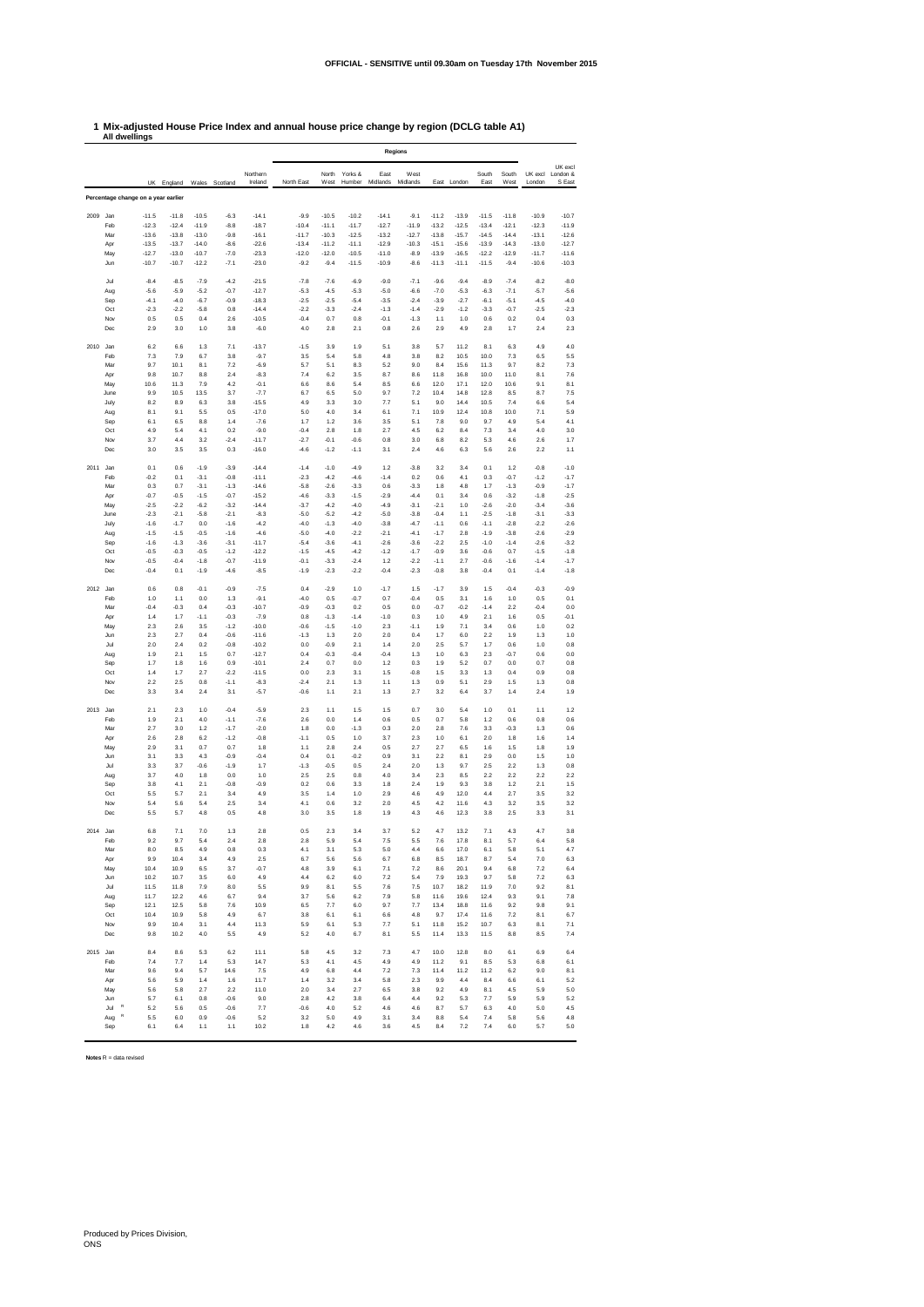## **2 Mix-adjusted average house prices by region (DCLG table A2) All dwellings**

|                         |             |                    |                            |                                                    |                    |                    |                                    |                    |                    |                    |                                                    |                    |                    |                                    |                    | £, not seasonally adjusted |                    |
|-------------------------|-------------|--------------------|----------------------------|----------------------------------------------------|--------------------|--------------------|------------------------------------|--------------------|--------------------|--------------------|----------------------------------------------------|--------------------|--------------------|------------------------------------|--------------------|----------------------------|--------------------|
|                         |             |                    |                            |                                                    |                    |                    |                                    |                    |                    |                    | Regions                                            |                    |                    |                                    |                    |                            |                    |
|                         |             |                    |                            |                                                    |                    | Northern           | North                              | North              | Yorks &            | East               | West                                               |                    |                    | South                              | South              | UK excl                    | UK excl            |
|                         |             | UK                 | England                    | Wales                                              | Scotland           | Ireland            | East                               | West               | Humber             | Midlands           | Midlands                                           | Fast               | I ondon            | East                               | West               | London                     | London &<br>S East |
|                         |             |                    |                            |                                                    |                    |                    |                                    |                    |                    |                    |                                                    |                    |                    |                                    |                    |                            |                    |
| 2008 Jan                |             | 221,000            |                            | 229,000 170,000                                    | 163,000            | 226,000            | 150,000                            | 164,000            | 167,000            | 176,000            | 179,000 238,000                                    |                    | 350,000            | 278,000                            | 229,000            | 202,000                    | 186,000            |
|                         | Feb<br>Mar  | 217,000<br>217,000 | 224,000<br>225,000         | 166,000<br>166,000                                 | 162,000<br>164,000 | 223,000<br>217,000 | 148,000<br>150,000                 | 161,000<br>160,000 | 164,000<br>161,000 | 173,000<br>173,000 | 180,000<br>177,000                                 | 237,000<br>237,000 | 337,000<br>340,000 | 273,000<br>274,000                 | 224,000<br>226,000 | 200,000<br>199,000         | 184,000<br>184,000 |
|                         | Apr         | 218,000            | 225,000                    | 164,000                                            | 167.000            | 226,000            | 150,000                            | 162,000            | 165,000            | 170,000            | 175,000                                            | 237,000            | 342.000            | 276,000                            | 225,000            | 200,000                    | 184,000            |
|                         | May         | 217,000            | 224.000<br>222.000         | 163,000<br>162,000                                 | 166,000<br>168,000 | 216,000            | 147,000                            | 161,000            | 162,000            | 169,000<br>169,000 | 174,000                                            | 236,000            | 346,000            | 270,000                            | 222,000            | 198,000                    | 182,000            |
|                         | Jun<br>Jul  | 215,000<br>215,000 | 222.000                    | 161.000                                            | 165,000            | 220,000<br>221.000 | 147,000<br>145,000                 | 159,000<br>160,000 | 165,000<br>160,000 | 168,000            | 174,000<br>176,000                                 | 232,000<br>234,000 | 337,000<br>340,000 | 270,000<br>269,000                 | 220,000<br>220,000 | 197,000<br>197.000         | 182,000<br>181.000 |
|                         | Aug         | 209,000            | 216,000                    | 158,000                                            | 162.000            | 207.000            | 142,000                            | 156,000            | 158,000            | 163,000            | 172,000                                            | 226,000            | 324,000            | 263.000                            | 218,000            | 192.000                    | 177,000            |
|                         | Sep<br>Oct  | 209,000<br>204,000 | 215,000<br>210,000         | 158,000<br>157,000                                 | 160,000<br>157,000 | 210,000<br>199,000 | 141,000<br>138,000                 | 156,000<br>154,000 | 157,000<br>153,000 | 163,000<br>158,000 | 168,000<br>165,000                                 | 224,000<br>221.000 | 325,000<br>319,000 | 264,000<br>257,000                 | 219,000<br>208,000 | 192,000<br>187,000         | 176,000<br>172,000 |
|                         | Nov         | 200,000            | 206,000                    | 151,000                                            | 157,000            | 193,000            | 139,000                            | 150,000            | 151,000            | 157,000            | 165,000                                            | 213,000            | 314,000            | 250,000                            | 206,000            | 183,000                    | 169,000            |
|                         | Dec         | 195,000            | 202.000                    | 149,000                                            | 152,000            | 183,000            | 136,000                            | 149,000            | 149,000            | 154,000            | 159,000                                            | 209,000            | 304,000            | 243,000                            | 203,000            | 179,000                    | 166,000            |
| 2009                    | Jan         | 195,000            | 201,000                    | 152,000                                            | 155,000            | 197,000            | 135,000                            | 146,000            | 150,000            | 150,000            | 162,000                                            | 210,000            | 299,000            | 245,000                            | 201,000            | 180,000                    | 166,000            |
|                         | Feb         | 190,000            | 196,000                    | 146,000                                            | 150,000            | 184,000            | 132,000                            | 143,000            | 144,000            | 150,000            | 157,000                                            | 205,000            | 292,000            | 236,000                            | 196,000            | 175,000                    | 162,000            |
|                         | Mar<br>Apr  | 187.000<br>188,000 | 193,000<br>194.000         | 145,000<br>141,000                                 | 150,000<br>154,000 | 185,000<br>177,000 | 131,000<br>129,000                 | 143,000<br>143,000 | 141.000<br>146,000 | 149,000<br>147,000 | 154,000<br>157,000                                 | 203,000<br>200,000 | 284.000<br>286,000 | 233,000<br>236,000                 | 192,000<br>192,000 | 173,000<br>174,000         | 160,000<br>160,000 |
|                         | May         | 188,000            | 194,000                    | 146,000                                            | 156,000            | 169,000            | 129,000                            | 141,000            | 145,000            | 149,000            | 158,000                                            | 202,000            | 287,000            | 236,000                            | 192,000            | 174,000                    | 161,000            |
|                         | Jun         | 191.000            | 197,000                    | 142,000                                            | 158,000            | 172,000            | 133,000                            | 144,000            | 146,000            | 150,000            | 158,000 205,000                                    |                    | 297,000            | 238,000                            | 198,000            | 176,000                    | 163,000            |
|                         | Jul<br>Aug  | 196,000<br>196,000 | 202.000<br>202.000         | 148,000<br>150,000                                 | 160,000<br>163,000 | 176,000<br>184,000 | 133,000<br>134,000                 | 147,000<br>149,000 | 149,000<br>150,000 | 152,000<br>154,000 | 162,000 210,000<br>160,000 209,000                 |                    | 305,000<br>304.000 | 244.000<br>245,000                 | 203,000<br>202,000 | 180,000<br>181.000         | 166,000<br>167,000 |
|                         | Sep         | 199,000            | 206,000                    | 148,000                                            | 161.000            | 174,000            | 136,000                            | 151,000            | 149,000            | 156,000            | 163,000 214,000                                    |                    | 314,000            | 247.000                            | 207,000            | 182,000                    | 169,000            |
|                         | Oct<br>Nov  | 198,000<br>200,000 | 205,000<br>206.000 152.000 | 148,000                                            | 160,000<br>164,000 | 173,000<br>176,000 | 134,000<br>137,000                 | 148,000<br>150,000 | 150,000<br>152,000 | 155,000<br>156,000 | 162,000 213,000<br>162,000 214,000                 |                    | 312,000<br>315,000 | 247,000<br>251,000                 | 205,000<br>205,000 | 182,000<br>183,000         | 168,000<br>169,000 |
|                         | Dec         | 200,000            | 207,000 150,000            |                                                    | 160,000            | 175,000            | 141,000                            | 152,000            | 152,000            | 154,000            | 163,000 214,000                                    |                    | 317,000            | 249,000                            | 205,000            | 183,000                    | 169,000            |
|                         |             |                    |                            |                                                    |                    |                    |                                    |                    |                    |                    |                                                    |                    |                    |                                    |                    |                            |                    |
| 2010 Jan                | Feb         | 207,000<br>204,000 |                            | 214,000 148,000<br>211,000 150,000                 | 171,000<br>160,000 | 172,000<br>168,000 | 133,000<br>137,000                 | 152,000<br>151,000 | 152,000<br>153,000 | 158,000<br>158,000 | 169,000 223,000<br>164,000 223,000                 |                    | 331,000<br>321,000 | 265,000<br>260,000                 | 214,000<br>211,000 | 190,000<br>187,000         | 173,000<br>171,000 |
|                         | Mar         | 206,000            | 212.000 151.000            |                                                    | 165,000            | 174.000            | 139,000                            | 151,000            | 153,000            | 157,000            | 169.000 221.000                                    |                    | 327,000            | 261.000                            | 211,000            | 188,000                    | 172,000            |
|                         | Apr<br>May  | 207,000<br>209,000 |                            | 214,000 148,000<br>216,000 151,000                 | 163,000<br>167,000 | 164.000<br>170,000 | 139,000<br>137,000                 | 152,000<br>154,000 | 151,000<br>153,000 | 161,000<br>163,000 | 171,000 225,000<br>169,000 227,000                 |                    | 333,000<br>334,000 | 261,000<br>265,000                 | 214,000<br>213,000 | 189,000<br>191,000         | 173,000<br>175,000 |
|                         | June        | 211.000            | 218.000 155.000            |                                                    | 168,000            | 161.000            | 142,000                            | 154,000            | 153,000            | 165,000            | 171.000 227.000                                    |                    | 339,000            | 269,000                            | 216,000            | 192,000                    | 176,000            |
|                         | July        | 212,000            | 220.000 152.000            |                                                    | 171.000            | 151,000            | 139,000                            | 153,000            | 153,000            | 165,000            | 172,000 230,000                                    |                    | 347.000            | 271.000                            | 219,000            | 193,000                    | 176,000            |
|                         | Aug<br>Sep  | 213,000<br>212,000 | 220.000 152.000<br>219,000 | 155,000                                            | 168,000<br>168,000 | 154,000<br>163.000 | 141,000<br>139,000                 | 155,000<br>153,000 | 155,000<br>154,000 | 164,000<br>163,000 | 172.000 233.000<br>172,000 232,000                 |                    | 340,000<br>340,000 | 272.000<br>272,000                 | 222,000<br>218,000 | 194,000<br>193.000         | 178,000<br>176,000 |
|                         | Oct         | 208,000            | 216,000                    | 148,000                                            | 165,000            | 159,000            | 134.000                            | 152,000            | 152,000            | 160,000            | 170,000 227,000                                    |                    | 337,000            | 266,000                            | 213,000            | 190,000                    | 173,000            |
|                         | Nov         | 208,000<br>207,000 | 215,000 151,000            |                                                    | 164,000            | 157,000            | 134.000                            | 151,000            | 151,000<br>150,000 | 158,000<br>160,000 | 168,000 229,000                                    |                    | 338,000            | 265,000                            | 215,000            | 189,000                    | 173,000            |
|                         | Dec         |                    |                            | 214,000 150,000                                    | 165,000            | 149,000            | 134,000                            | 151,000            |                    |                    | 168,000 225,000                                    |                    | 335,000            | 264,000                            | 211,000            | 188,000                    | 172,000            |
| 2011                    | Jan<br>Feb  | 216,000<br>212,000 | 224,000<br>220,000         | 149,000<br>148,000                                 | 172,000<br>167,000 | 149,000<br>151,000 | 137,000<br>140,000                 | 156,000<br>150,000 | 151,000<br>152,000 | 165,000<br>160,000 | 169,000 240,000<br>171,000                         | 233,000            | 350,000<br>342,000 | 274,000<br>269,000                 | 221,000<br>214,000 | 196,000<br>193,000         | 179,000<br>175,000 |
|                         | Mar         | 215,000            | 222,000                    | 149,000                                            | 171,000            | 150,000            | 137,000                            | 152,000            | 154,000            | 163,000            | 169,000                                            | 234,000            | 351.000            | 274,000                            | 213,000            | 194,000                    | 176,000            |
|                         | Apr<br>May  | 214,000<br>212,000 | 222,000<br>219.000         | 149,000<br>145,000                                 | 170,000<br>171.000 | 141,000<br>147.000 | 139,000<br>139,000                 | 153,000<br>153,000 | 155,000<br>153,000 | 161,000<br>159,000 | 169,000<br>170,000 231,000                         | 234,000            | 352,000<br>345,000 | 271,000<br>267.000                 | 211,000<br>213,000 | 193,000<br>192,000         | 176,000<br>175,000 |
|                         | June        | 214,000            | 222.000                    | 150,000                                            | 173,000            | 149,000            | 141,000                            | 151,000            | 152,000            | 161.000            | 170,000 235,000                                    |                    | 350,000            | 271.000                            | 216,000            | 194,000                    | 177,000            |
|                         | July        | 217,000<br>218,000 | 225,000<br>226,000         | 155,000                                            | 177,000            | 146,000            | 140,000                            | 156,000            | 153,000            | 163,000            | 170,000 236,000                                    |                    | 357.000            | 276,000                            | 217,000            | 197.000                    | 179,000            |
|                         | Aug<br>Sep  | 217,000            | 225,000                    | 154,000<br>152,000                                 | 175,000<br>171,000 | 148,000<br>145,000 | 140,000<br>138,000                 | 154,000<br>153,000 | 157,000<br>153,000 | 165,000<br>163,000 | 171,000<br>172,000                                 | 238,000<br>236,000 | 357,000<br>357,000 | 276,000<br>278,000                 | 218,000<br>219,000 | 197,000<br>196,000         | 180,000<br>178,000 |
|                         | Oct         | 216,000            | 224,000                    | 150,000                                            | 172,000            | 141,000            | 138,000                            | 151,000            | 152,000            | 162,000            |                                                    | 173,000 234,000    | 357,000            | 273,000                            | 218,000            | 195,000                    | 177,000            |
|                         | Nov<br>Dec  | 215,000<br>214,000 | 222,000                    | 223,000 151,000<br>150,000                         | 171,000<br>166,000 | 140,000<br>138,000 | 140,000<br>138,000                 | 151,000<br>153,000 | 153,000<br>152,000 | 164,000<br>164,000 | 170,000 236,000<br>170,000 232,000                 |                    | 356,000<br>356,000 | 272,000<br>271,000                 | 216,000<br>215,000 | 195,000<br>193,000         | 177,000<br>176,000 |
|                         |             |                    |                            |                                                    |                    |                    |                                    |                    |                    |                    |                                                    |                    |                    |                                    |                    |                            |                    |
| 2012 Jan                | Feb         | 229,000<br>226,000 | 234,000                    | 238,000 153,000<br>152,000                         | 179,000<br>178,000 | 138,000<br>137,000 | 143,000<br>139,000                 | 158,000<br>157,000 | 160,000<br>158,000 | 167,000<br>166,000 | 178,000 245,000<br>176,000                         | 243,000            | 382.000<br>371,000 | 289,000<br>285,000                 | 226,000<br>222,000 | 205,000<br>203,000         | 185,000<br>183,000 |
|                         | Mar         | 225,000            | 233,000                    | 154,000                                            | 179,000            | 134,000            | 141,000                            | 158,000            | 161,000            | 169,000            | 176,000                                            | 242,000            | 368,000            | 281,000                            | 224,000            | 203,000                    | 184,000            |
|                         | Apr<br>May  | 229,000<br>229,000 | 237.000<br>237.000         | 151,000<br>154,000                                 | 178,000<br>177,000 | 130,000<br>132.000 | 145,000<br>143,000                 | 157,000<br>157,000 | 160,000<br>158,000 | 164,000<br>168,000 | 176,000<br>174,000                                 | 245,000<br>245,000 | 388,000<br>388,000 | 288,000<br>287,000                 | 221,000<br>221.000 | 204.000<br>204.000         | 184,000<br>184,000 |
|                         | Jun         | 231.000            | 240.000                    | 154,000                                            | 181,000            | 132.000            | 144.000                            | 159,000            | 163,000            | 170,000            | 177.000                                            | 248,000            | 390.000            | 288,000                            | 227,000            | 206,000                    | 187,000            |
|                         | Jul<br>Aug  | 234,000<br>234,000 | 242.000<br>242.000         | 160,000<br>161,000                                 | 184,000<br>184,000 | 131,000<br>130,000 | 145,000<br>146,000                 | 161,000<br>160,000 | 163,000<br>164,000 | 171,000<br>170,000 | 180,000<br>180,000                                 | 251,000<br>249,000 | 397,000<br>399,000 | 292,000<br>294,000                 | 225,000<br>223,000 | 209,000<br>208,000         | 188,000<br>188,000 |
|                         | Sep         | 233,000            | 241.000                    | 159,000                                            | 181.000            | 130,000            | 146,000                            | 161,000            | 161,000            | 170,000            | 179,000                                            | 250,000            | 394,000            | 291,000                            | 225,000            | 208,000                    | 187,000            |
|                         | Oct         | 231,000            | 239,000                    | 159,000                                            | 176,000            | 125,000            | 143,000                            | 161,000            | 164,000            | 171,000            | 179,000                                            | 247,000            | 388,000            | 288,000                            | 226,000            | 206,000                    | 187,000            |
|                         | Nov<br>Dec  | 232,000<br>233,000 | 241,000<br>242,000         | 157,000<br>158,000                                 | 178,000<br>179,000 | 128,000<br>130,000 | 142,000<br>142,000                 | 161,000<br>161,000 | 163,000<br>163,000 | 171,000<br>172,000 | 179,000<br>181,000                                 | 247,000<br>249,000 | 393,000<br>398,000 | 291,000<br>292,000                 | 226,000<br>225,000 | 207,000<br>208,000         | 187,000<br>187,000 |
|                         |             |                    |                            |                                                    |                    |                    |                                    |                    |                    |                    |                                                    |                    |                    |                                    |                    |                            |                    |
| 2013 Jan                | Feb         | 237,000<br>233,000 | 242,000                    | 247.000 156.000<br>160,000                         | 180,000<br>178,000 | 128,000<br>125,000 | 146,000<br>143,000                 | 162,000<br>159,000 | 164,000<br>162,000 | 171,000<br>168,000 | 180,000 254,000<br>178,000                         | 247,000            | 405,000<br>395,000 | 295,000<br>291,000                 | 228,000<br>225,000 | 210,000<br>207.000         | 189,000<br>186,000 |
|                         | Mar         | 235,000            | 244,000 157,000            |                                                    | 178,000            | 130,000            | 144,000                            | 160,000            | 161.000            | 171,000            | 180,000 250,000                                    |                    | 398,000            | 293,000                            | 225,000            | 208,000                    | 187,000            |
|                         | Apr<br>May  | 238,000<br>239,000 | 248.000 157.000            | 247.000 162.000                                    | 177,000<br>180,000 | 127,000<br>134,000 | 144,000<br>144,000                 | 159,000<br>163,000 | 164,000<br>164,000 | 171,000<br>170,000 | 181,000 250,000<br>180,000 253,000                 |                    | 414,000<br>416,000 | 296,000<br>294.000                 | 227,000<br>226,000 | 209,000<br>210,000         | 188,000<br>189,000 |
|                         | June        | 242.000            |                            | 251.000 162.000                                    | 181,000            | 130,000            | 145,000                            | 161,000            | 164,000            | 172,000            | 184,000 256,000                                    |                    | 425,000            | 299,000                            | 229,000            | 212,000                    | 190,000            |
|                         | July<br>Aug | 245,000<br>246,000 |                            | 255,000 160,000<br>256,000 166,000                 | 183,000<br>186,000 | 132,000<br>130,000 | 144,000<br>150,000                 | 162,000<br>166,000 | 166,000<br>168,000 | 176,000<br>178,000 | 184,000 257,000                                    | 188,000 257,000    | 438,000<br>436,000 | 302,000<br>303,000                 | 231,000<br>230,000 | 213,000<br>215,000         | 192,000<br>194,000 |
|                         | Sep         | 245,000            |                            | 255,000 164,000                                    | 182,000            | 128,000            | 146,000                            | 164,000            | 168,000            | 174,000            |                                                    | 184,000 257,000    | 434,000            | 305,000                            | 230,000            | 214,000                    | 192,000            |
|                         | Oct<br>Nov  | 247,000<br>248,000 |                            | 257.000 164.000<br>258,000 167,000                 | 184,000<br>184,000 | 130,000<br>131,000 | 148,000<br>148,000                 | 165,000<br>163,000 | 168,000<br>170,000 | 176,000<br>176,000 | 188,000 261,000<br>188,000 259,000                 |                    | 436,000<br>441,000 | 303,000<br>306,000                 | 234,000<br>234,000 | 216,000<br>216,000         | 194,000<br>194,000 |
|                         | Dec         | 250,000            |                            | 260,000 167,000                                    | 182,000            | 135,000            | 147,000                            | 168,000            | 168,000            | 176,000            | 190,000 263,000                                    |                    | 450,000            |                                    | 306,000 232,000    | 217,000                    | 195,000            |
| $2014$ Jan <sup>1</sup> |             |                    |                            |                                                    |                    |                    |                                    |                    | 169,000            |                    |                                                    |                    |                    |                                    |                    |                            | 195,000            |
|                         | Feb         | 252,000<br>253,000 |                            | 262,000 166,000 184,000<br>264,000 168,000         | 183,000            | 133,000<br>130,000 | 145,000 165,000<br>146,000         | 168,000            | 170,000            | 175,000<br>179,000 | 189,000 264,000<br>188,000 264,000                 |                    | 452,000<br>458,000 | 314,000 237,000<br>312,000 237,000 |                    | 218,000<br>219,000         | 196,000            |
|                         | Mar         | 252,000            |                            | 263,000 164,000                                    | 181,000            | 132.000            | 148,000 165,000                    |                    | 169,000            | 177,000            | 188,000 265,000                                    |                    | 459,000            | 320,000 238,000                    | 309,000 237,000    | 217,000                    | 195,000<br>199,000 |
|                         | Apr<br>May  | 260,000<br>262,000 |                            | 271,000 166,000 187,000<br>273,000 166,000 188,000 |                    | 131,000<br>134,000 | 152,000 168,000<br>150,000 169,000 |                    | 172,000<br>173,000 | 181,000<br>181,000 | 194,000 269,000<br>193,000 273,000                 |                    | 485,000<br>492,000 | 320,000 240,000                    |                    | 222,000<br>223,000         | 200,000            |
|                         | Jun         | 265,000            |                            | 276,000 167,000 193,000                            |                    | 137,000            | 150,000 171,000                    |                    | 173,000            | 183,000            | 194,000 274,000                                    |                    | 499,000            | 326,000 241,000                    |                    | 225,000                    | 201,000            |
|                         | Jul<br>Aug  | 272,000<br>274,000 |                            | 283,000 172,000 198,000<br>285,000 172,000 200,000 |                    | 140,000<br>143,000 | 156,000 175,000<br>154,000 175,000 |                    | 174,000<br>177,000 | 187,000<br>190,000 | 198,000 282,000<br>198,000 285,000                 |                    | 510,000<br>514,000 | 336,000 246,000<br>338,000 250,000 |                    | 231,000<br>233,000         | 206,000<br>208,000 |
|                         | Sep         | 273,000            |                            | 285,000 172,000 197,000                            |                    | 143,000            | 154,000 176,000                    |                    | 177,000            | 189,000            | 198,000 289,000                                    |                    | 508,000            | 338,000 249,000                    |                    | 233,000                    | 208,000            |
|                         | Oct<br>Nov  | 271.000<br>271,000 |                            | 283,000 172,000 194,000<br>283,000 171,000 194,000 |                    | 139,000<br>147,000 | 152,000 175,000<br>155,000 173,000 |                    | 177,000<br>178,000 |                    | 186,000 197,000 284,000<br>187,000 197,000 288,000 |                    | 505,000<br>501,000 | 337,000 248,000                    | 337,000 249,000    | 232,000<br>232,000         | 206,000<br>207,000 |
|                         | Dec         | 272,000            |                            | 285,000 173,000 193,000                            |                    | 142,000            | 153,000                            | 175,000            | 178,000            | 188,000            | 200,000 290,000                                    |                    | 502,000            | 339,000                            | 251,000            | 234,000                    | 208,000            |
| $2015$ Jan <sup>1</sup> |             |                    |                            |                                                    |                    |                    |                                    |                    |                    |                    |                                                    |                    |                    |                                    |                    |                            |                    |
|                         | Feb         | 270,000<br>269,000 |                            | 281,000 175,000 195,000<br>280,000 170,000 192,000 |                    | 152,000<br>153,000 | 155,000 174,000<br>155,000 176,000 |                    | 175,000<br>178,000 | 188,000<br>188,000 | 198,000 287,000<br>197,000 290,000                 |                    | 497,000<br>488,000 | 335.000 250.000<br>335.000 248.000 |                    | 233,000<br>233,000         | 207,000<br>208,000 |
|                         | Mar         | 273,000            |                            | 284,000 173,000                                    | 207.000            | 145,000            | 157,000                            | 177,000            | 177,000            | 190,000            | 202,000 292,000                                    |                    | 498,000            | 339,000                            | 250,000            | 236,000                    | 211.000            |
|                         | Apr<br>May  | 272,000<br>274.000 |                            | 284.000 169.000<br>286.000 171.000                 | 190,000<br>192,000 | 151.000<br>153,000 | 155,000 174,000<br>154,000         | 176,000            | 178,000<br>178,000 | 191,000<br>192,000 | 198,000 292,000<br>200.000 295.000                 |                    | 494.000<br>504,000 | 342,000<br>342,000                 | 252,000<br>249,000 | 235,000<br>235,000         | 209,000<br>209,000 |
|                         | Jun         | 277,000            |                            | 290,000 169,000                                    | 192,000            | 154,000            | 156,000                            | 179,000            | 180,000            | 195,000            | 202,000 295,000                                    |                    | 513,000            | 347,000                            | 253,000            | 238,000                    | 211,000            |
|                         | Jul<br>Aug  | 283,000<br>285,000 |                            | 295,000 173,000<br>299,000 174,000                 | 197,000<br>199,000 | 155,000<br>154,000 | 157,000<br>160,000                 | 183,000<br>185,000 | 184,000<br>186,000 | 196,000<br>196,000 | 207,000 303,000<br>205,000 306,000                 |                    | 526,000<br>528,000 | 353,000<br>359,000                 | 255,000<br>263,000 | 242,000<br>245,000         | 215,000<br>218,000 |
|                         | Sep         | 286,000            |                            | 299,000 175,000                                    | 199,000            | 162,000            | 158,000                            | 184,000            | 186,000            | 196,000            | 207,000 309,000                                    |                    | 531,000            | 359,000                            | 263,000            | 246,000                    | 218,000            |

Notes<br>1 Note that the weights used for mix-adjustment change at the start of each calendar year (i.e. in January). The mix-adjusted prices are therefore not comparable between calendar years,<br>although they are comparable w

R = data revised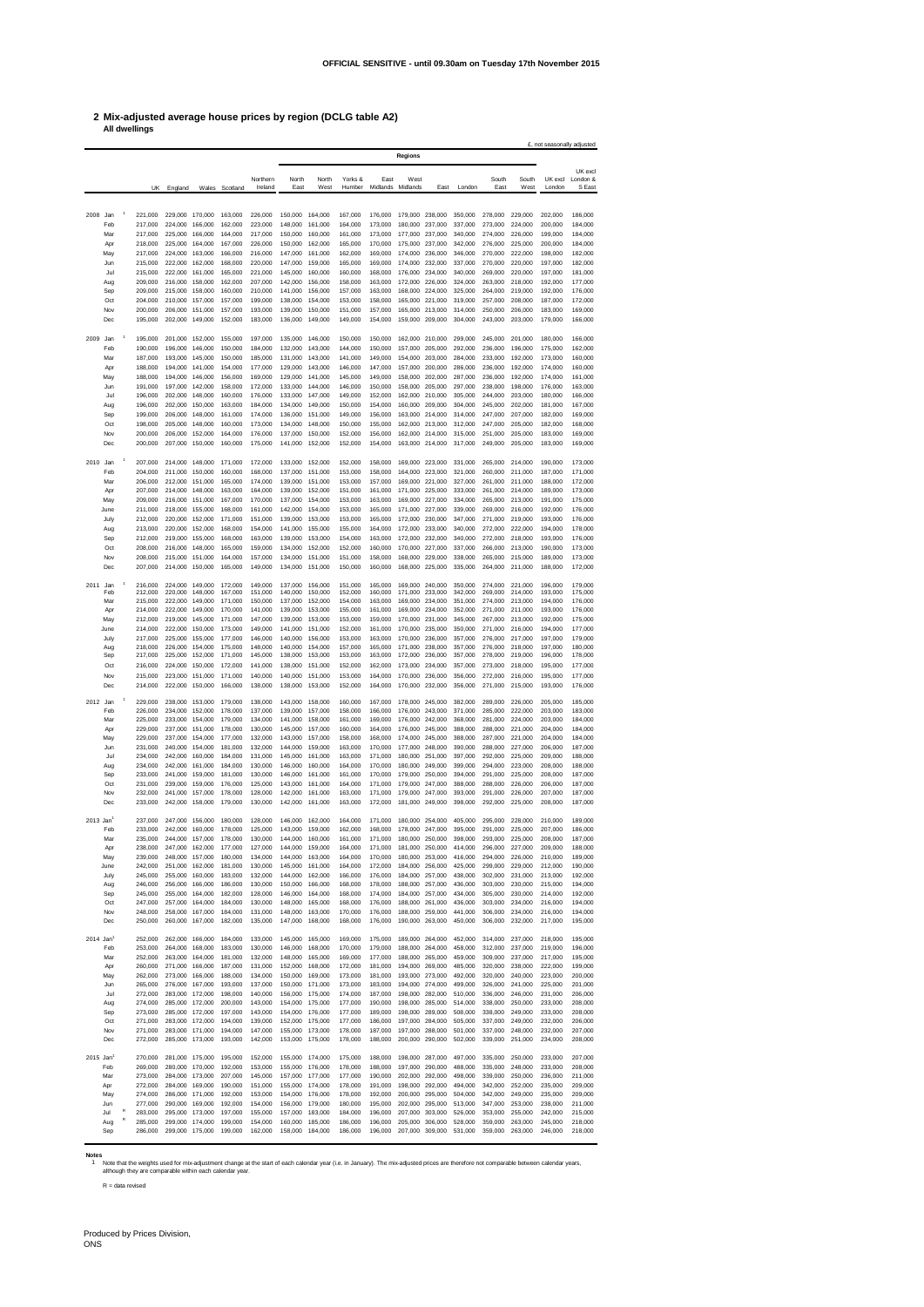## **3 Mix-adjusted House Price Index and 4 Mix-adjusted average house prices of buyer, UK (DCLG table A3) Type of buyer, All dwellings Type of buyer, All dwellings**

## **4 Mix-adjusted average house prices<br>by type of buyer, UK (DCLG table A4)**<br>Type of buyer, All dwellings

|          |                              |                        | Former Owner<br>Occupier |                           |                        | Former Owner<br>Occupier |
|----------|------------------------------|------------------------|--------------------------|---------------------------|------------------------|--------------------------|
|          |                              | First time buyer<br>UK | UK                       |                           | First time buyer<br>UK | UK                       |
|          | Index level (Feb 2002=100.0) |                        |                          |                           |                        |                          |
|          |                              |                        |                          |                           |                        |                          |
| 2008 Jan | Feb                          | 187.9<br>184.9         | 185.4<br>181.9           | 2008 Jan<br>Feb           | 163,000<br>161,000     | 256,000<br>251,000       |
|          | Mar                          | 185.7                  | 181.9                    | Mar                       | 161.000                | 251.000                  |
|          | Apr                          | 186.7<br>186.3         | 182.6                    | Apr                       | 162,000                | 252,000                  |
|          | May<br>Jun                   | 183.8                  | 180.8<br>179.9           | May<br>Jun                | 162,000<br>160,000     | 249,000<br>248,000       |
|          |                              |                        |                          |                           |                        |                          |
|          | Jul                          | 182.8                  | 180.1                    | Jul                       | 159,000                | 248,000                  |
|          | Aug<br>Sep                   | 177.2<br>173.1         | 175.3<br>176.4           | Aug<br>Sep                | 154,000<br>150,000     | 242,000<br>243,000       |
|          | Oct                          | 169.5                  | 172.0                    | Oct                       | 147,000                | 237,000                  |
|          | Nov                          | 164.4                  | 169.7                    | Nov                       | 143,000                | 234,000                  |
|          | Dec                          | 162.2                  | 165.2                    | Dec                       | 141,000                | 228,000                  |
| 2009 Jan |                              | 159.5                  | 166.7                    | 2009 Jan                  | 138,000                | 230,000                  |
|          | Feb                          | 157.3                  | 161.3                    | Feb                       | 136,000                | 223,000                  |
|          | Mar<br>Apr                   | 154.6<br>157.3         | 159.3<br>159.4           | Mar<br>Apr                | 134,000<br>136,000     | 220,000<br>220,000       |
|          | May                          | 159.1                  | 159.1                    | May                       | 137,000                | 220,000                  |
|          | Jun                          | 162.4                  | 161.3                    | Jun                       | 140,000                | 223,000                  |
|          | Jul                          | 166.5                  | 165.2                    | Jul                       | 144,000                | 228,000                  |
|          | Aug                          | 166.3                  | 165.7                    | Aug                       | 144,000                | 229,000                  |
|          | Sep                          | 170.8                  | 167.3                    | Sep                       | 148,000                | 231.000                  |
|          | Oct<br>Nov                   | 169.6<br>171.0         | 166.6<br>168.3           | Oct<br>Nov                | 146,000<br>148,000     | 230,000<br>233,000       |
|          | Dec                          | 173.3                  | 167.5                    | Dec                       | 150,000                | 231,000                  |
|          |                              |                        |                          |                           |                        |                          |
| 2010 Jan | Feb                          | 173.6<br>1718          | 175.4<br>172.0           | 2010 Jan<br>Feb           | 151.000<br>150,000     | 242.000<br>237.000       |
|          | Mar                          | 174.1                  | 173.0                    | Mar                       | 152,000                | 239,000                  |
|          | Apr                          | 176.8                  | 173.5                    | Apr                       | 154,000                | 240,000                  |
|          | May<br>June                  | 178.1<br>179.1         | 175.2<br>177.1           | May                       | 155,000                | 242,000                  |
|          | July                         | 179.4                  | 178.9                    | June<br>July              | 156,000<br>156,000     | 244,000<br>247,000       |
|          | Aug                          | 180.3                  | 178.9                    | Aug                       | 157,000                | 247,000                  |
|          | Sep                          | 178.7                  | 178.5                    | Sep                       | 156,000                | 246,000                  |
|          | Oct<br>Nov                   | 176.0<br>174.9         | 175.4<br>175.5           | Oct<br>Nov                | 153,000<br>152,000     | 242,000<br>242.000       |
|          | Dec                          | 174.5                  | 174.1                    | Dec                       | 152,000                | 240,000                  |
|          |                              |                        |                          |                           |                        |                          |
| 2011 Jan |                              | 175.8                  | 174.7                    | 2011 Jan                  | 161,000<br>157,000     | 250,000<br>245,000       |
|          | Feb<br>Mar                   | 172.1<br>173.2         | 171.5<br>174.0           | Feb<br>Mar                | 158,000                | 249,000                  |
|          | Apr                          | 174.2                  | 172.8                    | Apr                       | 159,000                | 247,000                  |
|          | May                          | 174.3                  | 170.6                    | May                       | 159,000                | 244,000                  |
|          | June<br>July                 | 175.3<br>178.6         | 173.0<br>175.1           | June<br>July              | 160,000<br>163,000     | 247.000<br>250,000       |
|          | Aug                          | 176.9                  | 176.4                    | Aug                       | 162,000                | 252,000                  |
|          | Sep                          | 177.5                  | 175.1                    | Sep                       | 162,000                | 250,000                  |
|          | Oct                          | 177.0                  | 173.8                    | Oct                       | 162,000                | 248,000                  |
|          | Nov<br>Dec                   | 176.2<br>177.0         | 173.7<br>172.2           | Nov<br>Dec                | 161,000<br>162,000     | 248,000<br>246,000       |
|          |                              |                        |                          |                           |                        |                          |
| 2012 Jan | Feb                          | 179.1<br>176.0         | 174.9<br>172.3           | 2012 Jan<br>Feb           | 171,000<br>168,000     | 263,000<br>259,000       |
|          | Mar                          | 178.0                  | 171.2                    | Mar                       | 170,000                | 258,000                  |
|          | Apr                          | 176.7                  | 1752                     | Apr                       | 169,000                | 264,000                  |
|          | May<br>Jun                   | 179.3<br>180.3         | 174.2<br>176.5           | May<br>Jun                | 171,000<br>172,000     | 262,000<br>266,000       |
|          | Jul                          | 181.9                  | 1788                     | Jul                       | 174,000                | 269,000                  |
|          | Aug                          | 182.2                  | 178.9                    | Aug                       | 174,000                | 269,000                  |
|          | Sep                          | 180.2                  | 178.1                    | Sep                       | 172,000                | 268,000                  |
|          | Oct<br>Nov                   | 180.2<br>181.0         | 176.1<br>1770            | Oct<br>Nov                | 172,000<br>173,000     | 265,000<br>266,000       |
|          | Dec                          | 181.7                  | 178.3                    | Dec                       | 174,000                | 268,000                  |
|          |                              |                        |                          |                           |                        |                          |
| 2013 Jan | Feb                          | 182.7<br>178.9         | 178.6<br>175.7           | 2013 Jan1<br>Feb          | 177,000<br>173,000     | 273,000<br>269,000       |
|          | Mar                          | 180.4                  | 176.8                    | Mar                       | 175,000                | 270,000                  |
|          | Apr                          | 185.1                  | 178.4                    | Apr                       | 179,000                | 273,000                  |
|          | May                          | 186.6<br>187.3         | 178.4<br>181.4           | May                       | 181.000<br>182,000     | 273,000<br>277,000       |
|          | Jun<br>Jul                   | 189.2                  | 184.2                    | Jun<br>Jul                | 183,000                | 282.000                  |
|          | Aug                          | 190.7                  | 184.9                    | Aug                       | 185,000                | 283,000                  |
|          | Sep                          | 189.8                  | 183.9                    | Sep                       | 184,000                | 281,000                  |
|          | Oct<br>Nov                   | 190.9<br>192.6         | 185.4<br>185.9           | Oct<br>Nov                | 185,000<br>187,000     | 284,000<br>284,000       |
|          | Dec                          | 195.2                  | 186.7                    | Dec                       | 189,000                | 286,000                  |
|          |                              |                        |                          |                           |                        |                          |
| 2014 Jan |                              | 196.6                  | 190.1                    | $2014$ Jan <sup>1</sup>   | 191,000                | 291.000                  |
|          | Feb<br>Mar                   | 197.8<br>198.3         | 190.8<br>189.5           | Feb<br>Mar                | 192,000<br>193,000     | 292,000<br>290,000       |
|          | Apr                          | 205.0                  | 195.3                    | Apr                       | 199,000                | 299,000                  |
|          | May                          | 207.7                  | 196.3                    | May                       | 202.000                | 301.000                  |
|          | Jun<br>Jul                   | 209.9<br>214.0         | 198.6<br>2041            | Jun<br>Jul                | 204.000<br>208,000     | 304.000<br>313,000       |
|          | Aug                          | 215.3                  | 205.6                    | Aug                       | 209,000                | 315,000                  |
|          | Sep                          | 215.1                  | 205.1                    | Sep                       | 209,000                | 314,000                  |
|          | Oct                          | 213.8                  | 203.5                    | Oct                       | 208,000                | 312,000                  |
|          | Nov<br>Dec                   | 213.8<br>213.8         | 203.4<br>205.1           | Nov<br>Dec                | 208,000<br>208,000     | 312,000<br>314,000       |
|          |                              |                        |                          |                           |                        |                          |
| 2015 Jan |                              | 213.9                  | 205.8                    | 2015 Jan <sup>1</sup>     | 206,000                | 314,000                  |
|          | Feb<br>Mar                   | 211.3<br>213.9         | 205.5<br>209.1           | Feb<br>Mar                | 204,000<br>206,000     | 314,000<br>319,000       |
|          | Apr                          | 216.3                  | 206.4                    | Apr                       | 209,000                | 315,000                  |
|          | May                          | 217.7                  | 207.9                    | May                       | 210,000                | 318,000                  |
|          | Jun<br>R<br>Jul              | 220.5                  | 210.4                    | Jun<br>R                  | 213,000                | 321.000                  |
|          |                              | 223.7                  | 215.3<br>217.9           | Jul<br>$\mathsf R$<br>Aug | 216,000<br>217,000     | 329,000<br>333,000       |
|          | $\mathsf R$                  |                        |                          |                           |                        |                          |
|          | Aug<br>Sep                   | 225.0<br>224.3         | 219.2                    | Sep                       | 216,000                | 335,000                  |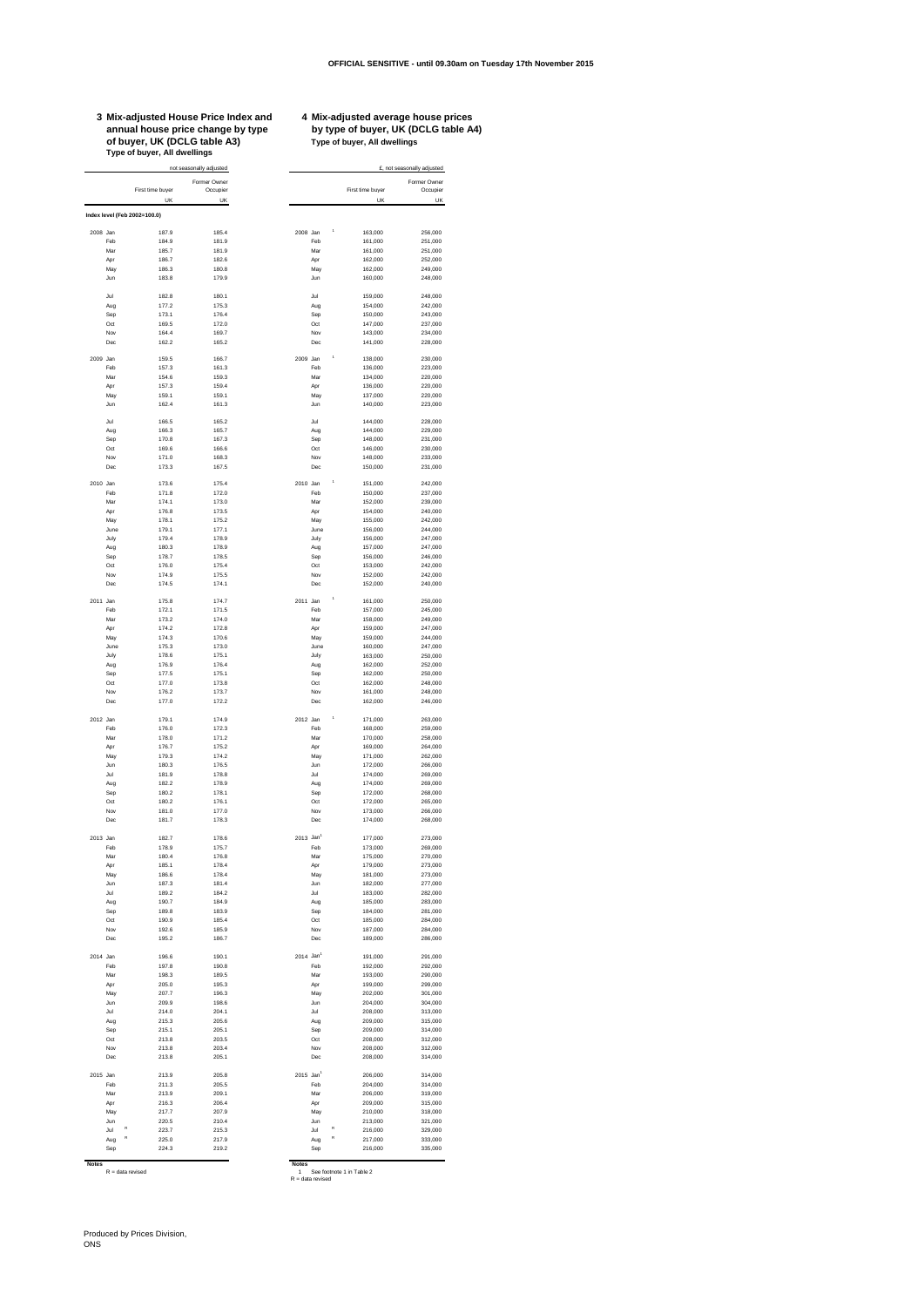**3 Mix-adjusted House Price Index and annual house price change by type of buyer, UK (DCLG table A3) Type of buyer, All dwellings**

not seasonally adjusted

|          |             | First time buyer                    | Former Owner         |
|----------|-------------|-------------------------------------|----------------------|
|          |             | UK                                  | Occupier<br>UK       |
|          |             | Percentage change on a year earlier |                      |
|          |             |                                     |                      |
| 2009 Jan | Feb         | $-15.1$<br>$-15.0$                  | $-10.1$<br>$-11.3$   |
|          | Mar         | $-16.7$                             | $-12.4$              |
|          | Apr<br>May  | $-15.7$<br>$-14.6$                  | $-12.7$<br>$-12.0$   |
|          | Jun         | $-11.7$                             | $-10.3$              |
|          | Jul         | $-8.9$                              | $-8.3$               |
|          | Aug         | $-6.1$                              | $-5.5$               |
|          | Sep         | $-1.3$                              | $-5.2$               |
|          | Oct<br>Nov  | 0.1<br>4.0                          | $-3.2$<br>$-0.8$     |
|          | Dec         | $_{\rm 6.8}$                        | 1.4                  |
| 2010 Jan |             | 8.9                                 | 5.2                  |
|          | Feb         | 9.3                                 | 6.6                  |
|          | Mar         | 12.6<br>12.4                        | $_{\rm 8.6}$         |
|          | Apr<br>May  | 11.9                                | $_{\rm 8.8}$<br>10.1 |
|          | June        | 10.3                                | 9.8                  |
|          | July        | 7.8                                 | 8.3                  |
|          | Aug<br>Sep  | 8.4<br>4.6                          | 8.0<br>6.7           |
|          | Oct         | 3.8                                 | 5.3                  |
|          | Nov         | 2.3                                 | 4.3                  |
|          | Dec         | 0.7                                 | 3.9                  |
| 2011 Jan |             | 1.2                                 | $-0.4$               |
|          | Feb<br>Mar  | 0.2<br>$-0.5$                       | $-0.3$<br>0.6        |
|          | Apr         | $-1.5$                              | $-0.4$               |
|          | May         | $-2.1$                              | $-2.6$               |
|          | June        | $-2.1$<br>$-0.5$                    | $-2.3$<br>$-2.1$     |
|          | July<br>Aug | $-1.9$                              | $-1.4$               |
|          | Sep         | $-0.7$                              | $-1.9$               |
|          | Oct         | 0.6                                 | $-0.9$               |
|          | Nov<br>Dec  | 0.7<br>1.4                          | $-1.0$<br>$-1.0$     |
|          |             |                                     |                      |
| 2012 Jan | Feb         | 1.9<br>2.3                          | 0.1<br>0.5           |
|          | Mar         | 2.8                                 | $-1.6$               |
|          | Apr         | 1.5                                 | 1.4                  |
|          | May<br>Jun  | 2.9<br>2.9                          | 2.1<br>2.0           |
|          | Jul         | 1.9                                 | 2.1                  |
|          | Aug         | 3.0<br>1.5                          | 1.4<br>1.7           |
|          | Sep<br>Oct  | 1.8                                 | 1.3                  |
|          | Nov         | 2.7                                 | 1.9                  |
|          | Dec         | 2.7                                 | 3.5                  |
| 2013 Jan |             | 2.1                                 | 2.1                  |
|          | Feb         | 1.6                                 | 2.0                  |
|          | Mar<br>Apr  | 1.3<br>4.8                          | 3.2<br>1.8           |
|          | May         | 4.1                                 | 2.5                  |
|          | Jun         | 3.9                                 | 2.7                  |
|          | Jul<br>Aug  | 4.0<br>4.7                          | 3.0<br>3.3           |
|          | Sep         | 5.3                                 | 3.2                  |
|          | Oct<br>Nov  | 5.9<br>6.4                          | 5.3<br>5.0           |
|          |             | 74                                  | 47                   |
|          |             |                                     |                      |
| 2014     | Jan<br>Feb  | 7.6<br>10.5                         | 6.4<br>$_{\rm 8.6}$  |
|          | Mar         | 10.0                                | 7.2                  |
|          | Apr         | 10.8                                | 9.5                  |
|          | May<br>Jun  | 11.3<br>12.0                        | 10.0<br>9.5          |
|          | Jul         | 13.1                                | 10.8                 |
|          | Aug         | 12.9                                | 11.2                 |
|          | Sep         | 13.3<br>12.0                        | 11.5<br>9.8          |
|          | Oct<br>Nov  | 11.0                                | 9.4                  |
|          | Dec         | 9.5                                 | 9.8                  |
| 2015     | Jan         | 8.8                                 | 8.3                  |
|          | Feb         | 6.8                                 | 7.7                  |
|          | Mar         | 7.8                                 | 10.3                 |
|          | Apr<br>May  | 5.5<br>4.8                          | 5.7<br>5.9           |
|          | Jun         | 5.1                                 | 6.0                  |
|          | Jul         | R<br>4.6<br>R                       | 5.5                  |
|          | Aug<br>Sep  | 4.5<br>4.3                          | 6.0<br>6.9           |
|          |             |                                     |                      |

**Notes** R = data revised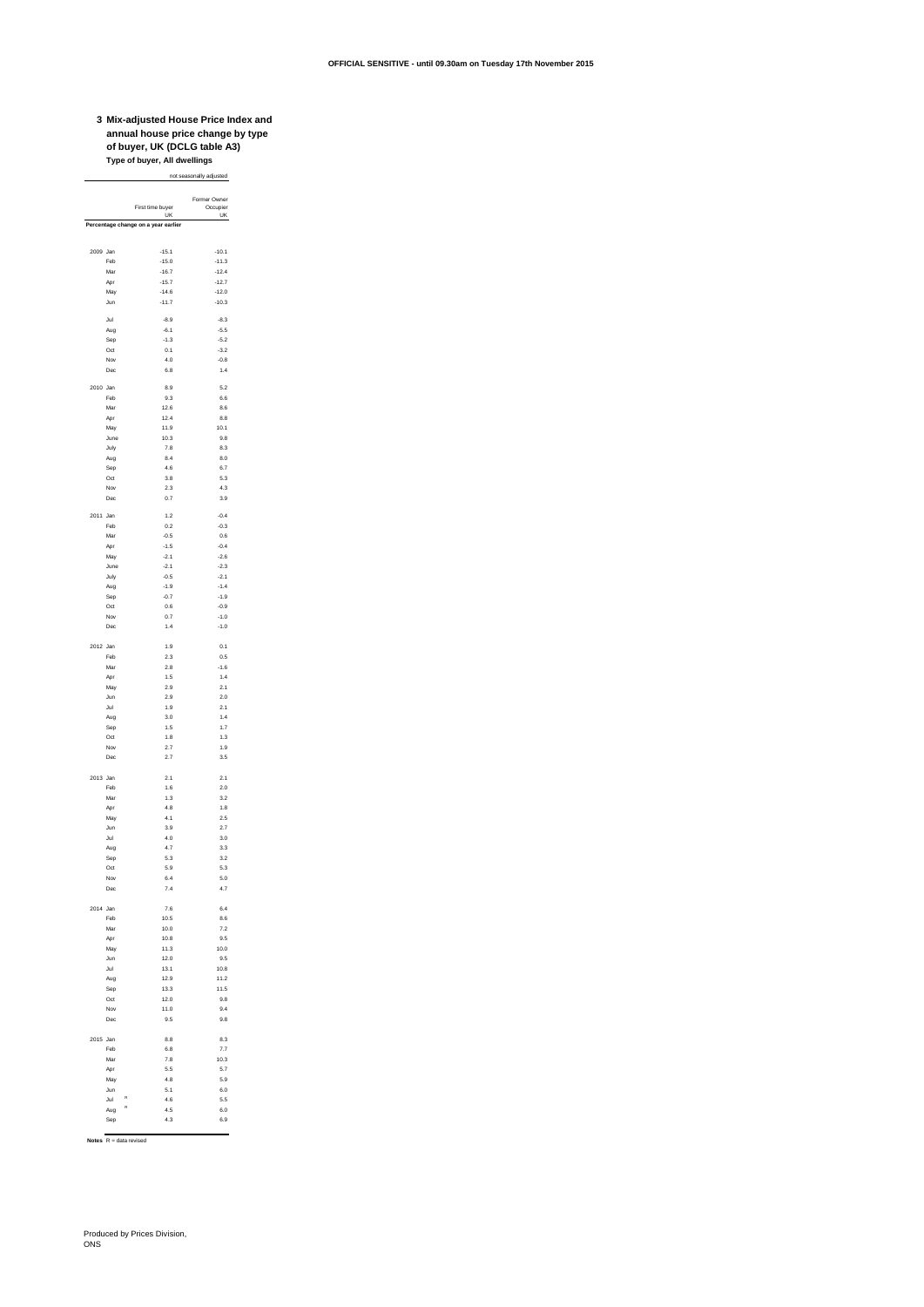**5 Mix-adjusted House Price Index and 6 Mix-adjusted average house prices dwelling is new or second-hand, UK (DCLG table A6) (DCLG table A5) New or second-hand, all dwellings New or second-hand, all dwellings**

 $\sim$ 

**annual house price change by whether by whether dwelling is new or second hand, UK**

|          |                     | New or second-hand, all dwellings  |                                                   |                       |                 | New or second-hand, all dwellings | £, not seasonally adjusted |
|----------|---------------------|------------------------------------|---------------------------------------------------|-----------------------|-----------------|-----------------------------------|----------------------------|
|          |                     | New dwellings                      | not seasonally adjusted<br>Pre-owned<br>dwellings |                       |                 | New dwellings                     | Pre-owned<br>dwellings     |
|          |                     | UK<br>Index level (Feb 2002=100.0) | UK                                                |                       |                 | UK                                | UK                         |
|          |                     |                                    |                                                   |                       |                 |                                   |                            |
| 2008 Jan |                     | 175.5                              | 186.5                                             | 2008 Jan              |                 | 231,000                           | 221,000                    |
|          | Feb                 | 174.5                              | 183.0                                             |                       | Feb             | 229,000<br>228,000                | 216,000                    |
|          | Mar<br>Apr          | 173.2<br>1749                      | 183.3<br>184.0                                    |                       | Mar<br>Apr      | 230,000                           | 217,000<br>218,000         |
|          | May                 | 170.0                              | 1828                                              |                       | May             | 224,000                           | 216,000                    |
|          | Jun                 | 169.0                              | 181.5                                             |                       | Jun             | 222,000                           | 215,000                    |
|          |                     |                                    |                                                   |                       |                 |                                   |                            |
|          | Jul<br>Aug          | 166.0<br>158.2                     | 181.5<br>176.7                                    |                       | Jul<br>Aug      | 218,000<br>208,000                | 215,000<br>209,000         |
|          | Sep                 | 160.6                              | 176.3                                             |                       | Sep             | 211,000                           | 208,000                    |
|          | Oct                 | 148.6                              | 172.6                                             |                       | Oct             | 195,000                           | 204,000                    |
|          | Nov                 | 145.9                              | 169.5                                             |                       | Nov             | 192,000                           | 200,000                    |
|          | Dec                 | 156.0                              | 164.7                                             |                       | Dec             | 205,000                           | 195,000                    |
| 2009 Jan |                     | 162.1                              | 164.7                                             | 2009 Jan              |                 | 201,000                           | 195,000                    |
|          | Feb                 | 158.6                              | 160.1                                             |                       | Feb             | 197,000                           | 189,000                    |
|          | Mar                 | 151.6                              | 158.3                                             |                       | Mar             | 188,000                           | 187,000                    |
|          | Apr<br>May          | 150.7<br>147.9                     | 159.2<br>159.7                                    |                       | Apr<br>May      | 187,000<br>184,000                | 188,000<br>189,000         |
|          | Jun                 | 148.7                              | 162.3                                             |                       | Jun             | 185,000                           | 192,000                    |
|          |                     |                                    |                                                   |                       |                 |                                   |                            |
|          | Jul                 | 145.8                              | 166.7                                             |                       | Jul             | 181,000                           | 197,000                    |
|          | Aug                 | 1433                               | 167.2                                             |                       | Aug             | 178,000                           | 198,000                    |
|          | Sep<br>Oct          | 150.0<br>147.7                     | 169.3<br>168.6                                    |                       | Sep<br>Oct      | 186,000<br>184,000                | 200,000<br>199,000         |
|          | Nov                 | 146.7                              | 170.4                                             |                       | Nov             | 182,000                           | 201,000                    |
|          | Dec                 | 153.6                              | 170.0                                             |                       | Dec             | 191,000                           | 201,000                    |
|          |                     |                                    |                                                   |                       |                 |                                   |                            |
| 2010 Jan |                     | 158.7                              | 175.8                                             | 2010 Jan              |                 | 192,000                           | 209,000                    |
|          | Feb<br>Mar          | 151.0<br>153.5                     | 173.3<br>174.5                                    |                       | Feb<br>Mar      | 182.000<br>185,000                | 206,000<br>207,000         |
|          | Apr                 | 162.5                              | 175.0                                             |                       | Apr             | 196,000                           | 208,000                    |
|          | May                 | 157.9                              | 177.1                                             |                       | May             | 191,000                           | 210,000                    |
|          | June                | 162.0                              | 178.5                                             |                       | June            | 196,000                           | 212,000                    |
|          | July                | 160.5                              | 1802                                              |                       | July            | 194,000                           | 214,000                    |
|          | Aug<br>Sep          | 156.0<br>158.4                     | 180.8<br>179.8                                    |                       | Aug<br>Sep      | 188,000<br>191.000                | 215,000<br>213,000         |
|          | Oct                 | 153.6                              | 176.9                                             |                       | Oct             | 185,000                           | 210,000                    |
|          | Nov                 | 159.5                              | 176.2                                             |                       | Nov             | 193,000                           | 209,000                    |
|          | Dec                 | 163.3                              | 174.7                                             |                       | Dec             | 197,000                           | 207,000                    |
|          |                     |                                    |                                                   |                       |                 |                                   |                            |
| 2011 Jan | Feb                 | 168.1<br>168.0                     | 175.2<br>171.6                                    | 2011 Jan              | Feb             | 200,000<br>199,000                | 217,000<br>213,000         |
|          | Mar                 | 167.5                              | 173.9                                             |                       | Mar             | 199,000                           | 216,000                    |
|          | Apr                 | 168.5                              | 173.2                                             |                       | Apr             | 200,000                           | 215,000                    |
|          | May                 | 167.2                              | 171.7                                             |                       | May             | 199,000                           | 213,000                    |
|          | June                | 167.9                              | 173.7                                             |                       | June            | 199,000                           | 216,000                    |
|          | July<br>Aug         | 172.5<br>170.7                     | 176.0<br>176.7                                    |                       | July<br>Aug     | 205,000<br>203,000                | 218,000<br>219,000         |
|          | Sep                 | 172.8                              | 175.7                                             |                       | Sep             | 205.000                           | 218,000                    |
|          | Oct                 | 172.4                              | 174.6                                             |                       | Oct             | 205,000                           | 217,000                    |
|          | Nov                 | 172.0                              | 174.2                                             |                       | Nov             | 204,000                           | 216,000                    |
|          | Dec                 | 178.6                              | 172.9                                             |                       | Dec             | 212,000                           | 215,000                    |
| 2012 Jan |                     | 1831                               | 1752                                              | 2012 Jan              |                 | 223,000                           | 230,000                    |
|          | Feb                 | 181.4                              | 172.5                                             |                       | Feb             | 221.000                           | 226,000                    |
|          | Mar                 | 179.0                              | 172.4                                             |                       | Mar             | 218,000                           | 226,000                    |
|          | Apr<br>May          | 176.9<br>177.5                     | 175.1<br>175.1                                    |                       | Apr<br>May      | 215,000<br>216,000                | 229,000<br>229,000         |
|          | Jun                 | 177.4                              | 1772                                              |                       | Jun             | 216,000                           | 232.000                    |
|          | Jul                 | 174.1                              | 179.6                                             |                       | Jul             | 212,000                           | 235,000                    |
|          | Aug                 | 175.9                              | 179.7                                             |                       | Aug             | 214.000                           | 235,000                    |
|          | Sep                 | 169.3                              | 178.9<br>177.2                                    |                       | Sep             | 206,000                           | 234,000                    |
|          | Oct<br>Nov          | 171.4<br>174.8                     | 177.9                                             |                       | Oct<br>Nov      | 209,000<br>213,000                | 232,000<br>233,000         |
|          | Dec                 | 185.7                              | 178.5                                             |                       | Dec             | 226,000                           | 234,000                    |
|          |                     |                                    |                                                   |                       |                 |                                   |                            |
| 2013 Jan |                     | 183.3<br>1809                      | 179.1<br>1759                                     | 2013 Jan <sup>1</sup> |                 | 233,000                           | 238,000                    |
|          | Feb<br>Mar          | 180.8                              | 177.2                                             |                       | Feb<br>Mar      | 230,000<br>230,000                | 234.000<br>235,000         |
|          | Apr                 | 184.8                              | 179.6                                             |                       | Apr             | 235,000                           | 238,000                    |
|          | May                 | 180.1                              | 180.4                                             |                       | May             | 229,000                           | 239,000                    |
|          | Jun                 | 183.3                              | 182.6                                             |                       | Jun             | 233,000                           | 242,000                    |
|          | Jul                 | 174.6                              | 185.9                                             |                       | Jul             | 222,000                           | 247,000                    |
|          | Aug<br>Sep          | 175.8<br>178.1                     | 186.8<br>185.6                                    |                       | Aug<br>Sep      | 223,000<br>226,000                | 248,000<br>246,000         |
|          | Oct                 | 176.9                              | 187.2                                             |                       | Oct             | 225,000                           | 248,000                    |
|          | Nov                 | 179.1                              | 187.9                                             |                       | Nov             | 227,000                           | 250,000                    |
|          | Dec                 | 185.7                              | 188.9                                             |                       | Dec             | 236,000                           | 251,000                    |
| 2014 Jan |                     | 188.0                              | 191.7                                             | 2014 Jan <sup>1</sup> |                 | 240.000                           | 253,000                    |
|          | Feb                 | 192.1                              | 192.4                                             |                       | Feb             | 245,000                           | 254,000                    |
|          | Mar                 | 184.7                              | 192.0                                             |                       | Mar             | 236,000                           | 253,000                    |
|          | Apr                 | 189.4                              | 198.2                                             |                       | Apr             | 242,000                           | 261,000                    |
|          | May                 | 192.6                              | 199.5                                             |                       | May             | 246,000                           | 263,000                    |
|          | Jun<br>Jul          | 190.4<br>197.5                     | 202.1<br>207.0                                    |                       | Jun<br>Jul      | 243,000<br>252,000                | 266,000<br>273,000         |
|          | Aug                 | 197.5                              | 208.7                                             |                       | Aug             | 252,000                           | 275,000                    |
|          | Sep                 | 196.4                              | 208.2                                             |                       | Sep             | 251,000                           | 275,000                    |
|          | Oct                 | 190.9                              | 207.1                                             |                       | Oct             | 244,000                           | 273,000                    |
|          | Nov                 | 197.4                              | 206.5                                             |                       | Nov             | 252,000                           | 272,000                    |
|          | Dec                 | 203.1                              | 207.4                                             |                       | Dec             | 260,000                           | 273,000                    |
| 2015 Jan |                     | 199.3                              | 208.2                                             | 2015 Jan <sup>1</sup> |                 | 260,000                           | 271.000                    |
|          | Feb                 | 197.6                              | 207.3                                             |                       | Feb             | 258,000                           | 270,000                    |
|          | Mar                 | 209.8                              | 209.8                                             |                       | Mar             | 274,000                           | 273,000                    |
|          | Apr                 | 206.5                              | 208.9                                             |                       | Apr             | 270,000                           | 272,000                    |
|          | May                 | 212.0                              | 210.0                                             |                       | May             | 277,000                           | 273,000                    |
|          | Jun<br>R<br>Jul     | 208.5<br>208.3                     | 213.1<br>217.8                                    |                       | Jun<br>R<br>Jul | 272,000<br>272,000                | 277,000<br>283,000         |
|          | $\mathsf{R}$<br>Aug | 216.6                              | 219.5                                             |                       | R<br>Aug        | 283,000                           | 286,000                    |
|          | Sep                 | 208.7                              | 220.9                                             |                       | Sep             | 272,000                           | 287,000                    |

**Notes**<br>**R** = data revised

R = data revised 1 See footnote 1 in Table 2<br>R = data revised R = data revised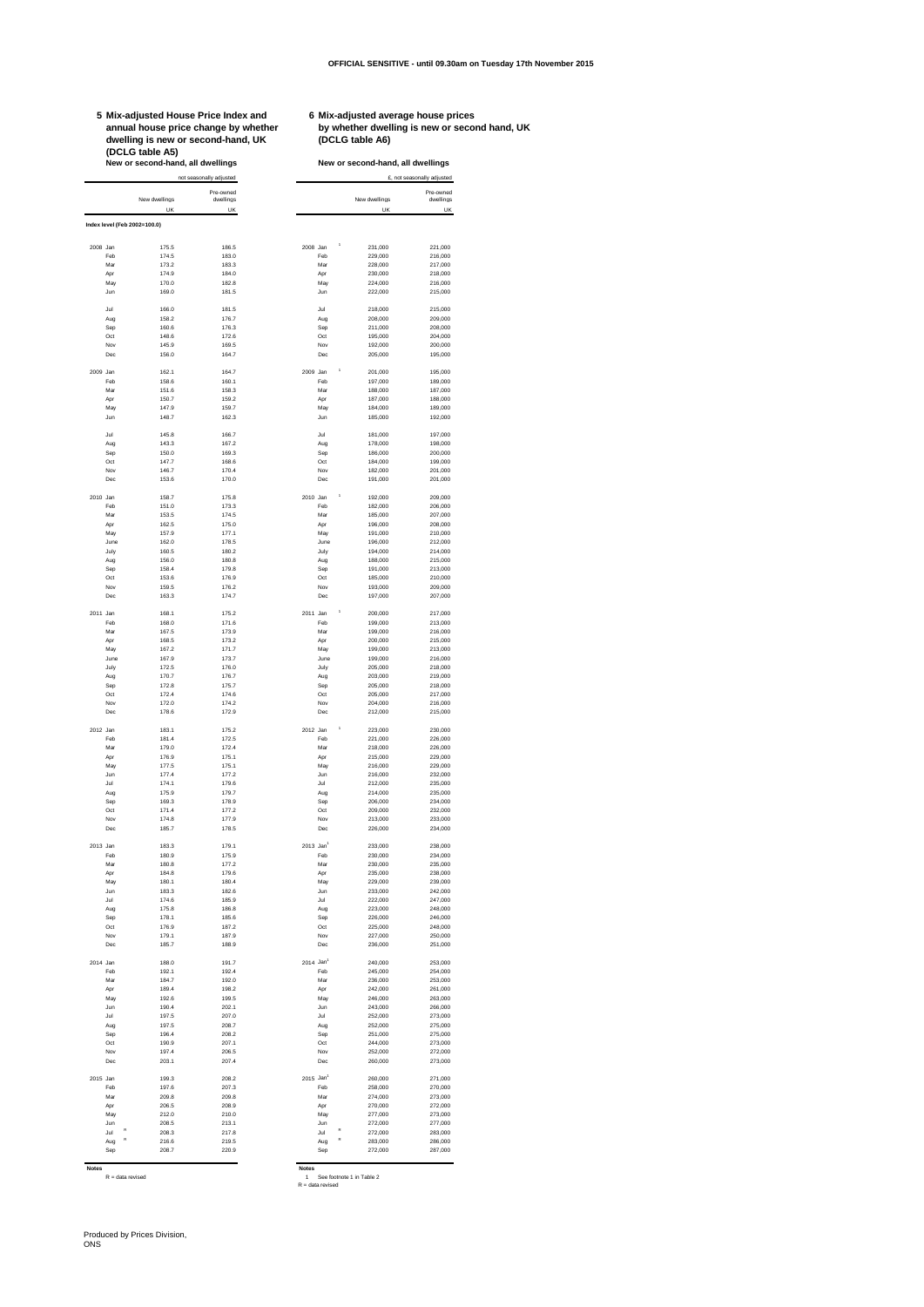## **5 Mix-adjusted House Price Index and annual house price change by whether dwelling is new or second-hand, UK (DCLG table A5) New or second-hand, all dwellings**

not seasonally adjusted

|          |                 | New dwellings<br>UK                 | Pre-owned<br>dwellings<br>UK |
|----------|-----------------|-------------------------------------|------------------------------|
|          |                 | Percentage change on a year earlier |                              |
| 2009 Jan |                 | $-7.7$                              | $-11.7$                      |
|          | Feb             | $-9.1$                              | $-12.5$                      |
|          | Mar             | $-12.5$                             | $-13.6$                      |
|          | Apr             | $-13.8$                             | $-13.5$                      |
|          | May             | $-13.0$                             | $-12.7$                      |
|          | Jun             | $-12.0$                             | $-10.6$                      |
|          | Jul             | $-12.2$                             | $-8.2$                       |
|          | Aug             | $-9.4$                              | $-5.4$                       |
|          | Sep             | $-6.6$                              | $-3.9$                       |
|          | Oct<br>Nov      | $-0.6$<br>0.5                       | $-2.3$<br>0.6                |
|          | Dec             | $-1.5$                              | 3.2                          |
|          |                 |                                     |                              |
| 2010 Jan |                 | $-2.1$                              | 6.8                          |
|          | Feb             | $-4.8$<br>1.3                       | 8.2                          |
|          | Mar<br>Apr      | 7.9                                 | 10.3<br>9.9                  |
|          | May             | 6.8                                 | 10.9                         |
|          | June            | 9.0                                 | 10.0                         |
|          | July            | 10.1                                | 8.0                          |
|          | Aug<br>Sep      | 8.8<br>5.6                          | 8.1<br>6.2                   |
|          | Oct             | 4.0                                 | 4.9                          |
|          | Nov             | 8.7                                 | 3.4                          |
|          | Dec             | 6.3                                 | 2.8                          |
|          |                 |                                     |                              |
| 2011 Jan | Feb             | 5.9<br>11.3                         | $-0.4$<br>$-1.0$             |
|          | Mar             | 9.1                                 | $-0.4$                       |
|          | Apr             | 3.7                                 | $-1.1$                       |
|          | May             | 5.9                                 | $-3.1$                       |
|          | June            | 3.7                                 | $-2.7$                       |
|          | July<br>Aug     | 7.5<br>9.4                          | $-2.3$<br>$-2.3$             |
|          | Sep             | 9.1                                 | $-2.3$                       |
|          | Oct             | 12.3                                | $-1.3$                       |
|          | Nov             | 7.9                                 | $-1.1$                       |
|          | Dec             | 9.4                                 | $-1.0$                       |
| 2012 Jan |                 | 9.0                                 | 0.0                          |
|          | Feb             | 8.0                                 | 0.5                          |
|          | Mar             | 6.9                                 | $-0.9$                       |
|          | Apr             | 5.0                                 | 1.1                          |
|          | May             | 6.2                                 | 2.0                          |
|          | Jun<br>Jul      | 5.6<br>0.9                          | 2.0<br>2.0                   |
|          | Aug             | 3.1                                 | 1.7                          |
|          | Sep             | $-2.0$                              | 1.8                          |
|          | Oct             | $-0.6$                              | 1.5                          |
|          | Nov             | 1.6                                 | 2.1                          |
|          | Dec             | 4.0                                 | 3.2                          |
| 2013 Jan |                 | 0.1                                 | 2.2                          |
|          | Feb             | $-0.3$                              | 2.0                          |
|          | Mar             | 1.0                                 | 2.8                          |
|          | Apr             | 4.5<br>14                           | 2.5                          |
|          | May<br>Jun      | 3.4                                 | 3.0<br>3.1                   |
|          | Jul             | 0.3                                 | 3.5                          |
|          | Aug             | $-0.1$                              | 4.0                          |
|          | Sep             | 5.2                                 | 3.8                          |
|          | Oct<br>Nov      | 3.2<br>2.5                          | 5.6<br>5.6                   |
|          | Dec             | 0.0                                 | 5.8                          |
|          |                 |                                     |                              |
| 2014 Jan |                 | 2.6                                 | 7.0                          |
|          | Feb<br>Mar      | 6.2<br>2.1                          | 9.3<br>8.4                   |
|          | Apr             | 2.5                                 | 10.4                         |
|          | May             | 7.0                                 | 10.6                         |
|          | Jun             | 3.9                                 | 10.7                         |
|          | Jul             | 13.1                                | 11.4                         |
|          | Aug             | 12.4<br>10.3                        | 11.7                         |
|          | Sep<br>Oct      | 7.9                                 | 12.2<br>10.6                 |
|          | Nov             | 10.2                                | 9.9                          |
|          | Dec             | 9.4                                 | 9.8                          |
|          |                 |                                     |                              |
| 2015     | Jan<br>Feb      | 6.0<br>2.8                          | 8.6<br>7.7                   |
|          | Mar             | 13.6                                | 9.2                          |
|          | Apr             | 9.0                                 | 5.4                          |
|          | May             | 10.1                                | 5.2                          |
|          | Jun<br>R        | 9.5                                 | 5.4                          |
|          | Jul<br>R<br>Aug | 5.5<br>9.7                          | 5.2<br>5.2                   |
|          | Sep             | 6.3                                 | 6.1                          |
|          |                 |                                     |                              |

**Notes** R = data revised